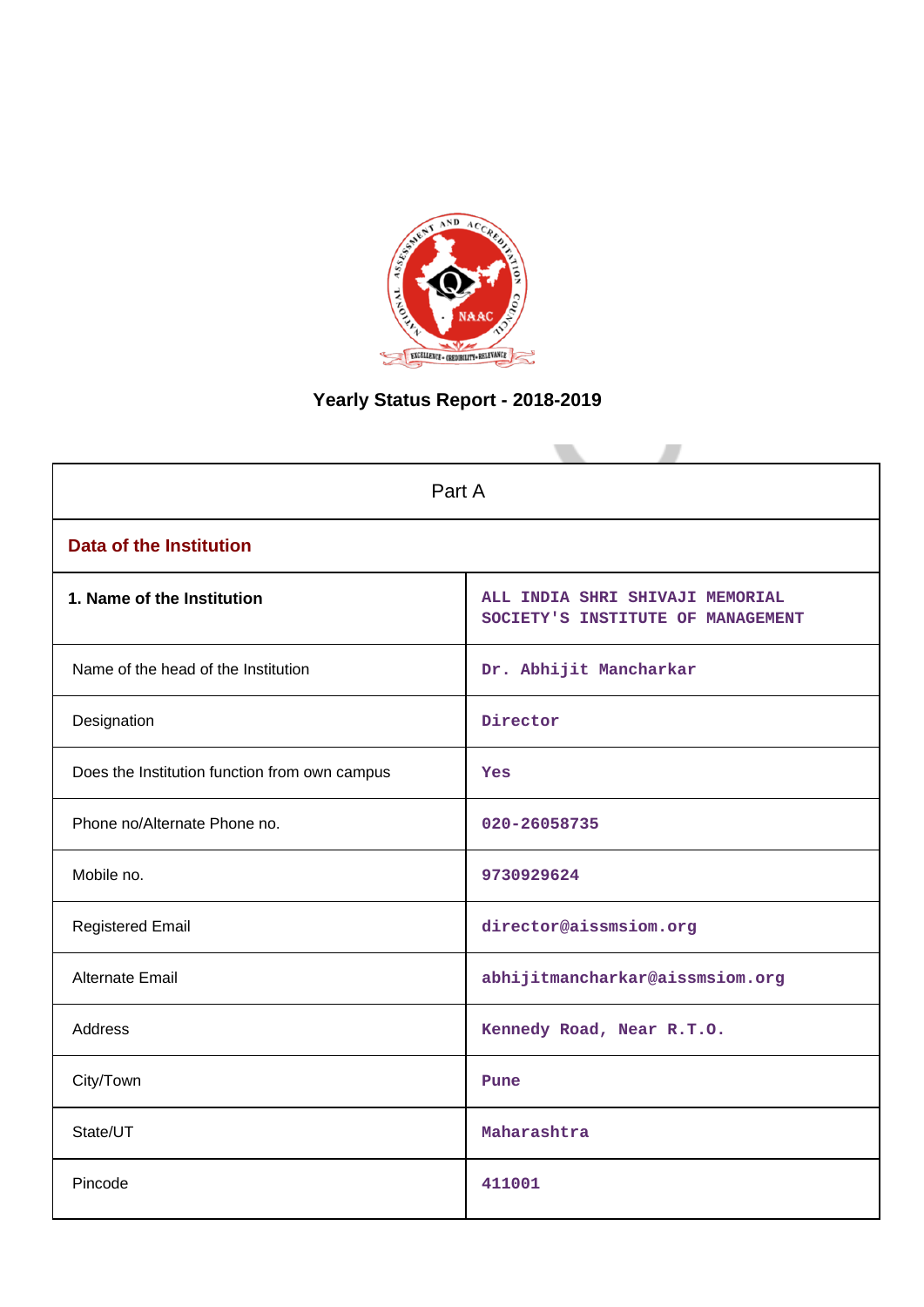| 2. Institutional Status                                                  |             |                                               |                                         |           |
|--------------------------------------------------------------------------|-------------|-----------------------------------------------|-----------------------------------------|-----------|
| Affiliated / Constituent                                                 |             | Affiliated                                    |                                         |           |
| Type of Institution                                                      |             | Co-education                                  |                                         |           |
| Location                                                                 |             | Urban                                         |                                         |           |
| <b>Financial Status</b>                                                  |             | Self financed                                 |                                         |           |
| Name of the IQAC co-ordinator/Director                                   |             | Dr. Gauri Prabhu                              |                                         |           |
| Phone no/Alternate Phone no.                                             |             | 02026058734                                   |                                         |           |
| Mobile no.                                                               |             | 9823230898                                    |                                         |           |
| <b>Registered Email</b>                                                  |             | iqac@aissmsiom.org                            |                                         |           |
| Alternate Email                                                          |             | gauri6474@gmail.com                           |                                         |           |
| 3. Website Address                                                       |             |                                               |                                         |           |
| Web-link of the AQAR: (Previous Academic Year)                           |             |                                               | http://www.aissmsiom.org                |           |
| 4. Whether Academic Calendar prepared during<br>the year                 |             | Yes                                           |                                         |           |
| if yes, whether it is uploaded in the institutional website:<br>Weblink: |             | s/2021/12/Academic-<br>Calendar-2018-2019.pdf | https://aissmsiom.org/wp-content/upload |           |
| <b>5. Accrediation Details</b>                                           |             |                                               |                                         |           |
| Cycle<br>Grade                                                           | <b>CGPA</b> | Year of<br>Accrediation                       | Validity<br>Period From                 | Period To |

|  |      |      | <b>ACCICUMBIOL</b> | Period From       | Period To                |
|--|------|------|--------------------|-------------------|--------------------------|
|  | $A+$ | 3.27 | 2019               | $04 - Mar - 2019$ | $03 - \text{Mar} - 2024$ |
|  |      |      |                    |                   |                          |
|  |      |      |                    |                   |                          |

**6. Date of Establishment of IQAC 10-Aug-2017**

## **7. Internal Quality Assurance System**

|                                                   | Quality initiatives by IQAC during the year for promoting quality culture |                                       |
|---------------------------------------------------|---------------------------------------------------------------------------|---------------------------------------|
| Item / Title of the quality initiative by<br>IQAC | Date & Duration                                                           | Number of participants/ beneficiaries |
| Applied for NAAC                                  | $25 - Aug - 2018$                                                         |                                       |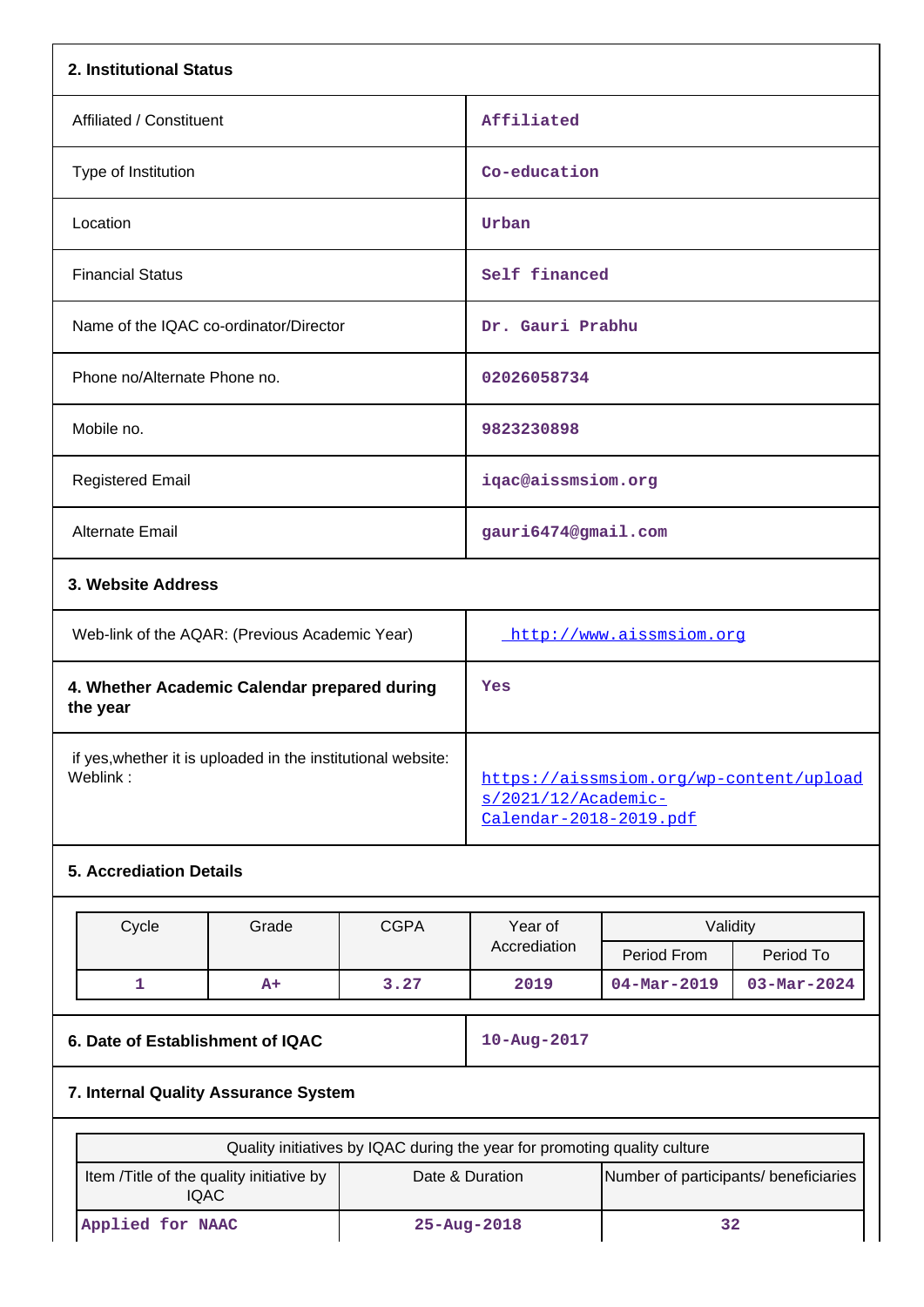| Accreditation and<br>Received Prestigious 'A+'<br>Grade with a CGPA of 3.27                                                                                                 |        | 164                                 |                                |             |
|-----------------------------------------------------------------------------------------------------------------------------------------------------------------------------|--------|-------------------------------------|--------------------------------|-------------|
| Permanent Affiliation of<br>Savitribai Phule Pune<br>University                                                                                                             |        | 30-Sep-2018<br>161                  |                                | 32          |
| Establishment of Ph.D.<br>Research Centre -<br>Approved by Savitribai<br>Phule Pune University<br>(SPPU)                                                                    |        | 30-Sep-2018<br>161                  |                                | 52          |
| Establishment of NSS Unit<br>- Approved by Savitribai<br>Phule Pune University                                                                                              |        | $29 - Jun - 2018$<br>85             |                                | 51          |
| Mega Job Fair                                                                                                                                                               |        | $20 - Ju1 - 2018$<br>1              |                                | 50351       |
| Psychometric Test                                                                                                                                                           |        | $20 - Aug - 2018$<br>$\overline{a}$ |                                | 180         |
| Certification Course on<br>'Soft Skill' as a part of<br>Employability Enhancement<br>and Youth Livelihood<br>Program by Mahindra Pride<br>Classroom and Nandi<br>Foundation |        | $01 - Oct - 2018$<br>25             |                                | 161         |
| Certificate Course on<br>'Entrepreneurship'                                                                                                                                 |        | $11 - \text{Mar} - 2019$<br>5       |                                | 341         |
| International Cross-<br>Cultural Interface                                                                                                                                  |        | $05 - \text{Mar} - 2019$<br>1       |                                | 186         |
| FDP on 'Quality<br>Initiatives'                                                                                                                                             |        | $25 - Aug - 2018$<br>1              |                                | 17          |
|                                                                                                                                                                             |        | View File                           |                                |             |
| 8. Provide the list of funds by Central/ State Government- UGC/CSIR/DST/DBT/ICMR/TEQIP/World<br><b>Bank/CPE of UGC etc.</b>                                                 |        |                                     |                                |             |
| Institution/Departmen<br>t/Faculty                                                                                                                                          | Scheme | <b>Funding Agency</b>               | Year of award with<br>duration | Amount      |
| Nil                                                                                                                                                                         | Nil    | Nil                                 | 2019                           | $\mathbf 0$ |

|  | No Files Uploaded !!! |  |
|--|-----------------------|--|
|  |                       |  |

**0**

| 9. Whether composition of IQAC as per latest<br><b>NAAC</b> guidelines: | Yes       |
|-------------------------------------------------------------------------|-----------|
| Upload latest notification of formation of IQAC                         | View File |
| 10. Number of IQAC meetings held during the<br>year :                   | 2         |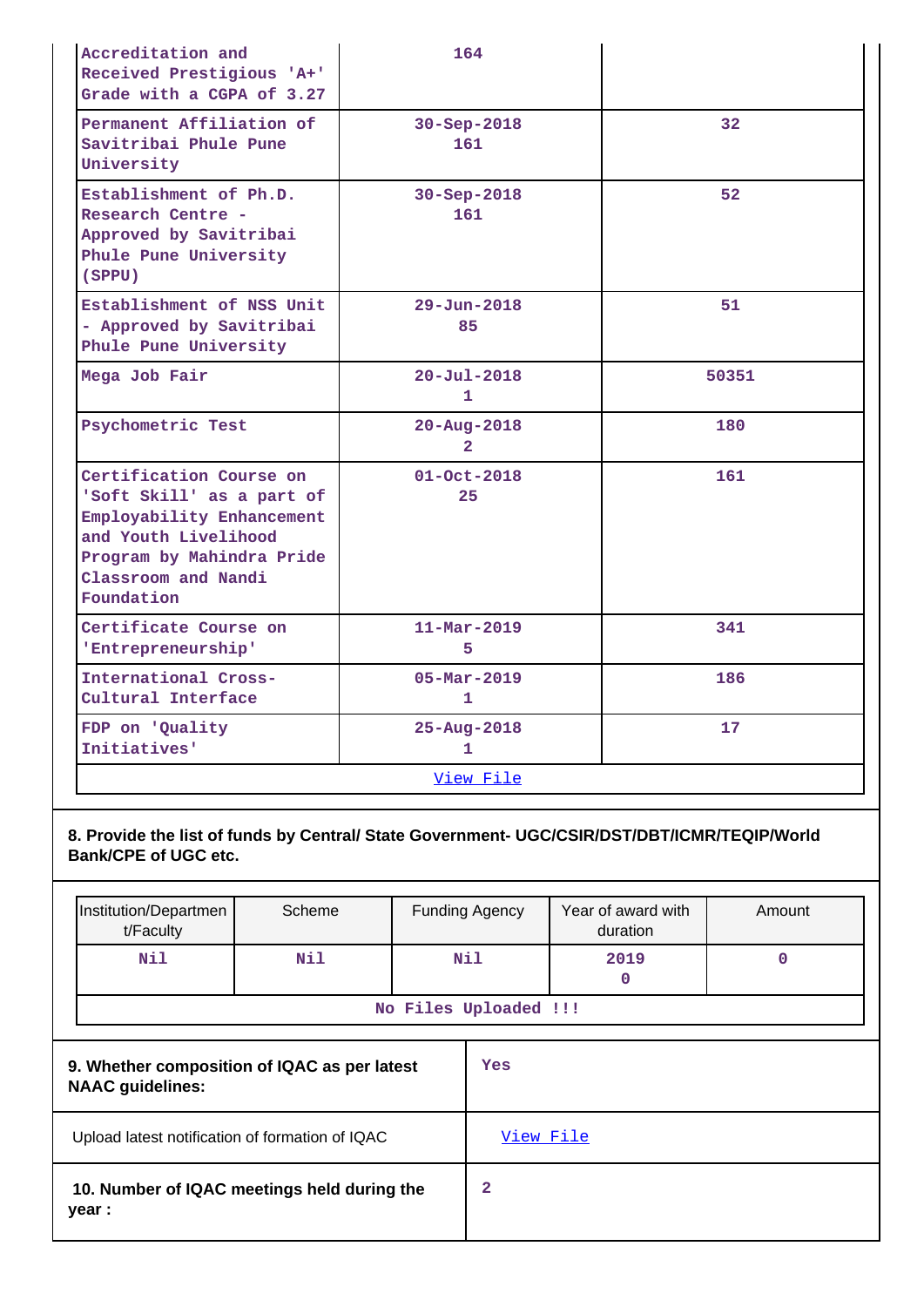| The minutes of IQAC meeting and compliances to the<br>decisions have been uploaded on the institutional<br>website | Yes       |
|--------------------------------------------------------------------------------------------------------------------|-----------|
| Upload the minutes of meeting and action taken report                                                              | View File |
| 11. Whether IQAC received funding from any of<br>the funding agency to support its activities<br>during the year?  | No        |

## **12. Significant contributions made by IQAC during the current year(maximum five bullets)**

**Applied for NAAC Accreditation and Received the Prestigious 'A PLUS' Grade with CGPA of 3.27.**

**Establishment of Approved NSS Unit of Savitribai Phule Pune University for Extension Activities and Social Initiatives.**

**Applied and Received 'Permanent Affiliation' of Savitribai Phule Pune University.**

**Establishment of Approved Ph.D. Research Centre of Savitribai Phule Pune University (SPPU)**

**Psychometric Testing and Counselling for Students as a Fundamental Step Towards Personality Development**

#### **No Files Uploaded !!!**

**13. Plan of action chalked out by the IQAC in the beginning of the academic year towards Quality Enhancement and outcome achieved by the end of the academic year**

| Plan of Action                        | Achivements/Outcomes                                                                                                                                                                                                                                                                                                                                                                                                                                                                                                                                                                                                                                                                                                               |
|---------------------------------------|------------------------------------------------------------------------------------------------------------------------------------------------------------------------------------------------------------------------------------------------------------------------------------------------------------------------------------------------------------------------------------------------------------------------------------------------------------------------------------------------------------------------------------------------------------------------------------------------------------------------------------------------------------------------------------------------------------------------------------|
| Faculty and Staff Development Program | a. FDP on 'Quality Initiatives' on 25th<br>August 2018. b. Internal FDP from 17th<br>December 2018 to 21st December 2018. c.<br>FDP on 'Quality Initiatives' 11th<br>January 2019. d. Staff Development<br>Program on 'Hospitality' by AISSMS<br>CHMCT on 23rd January 2019. e. Workshop<br>on 'Industry Expectations' for<br>Principals and TPOs of AISSMS Group of<br>Institute, on 05th March 2019. f.<br>Counselling Session for Staff by IHHI<br>from 18th March 2019 to 22nd March<br>2019. g. Internal FDP from 15th April<br>2019 to 19th April 2019. h. Internal<br>Staff Development Program from 22nd<br>April 2019 to 26th April 2019. i. FDP<br>on 'Indo-Pak War: Management<br>Strategies' bon 24th April 2019 These |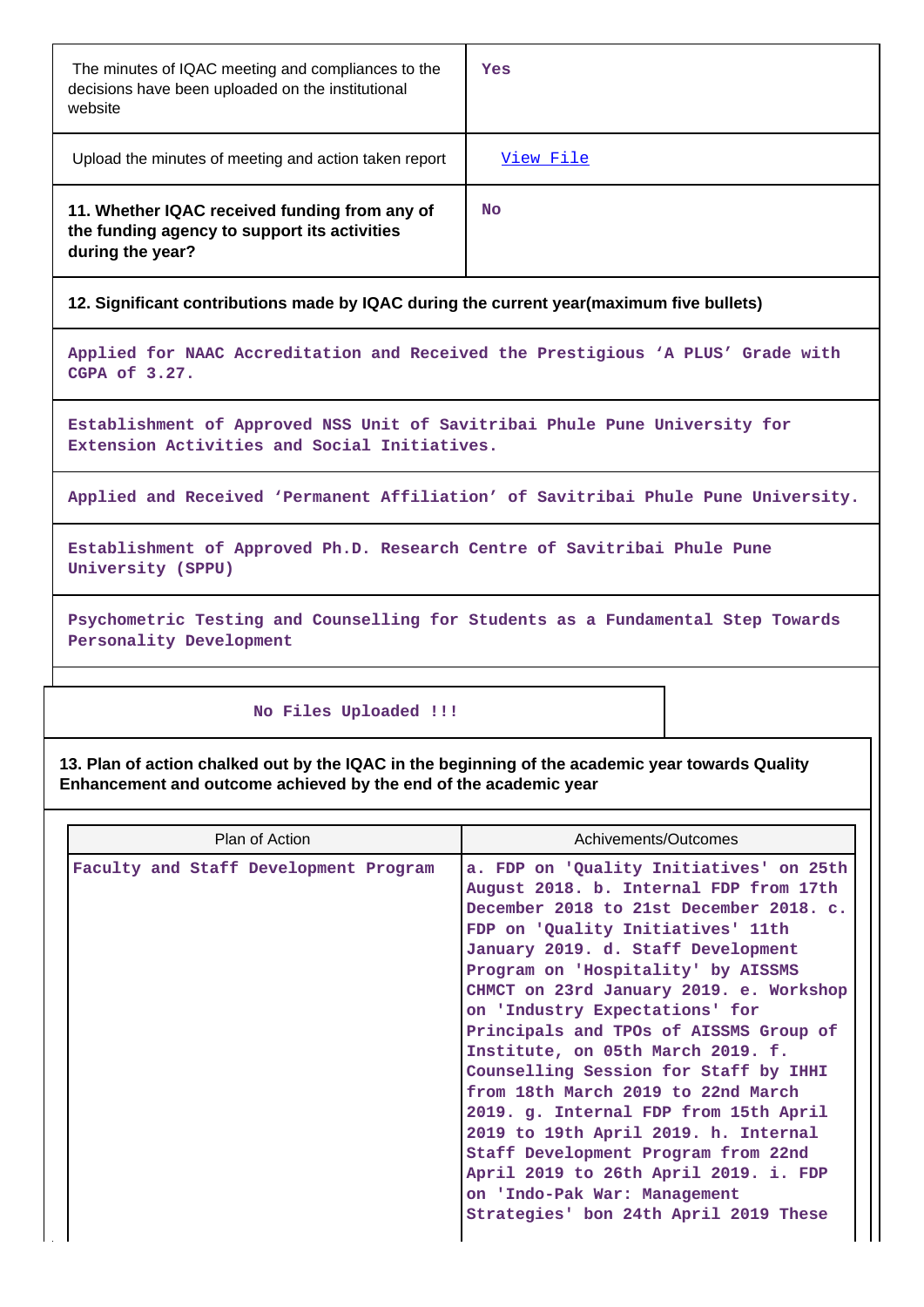|                                                | activities have resulted in development<br>of faculty and staff of the Institute                                                                                                                                                                                                                                                                                                                                                                                                                                                                                                                                                                                                                                                                                                                                                                                                                                                                                            |
|------------------------------------------------|-----------------------------------------------------------------------------------------------------------------------------------------------------------------------------------------------------------------------------------------------------------------------------------------------------------------------------------------------------------------------------------------------------------------------------------------------------------------------------------------------------------------------------------------------------------------------------------------------------------------------------------------------------------------------------------------------------------------------------------------------------------------------------------------------------------------------------------------------------------------------------------------------------------------------------------------------------------------------------|
| Entrepreneurship Development                   | a. Mini Project Competition: Learning<br>From Successful Entrepreneurs from 27th<br>August 2018 to 31st August 2018. b.<br>Business Idea Presentation Competition<br>on 21st January 2019. c. Certificate<br>Course on 'Entrepreneurship' from 11th<br>March 2019 to 15th March 2019.<br>Entrepreneurship Development Activities<br>have resulted in developing and<br>nurturing entrepreneurial spirit among<br>student                                                                                                                                                                                                                                                                                                                                                                                                                                                                                                                                                    |
| <b>Job Fair</b>                                | a. Mega Job Fair organised in<br>collaboration with Skill Development,<br>Employment and Entrepreneurship<br>Guidance Centre, Pune and Softzeal<br>Technology, Pune, AISSMS COE, and<br>AISSMS IOIT on 20th July 2018. 146<br>companies and more than 50,000 students<br>from diverse disciplines and all over<br>India participated in the Mega Job Fair<br>b. Mahindra Pride Job Ustav by Nandi<br>Foundation on 27th February 2019.<br>Reputed companies and 568 students<br>participated in the event. The job<br>fairs organized by the Institute has<br>provided a mega platform with plethora<br>of employment opportunities for the<br>students from diverse disciplines.                                                                                                                                                                                                                                                                                           |
| Extension Activities and Social<br>Initiatives | a. Seminar on 'Mosquito Vector Public<br>Awareness' on 07th August 2018. b.<br>Blood Donation Camp on the occasion of<br>Teacher's Day on 05th September 2018.<br>c. Swachh Bharat Abhiyan on 02nd<br>October 2018. d. NSS Camp and Social<br>Activities from 05th January 2019 to<br>11th January 2019. e. Social Activity<br>on 'Road Safety Awareness and Traffic<br>Control' on 19th January 2019. f.<br>Social Activity on 'Railway Crossing<br>Safety Awareness' on 19th January 2019.<br>g. Social Activity on ' Drug Free<br>India' on 18th February 2019. h. Blood<br>Donation Camp on the occasion of<br>International Women's Day on 08th March<br>2019 . i. Social Activity 'Youthopia'<br>organized on the occasion of<br>International Women's Day on 08th March<br>2019. The extension activities and<br>social initiatives have helped the<br>Institute in sensitizing students<br>towards social issues and contributing<br>towards community development. |
| Certification Courses                          | a. Certificate Course on 'Soft Skill<br>Module-I' from 27th August 2018 to 31st                                                                                                                                                                                                                                                                                                                                                                                                                                                                                                                                                                                                                                                                                                                                                                                                                                                                                             |

J.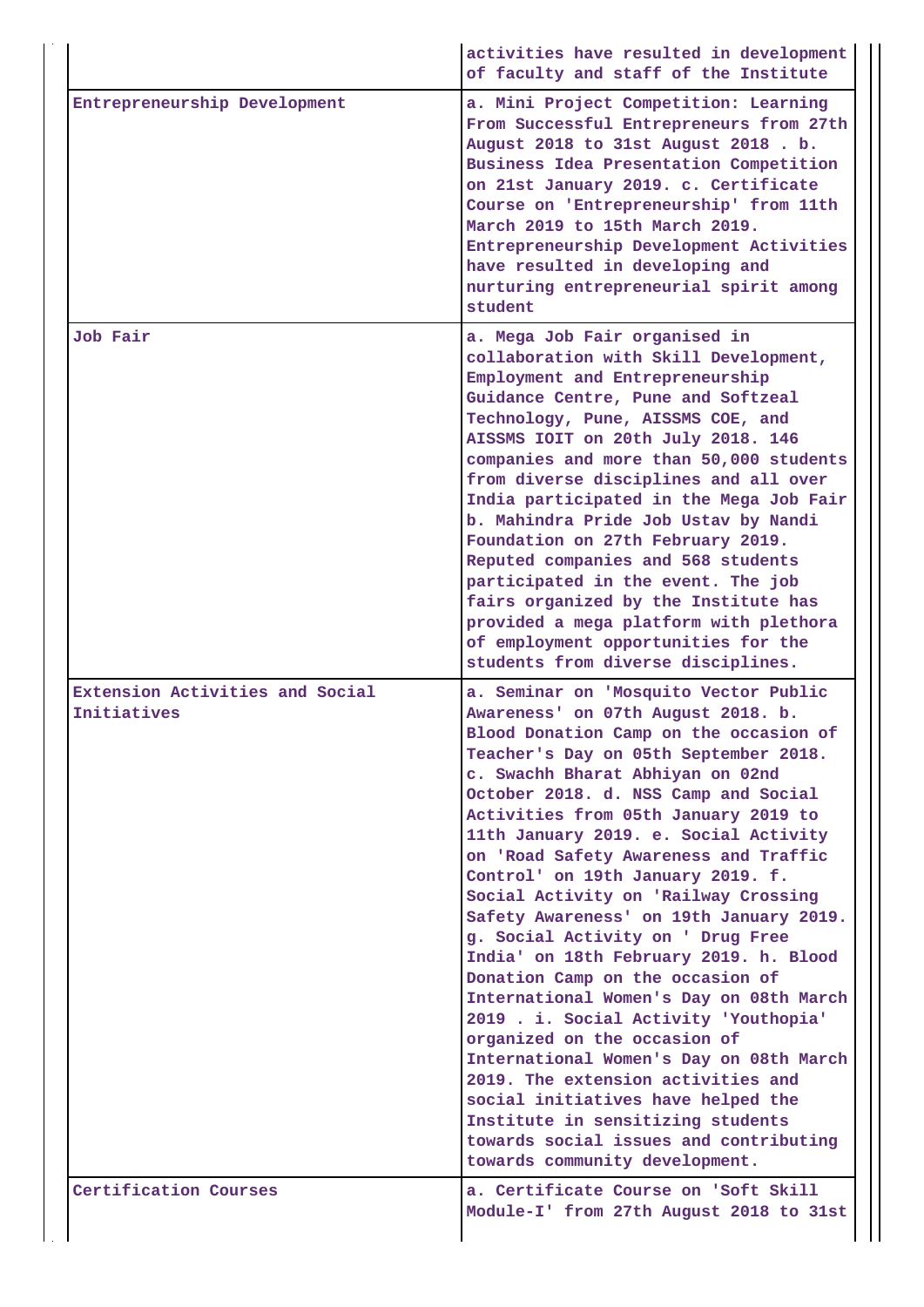|                                                                                                        | August 2018 & from 15th January 2019 to<br>17th January 2019. b. Certificate<br>Course on 'Soft Skill Module-II' from<br>27th August 2018 to 31st August 2018.<br>c. Certificate Course on 'Soft Skill'<br>under skilling imitative as a part of<br>Employability Enhancement and Youth<br>Livelihood Program by Mahindra Pride<br>Classroom and Nandi Foundation from 1st<br>October 2018 to 25th October 2018. d.<br>Certificate Course on 'Goods and<br>Service Tax (GST)' from 08th January<br>2019 to 29th March 2019. e. Certificate<br>Course on 'Digital Marketing' from 12th<br>January 2019 to 30th March 2019 f.<br>Certificate Course on 'Employee<br>Engagement and Retention Strategies'<br>from 12th January 2019 to 30th March<br>2019. g. Certificate Course on<br>'Entrepreneurship' from 11th March 2019<br>to 15th March 2019. The certification<br>courses have resulted in improving<br>knowledge and skills required by the<br>industries leading to enhancement in<br>employability and entrepreneurial<br>abilities of students. |
|--------------------------------------------------------------------------------------------------------|-----------------------------------------------------------------------------------------------------------------------------------------------------------------------------------------------------------------------------------------------------------------------------------------------------------------------------------------------------------------------------------------------------------------------------------------------------------------------------------------------------------------------------------------------------------------------------------------------------------------------------------------------------------------------------------------------------------------------------------------------------------------------------------------------------------------------------------------------------------------------------------------------------------------------------------------------------------------------------------------------------------------------------------------------------------|
| Psychometric Testing and Professional<br>Psychometric Counselling                                      | a. Conducted Psychometric Test from<br>20th August 2018 to 21st August 2018.<br>b. Professional Psychometric<br>Counselling from 15th January 2019 to<br>17th January 2019, 19th March 2019,<br>20th March 2019, and 11th April 2019.<br>The psychometric testing and<br>counselling has helped the Institute in<br>assessing learning levels, aptitude,<br>and personality of students leading to<br>guidance related to personality<br>development and career growth of<br>students                                                                                                                                                                                                                                                                                                                                                                                                                                                                                                                                                                     |
| Establishment of Approved National<br>Service Scheme (NSS) Unit of Savitribai<br>Phule Pune University | The Institute has applied for<br>establishment of National Service<br>Scheme (NSS) unit to Savitribai Phule<br>Pune University on 29th June 2018 and<br>received approval on 21st September<br>2018. The NSS unit has helped the<br>institute in strengthening the social<br>and extension activities for the<br>community development                                                                                                                                                                                                                                                                                                                                                                                                                                                                                                                                                                                                                                                                                                                    |
| Establishment of Approved Ph.D.<br>Research Centre of Savitribai Phule<br>Pune University              | The Institute has applied for<br>establishment of Ph.D. Research Centre<br>under Faculty of Commerce and<br>Management, Savitrinbai Phule Pune<br>University on 30th September 2018 and<br>received approval on 10th April 2019.<br>The Ph.D. Research Centre helps<br>nurturing and fostering research and<br>innovation culture in the Institute.                                                                                                                                                                                                                                                                                                                                                                                                                                                                                                                                                                                                                                                                                                       |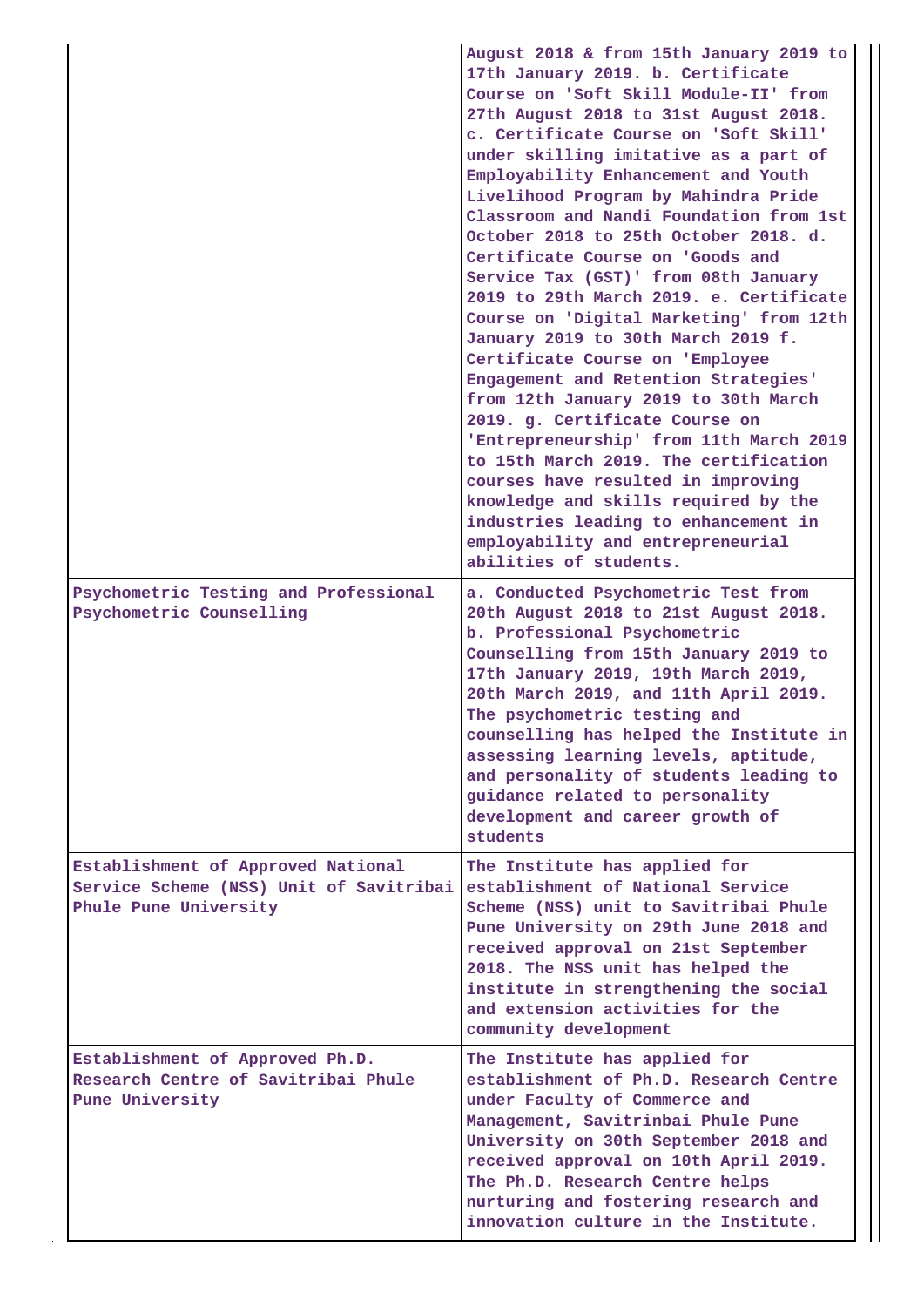| Permanent Affiliation to Savitribai<br>Phule Pune University                                                         | The Institute has applied for Permanent<br>Affiliation to Savitribai Phule Pune<br>University on 30th September 2018 and<br>received 'Permanent Affiliation of<br>Savitribai Phule Pune University' on<br>12th December 2019.                                                                                                                                                                                                                                                                                                                                              |
|----------------------------------------------------------------------------------------------------------------------|----------------------------------------------------------------------------------------------------------------------------------------------------------------------------------------------------------------------------------------------------------------------------------------------------------------------------------------------------------------------------------------------------------------------------------------------------------------------------------------------------------------------------------------------------------------------------|
| NAAC Accreditation                                                                                                   | The Institute has applied for National<br>Assessment and Accreditation Council<br>(NAAC) Accreditation on 25th July 2018.<br>The NAAC Peer-Team visited the<br>Institute from 05th February 2019 to<br>06th February 2019 for Quality<br>Assessment. The Institute received<br>prestigious 'A+' Grade with CGPA of<br>3.27 for the period of 05 years from<br>04th March 2019 on 03th March 2024. The<br>NAAC accreditation helped institute in<br>enhancing and sustaining quality of<br>education and strengthen the<br>relationship with all stakeholders.<br>View File |
| 14. Whether AQAR was placed before statutory<br>body?                                                                | Yes                                                                                                                                                                                                                                                                                                                                                                                                                                                                                                                                                                        |
| Name of Statutory Body                                                                                               | <b>Meeting Date</b>                                                                                                                                                                                                                                                                                                                                                                                                                                                                                                                                                        |
| College Development Committee                                                                                        | $12 - Aug - 2020$                                                                                                                                                                                                                                                                                                                                                                                                                                                                                                                                                          |
|                                                                                                                      |                                                                                                                                                                                                                                                                                                                                                                                                                                                                                                                                                                            |
| 15. Whether NAAC/or any other accredited<br>body(s) visited IQAC or interacted with it to<br>assess the functioning? | Yes                                                                                                                                                                                                                                                                                                                                                                                                                                                                                                                                                                        |
| Date of Visit                                                                                                        | $05 - Feb - 2019$                                                                                                                                                                                                                                                                                                                                                                                                                                                                                                                                                          |
| 16. Whether institutional data submitted to<br>AISHE:                                                                | Yes                                                                                                                                                                                                                                                                                                                                                                                                                                                                                                                                                                        |
| <b>Year of Submission</b>                                                                                            | 2019                                                                                                                                                                                                                                                                                                                                                                                                                                                                                                                                                                       |
| Date of Submission                                                                                                   | $20 - Jan - 2019$                                                                                                                                                                                                                                                                                                                                                                                                                                                                                                                                                          |
| 17. Does the Institution have Management<br><b>Information System?</b>                                               | Yes                                                                                                                                                                                                                                                                                                                                                                                                                                                                                                                                                                        |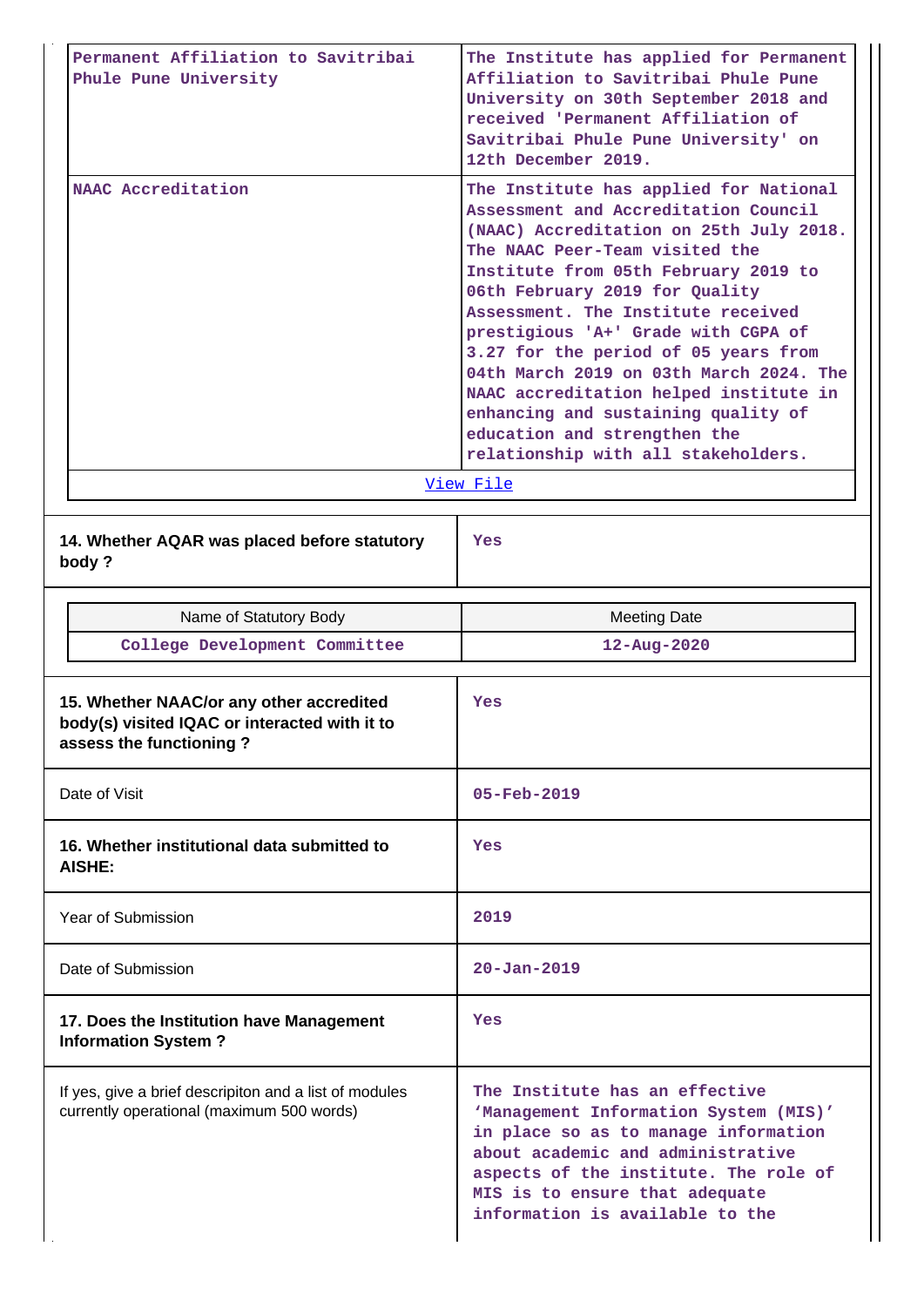**management for proper planning, decision making, implementation and control. The MIS helps the management in equitable distribution of resources. The MIS also helps in performance assessment and enhancement. The details of MIS are given below. a) The Institute is presently using 'CloudEMS' software for MIS. It is 'Enterprise Resource Planning (ERP)' software. The CloudEMS is a highly scalable, secured and complete solution for the Institute. It is a system of integrated application for management of academic and administrative activities. The Institute uses ERP to manage many important tasks related to academic and administrative planning, implementation and control. The CloudEMS has helped the Institute to enhance productivity, to simplify process complexity, to adhere better communications, quick availability of secure and accurate real time information to enable managerial decisions. The MIS has lead to increase in efficiency, effectiveness, transparency and improved quality of managing academic and administration processes. The Institute MIS presently has following modules: • Employee Profile • Student • Course • Timetables • Teaching Module • Teaching Plan • Attendance • Attendance Monitoring • Academic Monitoring • Other Reports etc. b) The administration office maintains data regarding approvals, permissions, and other data required by regulatory agencies like AICTE, DTE, Savitribai Phule Pune University etc. The data is uploaded on the portals of such regulatory agencies. It also maintains data regarding admissions, staff, examination, accounts etc. It uses 'Tally' software to maintain data and information related to accounts. c) The library maintains data regarding learning resources and other administrative aspects of the library. The library uses 'SLIM21' software for automation of library. d) The faculty members maintain the records regarding courses taught in the form of course files. The coordinators of divisions maintains records related to respective divisions. The coordinators of cocurricular, extracurricular and extension activities maintains records**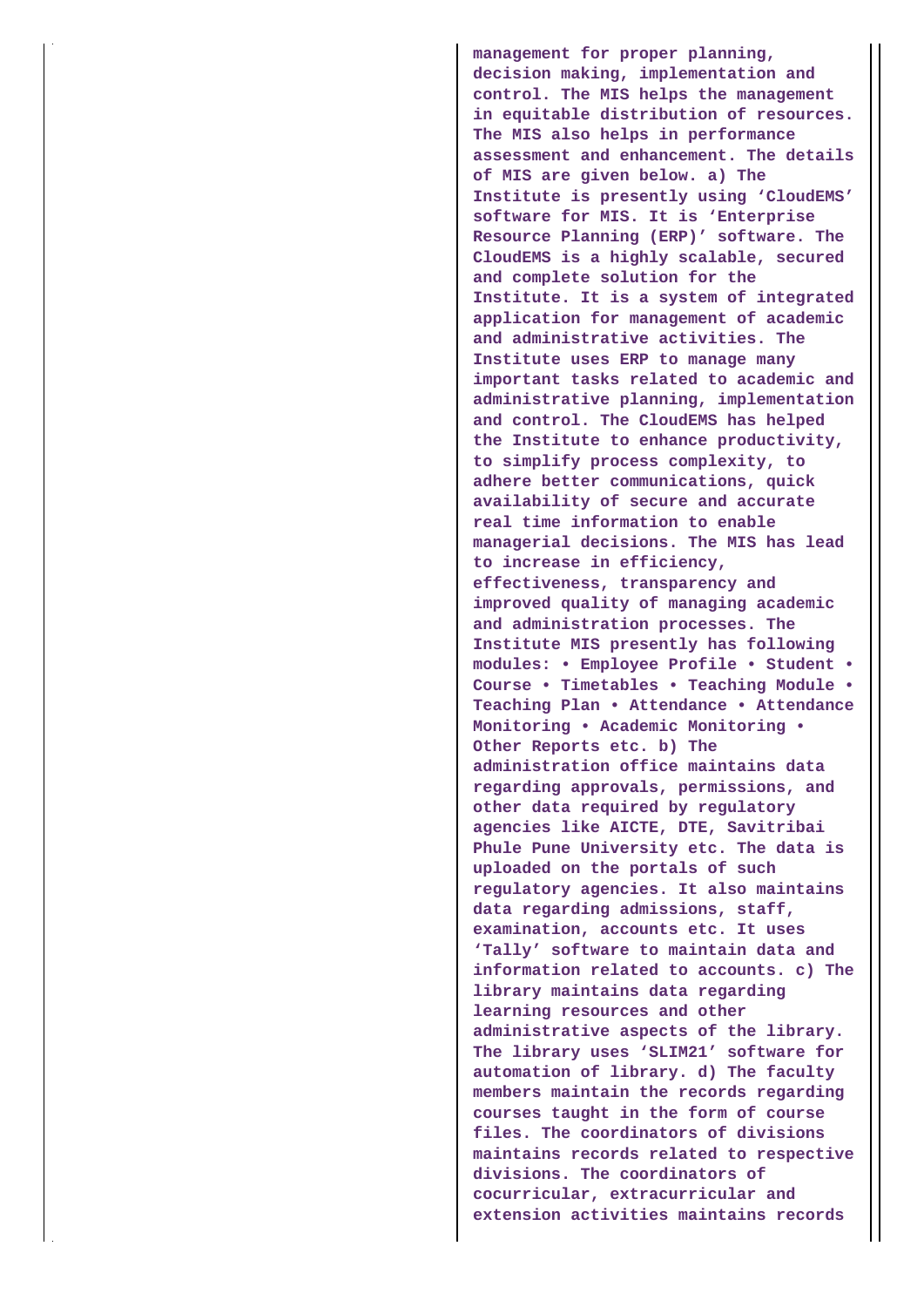**regarding the activities. The records are maintained by respective coordinators of various committees. All the records are checked and reviewed by the IQAC on periodic basis.**

# **Part B**

## **CRITERION I – CURRICULAR ASPECTS**

#### **1.1 – Curriculum Planning and Implementation**

 1.1.1 – Institution has the mechanism for well planned curriculum delivery and documentation. Explain in 500 words

 **The institute is affiliated to Savitribai Phule Pune University (SPPU), Pune and approved by AICTE, New Delhi. The institute offers MBA Program. The SPPU designs the curriculum and revises it after every three years. The curriculum was revised in the year 2016-17. The curriculum is displayed on the website of university and institute. Academic Committee (AC) of the institute is responsible for planning and execution of overall academic activities. Director receives inputs from Governing Body (GB), College Development Committee (CDC), Internal Quality Assurance Cell (IQAC), Corporate Advisory Board (CAB), and Alumni Association (AISSMS IOM AA). Based on these inputs and academic calendar of University, Academic Committee prepares 'Academic Calendar' of the institute. 'Academic Calendar' is the blueprint of all the curricular, cocurricular, extra-curricular and extension activities for the students and staff development. The Director conducts a meeting before start of every semester. The institute informs the students about start of the academic sessions by way of notice. Based on competency of the faculty, choice given by the faculty and university guidelines related to teaching load, the courses are allocated to the faculty members. For each division class co-ordinator is assigned. The timetables are prepared and communicated to the students by way of notice. The curriculum prescribed by the university clearly specifies the program outcomes and course outcomes. The faculty members prepare lesson plan as per the curriculum of the university and delivers the curriculum accordingly. The faculty members prepare and give teaching material, question bank etc. to students for practice. The faculty members prepare course file for the courses allocated to them. The institute uses innovative, interactive and ICT enabled teaching learning process to make education meaningful, understandable and interesting. The institute uses ERP software. The faculty members use student centric learning methods and encourage participative and experiential learning. The faculty members use role plays, case discussions, presentations, group discussions, projects, assignments etc. to enhance learning experience. The effective curriculum delivery is ensured by classroom teaching supplemented by seminars, workshops, industrial visits etc. to make the students understand emerging trends in the industry. The institute offers soft skills training program, value added courses and certification courses for enhancing employability and entrepreneurship ability of students. The classroom teaching is complemented by plethora of co-curricular, extra-curricular and extension activities for development of students' holistic personality. The Academic Committee monitors the syllabus coverage periodically. Extra lectures are scheduled if required. Attendance of students is monitored periodically. The examinations are conducted by the University and the institute. The examination schedules are displayed on the notice board well in advance. The institute does concurrent evaluation as per the guidelines given by the university. The internal marks are displayed on the notice board and feedback is given to the students for improvement. The university examination results are analysed and remedial classes are scheduled if required. The examination**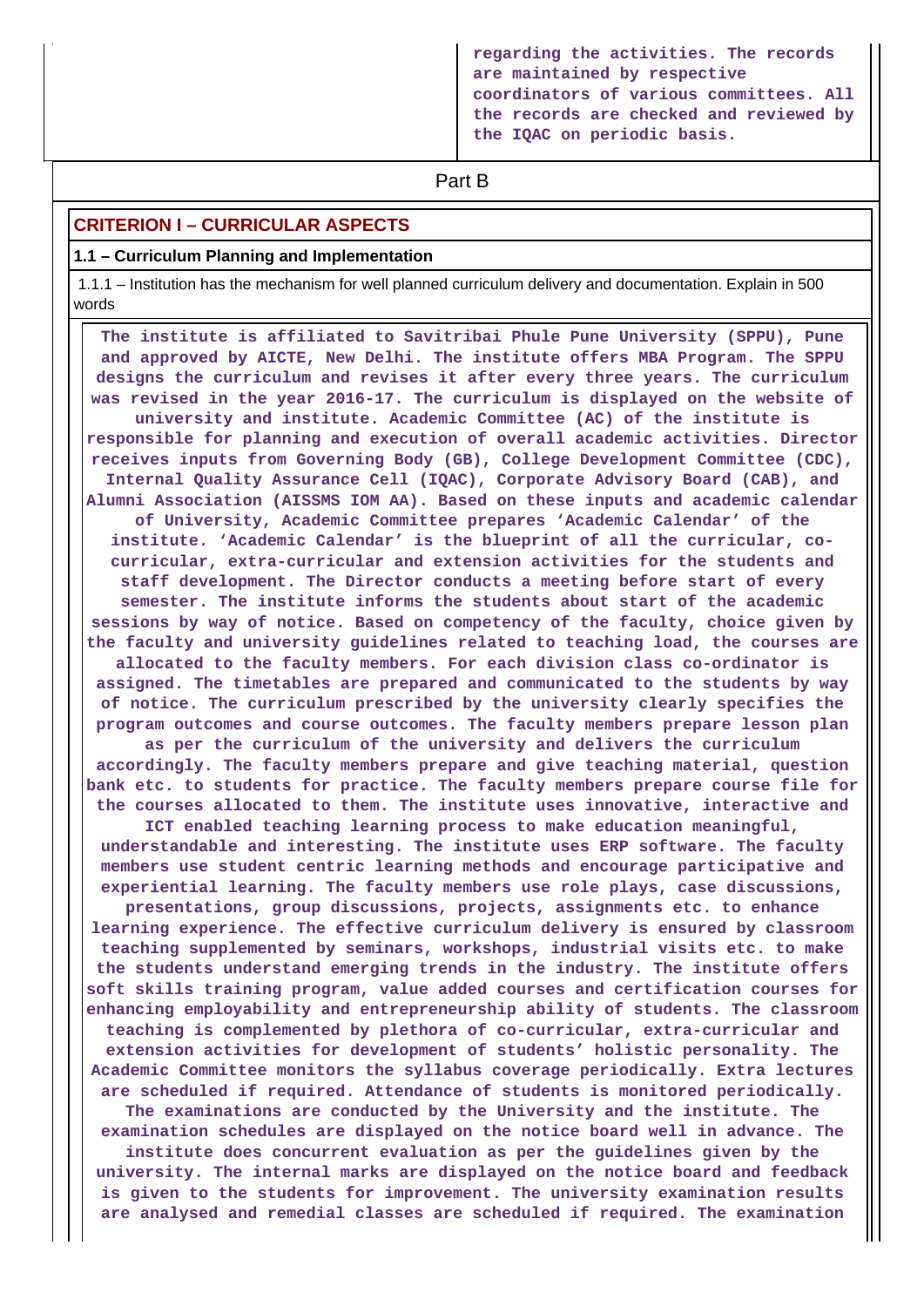**records are maintained. The institute collects and analyses feedback from all the stakeholders. The quality of education is improved based on the feedback.**

1.1.2 – Certificate/ Diploma Courses introduced during the academic year

| Certificate                                               | Diploma Courses                                                              | Dates of<br>Introduction | Duration | Focus on employ<br>ability/entreprene<br>urship | <b>Skill</b><br>Development              |  |
|-----------------------------------------------------------|------------------------------------------------------------------------------|--------------------------|----------|-------------------------------------------------|------------------------------------------|--|
| Soft Skill<br>Module I                                    | <b>Nil</b>                                                                   | 27/08/2018               | 6        | Employabil<br>ity                               | Soft<br>Skills                           |  |
| Soft Skill<br>Module II                                   | Nil                                                                          | 27/08/2018               | 5        | Employabil<br>ity                               | Soft<br>Skills                           |  |
| Soft Skill<br>Course by<br>Mahindra<br>Pride<br>Classroom | Nil                                                                          | 01/10/2018               | 19       | Employabil<br>ity                               | Soft<br>Skills                           |  |
| Goods and<br>Services Tax<br>(GST)                        | Nil                                                                          | 08/01/2019               | 10       | Employabil<br>ity                               | Financial<br>Laws                        |  |
| Digital<br>Marketing                                      | Nil                                                                          | 12/01/2019               | 7        | Employabil<br>ity and Entr<br>epreneurship      | Online<br>Marketing<br>Skills            |  |
| Employee<br>Engagement<br>and<br>Retention<br>Strategy    | Nil                                                                          | 12/01/2019               | 7        | Employabil<br>ity                               | Human<br>Resource<br>Retention<br>skills |  |
| Entreprene<br>urship                                      | Nil                                                                          | 11/03/2019               | 5        | Entreprene<br>urship                            | Entreprene<br>urship                     |  |
| Banking,<br>Finance and<br><b>Insurance</b>               | Nil                                                                          | 15/07/2018               | 15       | Employabil<br>ity                               | Banking<br>and<br>Insurance              |  |
| Google Ad<br>Fundamentals                                 | Nil                                                                          | 20/05/2019               | 30       | Employabil<br>ity and Entr<br>epreneurship      | Online<br>Marketing<br>Skills            |  |
| 1.2 - Academic Flexibility                                |                                                                              |                          |          |                                                 |                                          |  |
|                                                           | 1.2.1 - New programmes/courses introduced during the academic year           |                          |          |                                                 |                                          |  |
|                                                           | Pronramma/Courea<br><b>Drogrammo Specialization</b><br>Dates of Introduction |                          |          |                                                 |                                          |  |

| <b>Flogramme/Course</b> | <b>Programme opecialization</b>                                                 | Dales Of The OutChon |
|-------------------------|---------------------------------------------------------------------------------|----------------------|
| PhD or DPhil            | Marketing Management,<br>Financial Management,<br>Human Resources<br>Management | 10/04/2019           |
|                         |                                                                                 |                      |
|                         |                                                                                 |                      |

 1.2.2 – Programmes in which Choice Based Credit System (CBCS)/Elective course system implemented at the affiliated Colleges (if applicable) during the academic year.

| Name of programmes adopting<br><b>CBCS</b> | Programme Specialization                                               | Date of implementation of<br><b>CBCS/Elective Course System</b> |
|--------------------------------------------|------------------------------------------------------------------------|-----------------------------------------------------------------|
| <b>MBA</b>                                 | Marketing, Finance,<br>HRM, IT, International<br>Business, Operations, | 01/08/2013                                                      |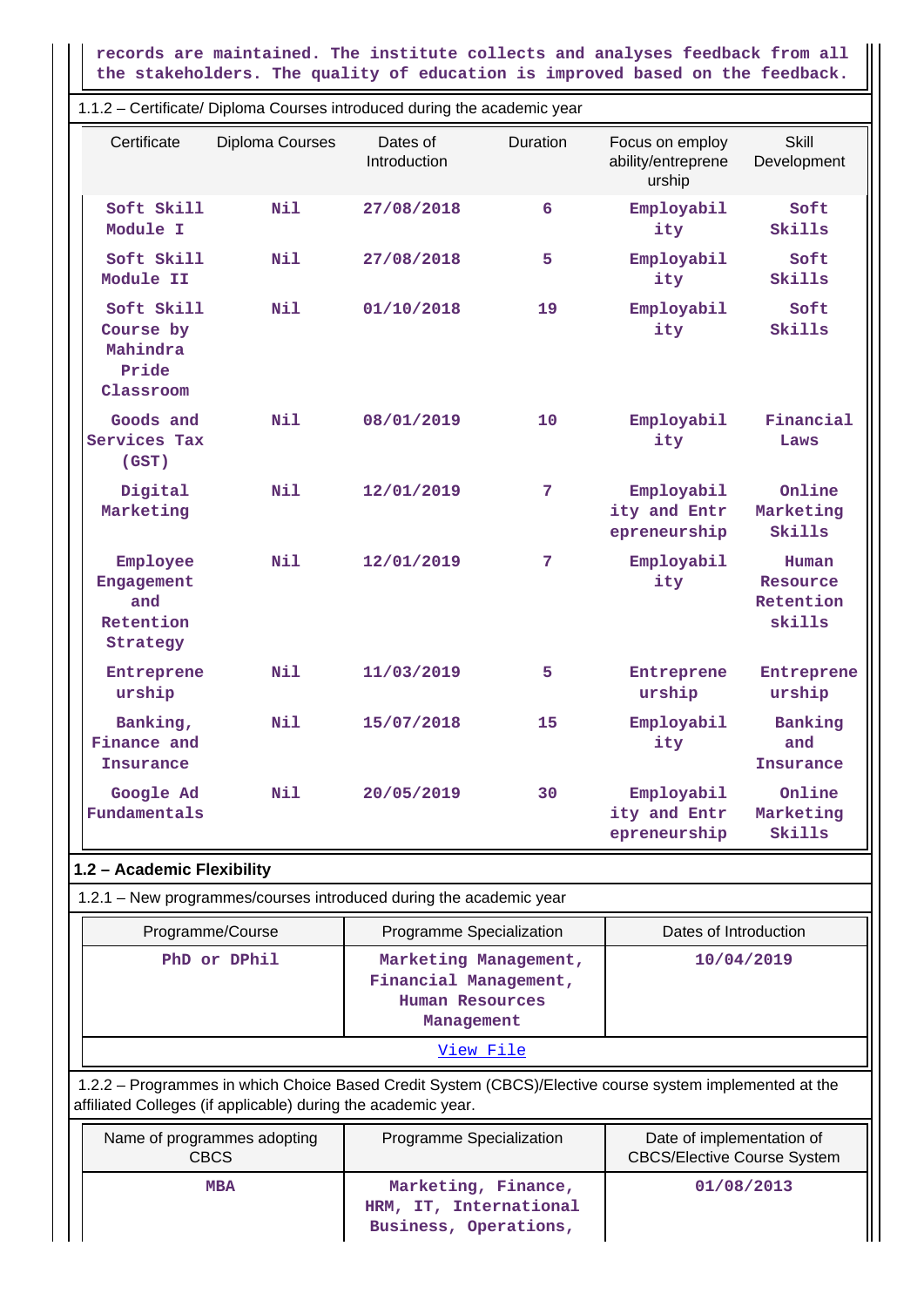|                                                                                                                     | Supply Chain Management                                                                                                            |  |                             |
|---------------------------------------------------------------------------------------------------------------------|------------------------------------------------------------------------------------------------------------------------------------|--|-----------------------------|
| 1.2.3 - Students enrolled in Certificate/ Diploma Courses introduced during the year                                |                                                                                                                                    |  |                             |
|                                                                                                                     | Certificate                                                                                                                        |  | Diploma Course              |
| <b>Number of Students</b>                                                                                           | 341                                                                                                                                |  | Nil                         |
| 1.3 - Curriculum Enrichment                                                                                         |                                                                                                                                    |  |                             |
| 1.3.1 – Value-added courses imparting transferable and life skills offered during the year                          |                                                                                                                                    |  |                             |
| <b>Value Added Courses</b>                                                                                          | Date of Introduction                                                                                                               |  | Number of Students Enrolled |
| Soft Skill Module I                                                                                                 | 27/08/2018                                                                                                                         |  | 180                         |
| Soft Skill Module II                                                                                                | 27/08/2018                                                                                                                         |  | 161                         |
| Soft Skill Course by<br>Mahindra Pride Classroom                                                                    | 01/10/2018                                                                                                                         |  | 161                         |
| Goods and Services Tax<br>(GST)                                                                                     | 08/01/2019                                                                                                                         |  | 76                          |
| Digital Marketing                                                                                                   | 12/01/2019                                                                                                                         |  | 39                          |
| Employee Engagement and<br><b>Retention Strategy</b>                                                                | 12/01/2019                                                                                                                         |  | 26                          |
| Entrepreneurship                                                                                                    | 11/03/2019                                                                                                                         |  | 341                         |
| Banking, Finance and<br>Insurance                                                                                   | 15/07/2018                                                                                                                         |  | 1                           |
| Google Ad Fundamentals                                                                                              | 20/05/2019                                                                                                                         |  | 1                           |
|                                                                                                                     | View File                                                                                                                          |  |                             |
| 1.3.2 - Field Projects / Internships under taken during the year                                                    |                                                                                                                                    |  |                             |
| Project/Programme Title<br>No. of students enrolled for Field<br>Programme Specialization<br>Projects / Internships |                                                                                                                                    |  |                             |
| <b>MBA</b>                                                                                                          | Summer Internship<br>Projects in Marketing,<br>Finance, HRM, IT,<br>International Business,<br>Operations, Supply Chain            |  | 161                         |
| <b>MBA</b>                                                                                                          | Management<br>Dissertation in<br>Marketing, Finance, HRM,<br>IT, International<br>Business, Operations,<br>Supply Chain Management |  | 161                         |
| <b>MBA</b>                                                                                                          | Live Project in<br>Management                                                                                                      |  | 26                          |
|                                                                                                                     | View File                                                                                                                          |  |                             |
| 1.4 - Feedback System                                                                                               |                                                                                                                                    |  |                             |
| 1.4.1 – Whether structured feedback received from all the stakeholders.                                             |                                                                                                                                    |  |                             |
| <b>Students</b><br>Yes                                                                                              |                                                                                                                                    |  |                             |
|                                                                                                                     |                                                                                                                                    |  |                             |
| <b>Teachers</b>                                                                                                     |                                                                                                                                    |  | Yes                         |
| Employers                                                                                                           |                                                                                                                                    |  | Yes                         |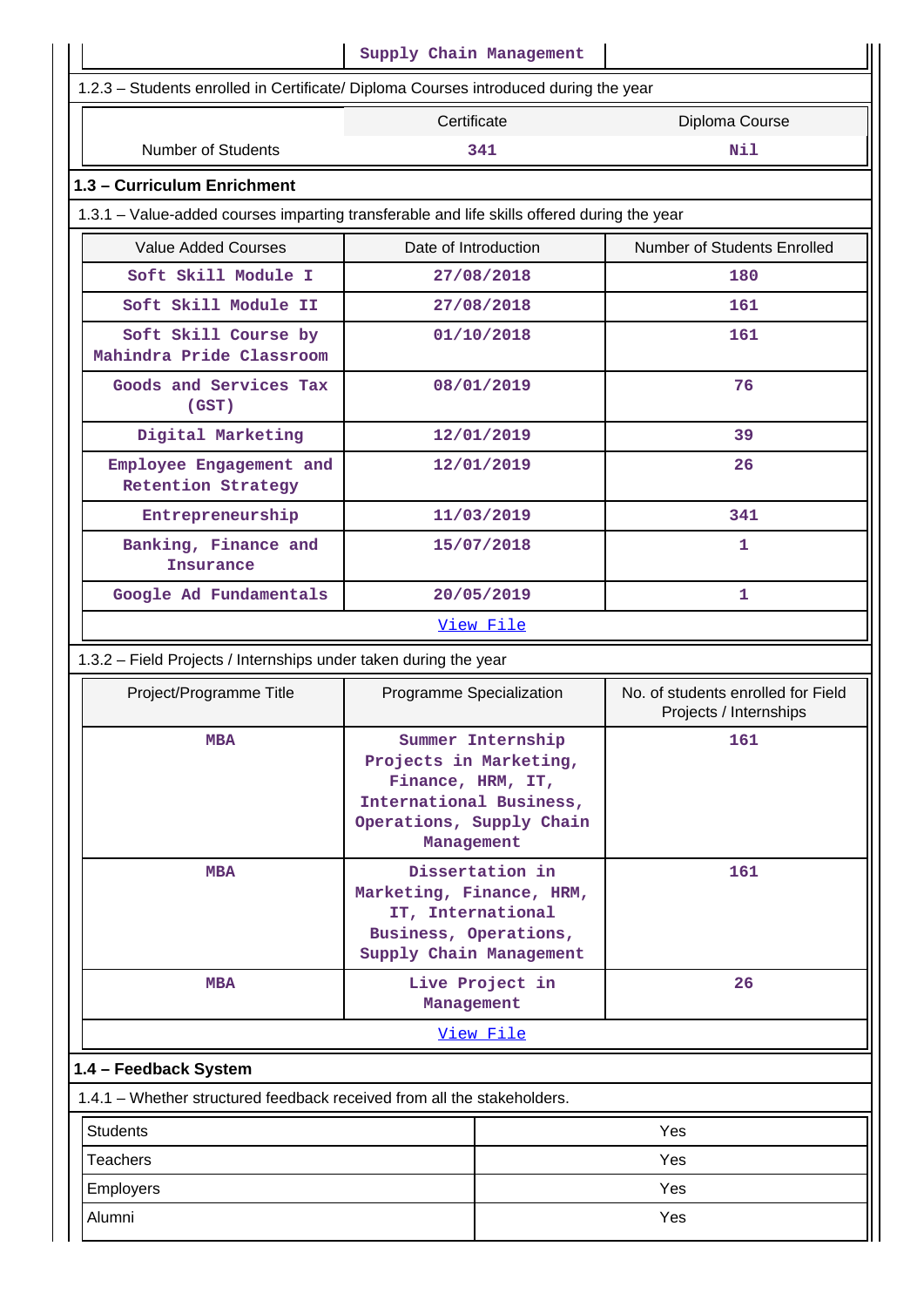| Parents | Yes |
|---------|-----|
|         |     |

 1.4.2 – How the feedback obtained is being analyzed and utilized for overall development of the institution? (maximum 500 words)

Feedback Obtained

**The feedback obtained from all the stakeholders is analysed and utilized for overall development of the Institute. The Institute strongly believes in continual improvement in quality of education. The Institute obtains feedback from all the stakeholders – students, teachers, employers, alumni, parents. 1) Feedback Obtained from Students: The feedback is obtained from students as given below. a) Feedback about Curriculum: The feedback is obtained from students about curriculum once a year. The feedback and suggestions are communicated to the Savitribai Phule Pune University. The Director of the Institute is part of core committee established for curriculum revision by the University. The faculty members give suggestions in the meetings for curriculum improvement based on the feedback obtained from students. b) Feedback about Teachers: The feedback is obtained from students about teachers twice a year. The feedback is analysed semester-wise and final grades are allotted to each teacher for each taught course. The feedback and suggestions are communicated to the teachers for improving quality of teaching-learning process. c) Feedback about Overall Satisfaction: The feedback is obtained from students about overall satisfaction about the Institute once in a year. The feedback and suggestions are utilized for overall development of the Institute. 2) Feedback Obtained from Teachers: The feedback is obtained from teachers about curriculum once a year. The feedback and suggestions are communicated to the Savitribai Phule Pune University. The faculty members contribute in curriculum revision at the university level. 3) Feedback from Employers: The feedback is obtained from employers as given below. a) Feedback about Curriculum: The feedback is obtained from employers about curriculum once a year. The feedback is utilized for improvement in curriculum and certification courses to improve employability of the students. b) Feedback about Other aspects of the Institute: The feedback is obtained from employers about other aspects of the Institute during the meeting of 'Corporate Advisory Board' once a year. The feedback and suggestions are utilized for bridging the gap between academics and industry which in turn leads to overall development of the Institute. 4) Feedback from Alumni: The feedback is obtained from alumni as given below. a) Feedback about Curriculum: The feedback is obtained from alumni about curriculum during 'Alumni Meet' once a year. The feedback is utilized for improvement in curriculum and certification courses. b) Feedback about Other aspects of the Institute: The feedback is obtained from employers about all the aspects of the Institute during the meeting of 'Alumni Association' once a year. The feedback and suggestions are utilized for overall development of the Institute. 5) Feedback from Parents: The feedback is obtained from parents as given below. a) Feedback about Curriculum: The Institute obtains the feedback from parents about curriculum during 'Parents Meet' once a year. The feedback is utilized for improvement in curriculum and certification courses. b) Feedback about Other aspects of the Institute: The Institute obtains the feedback from parents about other aspects of the Institute during 'Parents Meet'. The feedback and suggestions are utilized for overall development of the Institute.**

## **CRITERION II – TEACHING- LEARNING AND EVALUATION**

## **2.1 – Student Enrolment and Profile**

2.1.1 – Demand Ratio during the year

| Name of the<br>Programme | Programme<br>Specialization | Number of seats<br>available | Number of<br>Application received | <b>Students Enrolled</b> |
|--------------------------|-----------------------------|------------------------------|-----------------------------------|--------------------------|
|                          |                             |                              |                                   |                          |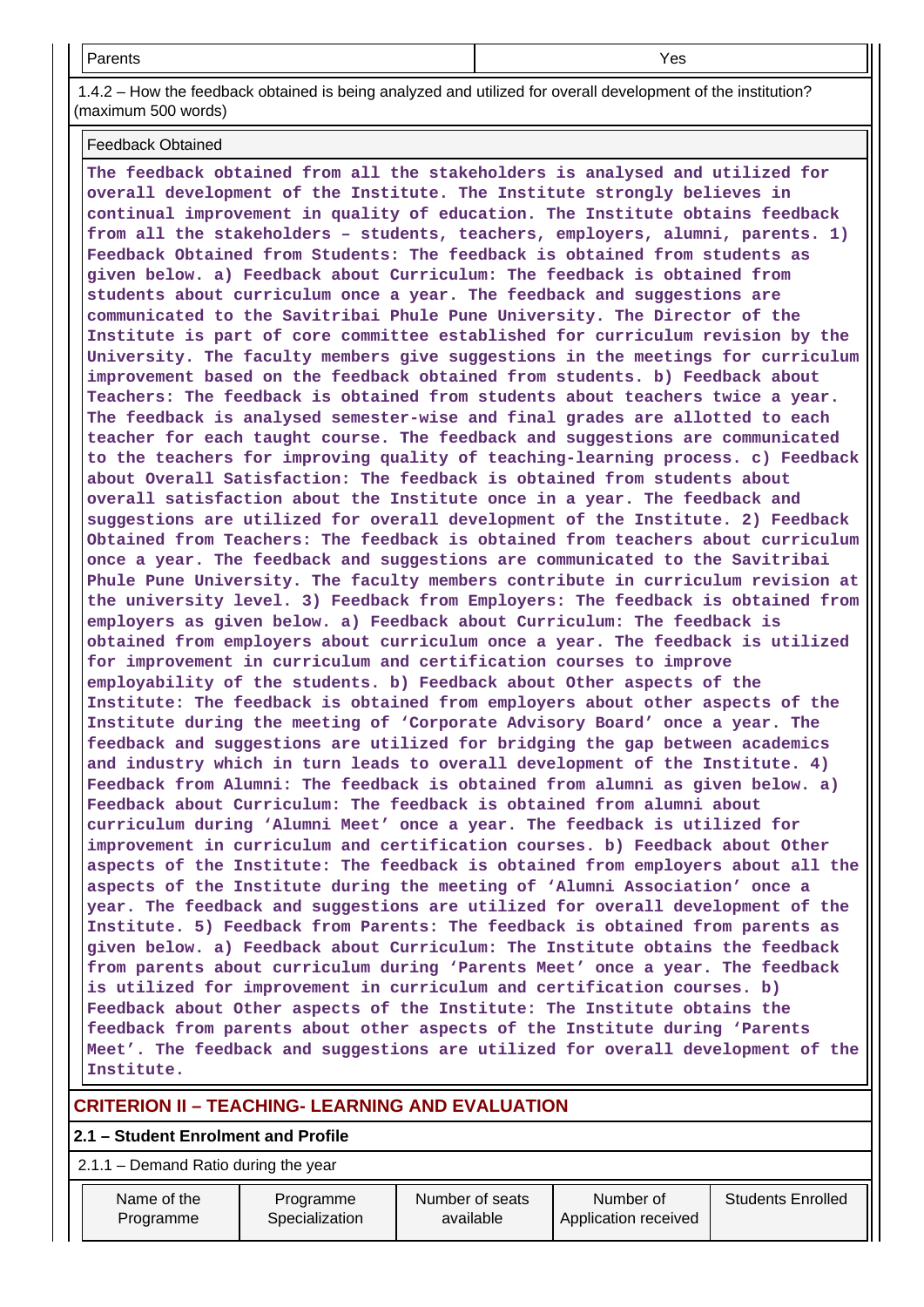|                         | <b>MBA</b>                                                                                                                                                                                                                 | Marketing,<br>Finance, HRM,<br>IT,                                                                |  |                                         | 180                                   |  | 1006                                         | 180                                                                                                                                                                                                                                                                                                                                           |  |  |  |  |  |  |
|-------------------------|----------------------------------------------------------------------------------------------------------------------------------------------------------------------------------------------------------------------------|---------------------------------------------------------------------------------------------------|--|-----------------------------------------|---------------------------------------|--|----------------------------------------------|-----------------------------------------------------------------------------------------------------------------------------------------------------------------------------------------------------------------------------------------------------------------------------------------------------------------------------------------------|--|--|--|--|--|--|
|                         |                                                                                                                                                                                                                            | International                                                                                     |  |                                         |                                       |  |                                              |                                                                                                                                                                                                                                                                                                                                               |  |  |  |  |  |  |
|                         |                                                                                                                                                                                                                            | Business.<br>Operations,                                                                          |  |                                         |                                       |  |                                              |                                                                                                                                                                                                                                                                                                                                               |  |  |  |  |  |  |
|                         |                                                                                                                                                                                                                            | Supply Chain                                                                                      |  |                                         |                                       |  |                                              |                                                                                                                                                                                                                                                                                                                                               |  |  |  |  |  |  |
|                         |                                                                                                                                                                                                                            | Management                                                                                        |  |                                         |                                       |  |                                              |                                                                                                                                                                                                                                                                                                                                               |  |  |  |  |  |  |
|                         |                                                                                                                                                                                                                            |                                                                                                   |  |                                         | No file uploaded.                     |  |                                              |                                                                                                                                                                                                                                                                                                                                               |  |  |  |  |  |  |
|                         |                                                                                                                                                                                                                            | 2.2 - Catering to Student Diversity                                                               |  |                                         |                                       |  |                                              |                                                                                                                                                                                                                                                                                                                                               |  |  |  |  |  |  |
|                         |                                                                                                                                                                                                                            | 2.2.1 - Student - Full time teacher ratio (current year data)                                     |  |                                         |                                       |  |                                              |                                                                                                                                                                                                                                                                                                                                               |  |  |  |  |  |  |
| Year                    |                                                                                                                                                                                                                            | Number of                                                                                         |  | Number of                               | Number of                             |  | Number of                                    | Number of                                                                                                                                                                                                                                                                                                                                     |  |  |  |  |  |  |
|                         |                                                                                                                                                                                                                            | students enrolled<br>in the institution                                                           |  | students enrolled<br>in the institution | fulltime teachers<br>available in the |  | fulltime teachers<br>available in the        | teachers<br>teaching both UG                                                                                                                                                                                                                                                                                                                  |  |  |  |  |  |  |
|                         |                                                                                                                                                                                                                            | (UG)                                                                                              |  | (PG)                                    | institution                           |  | institution                                  | and PG courses                                                                                                                                                                                                                                                                                                                                |  |  |  |  |  |  |
|                         |                                                                                                                                                                                                                            |                                                                                                   |  |                                         | teaching only UG<br>courses           |  | teaching only PG<br>courses                  |                                                                                                                                                                                                                                                                                                                                               |  |  |  |  |  |  |
| 2018                    |                                                                                                                                                                                                                            | Nill                                                                                              |  | 341                                     | Nill                                  |  | 17                                           | <b>Nill</b>                                                                                                                                                                                                                                                                                                                                   |  |  |  |  |  |  |
|                         |                                                                                                                                                                                                                            | 2.3 - Teaching - Learning Process                                                                 |  |                                         |                                       |  |                                              |                                                                                                                                                                                                                                                                                                                                               |  |  |  |  |  |  |
|                         |                                                                                                                                                                                                                            |                                                                                                   |  |                                         |                                       |  |                                              | 2.3.1 – Percentage of teachers using ICT for effective teaching with Learning Management Systems (LMS), E-                                                                                                                                                                                                                                    |  |  |  |  |  |  |
|                         |                                                                                                                                                                                                                            | learning resources etc. (current year data)                                                       |  |                                         |                                       |  |                                              |                                                                                                                                                                                                                                                                                                                                               |  |  |  |  |  |  |
| Number of               |                                                                                                                                                                                                                            | Number of                                                                                         |  | <b>ICT Tools and</b>                    | Number of ICT                         |  | Numberof smart                               | E-resources and                                                                                                                                                                                                                                                                                                                               |  |  |  |  |  |  |
| <b>Teachers on Roll</b> |                                                                                                                                                                                                                            | teachers using<br>ICT (LMS, e-                                                                    |  | resources<br>available                  | enabled<br>Classrooms                 |  | classrooms                                   | techniques used                                                                                                                                                                                                                                                                                                                               |  |  |  |  |  |  |
|                         |                                                                                                                                                                                                                            | Resources)                                                                                        |  |                                         |                                       |  |                                              |                                                                                                                                                                                                                                                                                                                                               |  |  |  |  |  |  |
| 17                      |                                                                                                                                                                                                                            | 17                                                                                                |  | 27                                      | 5                                     |  | 1                                            | 7                                                                                                                                                                                                                                                                                                                                             |  |  |  |  |  |  |
|                         |                                                                                                                                                                                                                            |                                                                                                   |  |                                         | View File of ICT Tools and resources  |  |                                              |                                                                                                                                                                                                                                                                                                                                               |  |  |  |  |  |  |
|                         |                                                                                                                                                                                                                            |                                                                                                   |  |                                         |                                       |  | View File of E-resources and techniques used |                                                                                                                                                                                                                                                                                                                                               |  |  |  |  |  |  |
|                         |                                                                                                                                                                                                                            | 2.3.2 - Students mentoring system available in the institution? Give details. (maximum 500 words) |  |                                         |                                       |  |                                              |                                                                                                                                                                                                                                                                                                                                               |  |  |  |  |  |  |
|                         |                                                                                                                                                                                                                            |                                                                                                   |  |                                         |                                       |  |                                              | The counseling and mentoring is an important, continuous and comprehensive activity in the Institute. The<br>activity helps to understand personality of students and guide them towards holistic development. Mentoring                                                                                                                      |  |  |  |  |  |  |
|                         |                                                                                                                                                                                                                            |                                                                                                   |  |                                         |                                       |  |                                              | helps the students to understand their potential and encourage them to channelize it in right direction towards                                                                                                                                                                                                                               |  |  |  |  |  |  |
|                         |                                                                                                                                                                                                                            |                                                                                                   |  |                                         |                                       |  |                                              | achieving success in the career. This activity helps the students to identify, understand and solve their problems.                                                                                                                                                                                                                           |  |  |  |  |  |  |
|                         |                                                                                                                                                                                                                            |                                                                                                   |  |                                         |                                       |  |                                              | Mentoring builds a lifelong bonding with the students. The counseling and mentoring model is as follows. a)<br>Mentoring: A teacher is a friend, philosopher and guide of the students. Hence, the faculty members act as a                                                                                                                   |  |  |  |  |  |  |
|                         |                                                                                                                                                                                                                            |                                                                                                   |  |                                         |                                       |  |                                              | mentor for students. The mentoring process is described as below. 1) Allocation of Mentors: Each faculty                                                                                                                                                                                                                                      |  |  |  |  |  |  |
|                         |                                                                                                                                                                                                                            |                                                                                                   |  |                                         |                                       |  |                                              | member is assigned as a mentor to certain number of students as mentees. 2) Mentoring Form: The mentees fill                                                                                                                                                                                                                                  |  |  |  |  |  |  |
|                         | the mentoring form which includes his/her profile including past academic record, marks scored in entrance<br>exam, family background, strengths, weaknesses, skills, hobbies, aspirations and dreams etc. 3) Formation of |                                                                                                   |  |                                         |                                       |  |                                              |                                                                                                                                                                                                                                                                                                                                               |  |  |  |  |  |  |
|                         |                                                                                                                                                                                                                            |                                                                                                   |  |                                         |                                       |  |                                              | Mentoring Groups: The mentor forms group of mentees for smooth co-ordination and communication. 4) Regular                                                                                                                                                                                                                                    |  |  |  |  |  |  |
|                         |                                                                                                                                                                                                                            |                                                                                                   |  |                                         |                                       |  |                                              | Mentoring Meetings: The mentors conduct regular meetings with mentees and provide guidance, support and                                                                                                                                                                                                                                       |  |  |  |  |  |  |
|                         |                                                                                                                                                                                                                            |                                                                                                   |  |                                         |                                       |  |                                              | encouragement to mentees. The guidance related to curricular, co-curricular, extra-curricular and extension                                                                                                                                                                                                                                   |  |  |  |  |  |  |
|                         | activities is provided. 5) Interaction and Guidance by Mentors: Although mentors conduct regular mentoring<br>meeting, the mentors are approachable to mentees all the time in case of any doubt, confusion, difficulty,   |                                                                                                   |  |                                         |                                       |  |                                              |                                                                                                                                                                                                                                                                                                                                               |  |  |  |  |  |  |
|                         |                                                                                                                                                                                                                            |                                                                                                   |  |                                         |                                       |  |                                              | emergency like medical issues etc. Further, the mentees are motivated and constructive feedback is given to                                                                                                                                                                                                                                   |  |  |  |  |  |  |
|                         |                                                                                                                                                                                                                            |                                                                                                   |  |                                         |                                       |  |                                              | them time to time. 6) Mentoring by Other Teachers: During the program, course teachers, division co-ordinators,<br>academic co-ordinator, committee co-ordinators, event co-ordinators, director guide the students time to time for                                                                                                          |  |  |  |  |  |  |
|                         |                                                                                                                                                                                                                            |                                                                                                   |  |                                         |                                       |  |                                              |                                                                                                                                                                                                                                                                                                                                               |  |  |  |  |  |  |
|                         |                                                                                                                                                                                                                            |                                                                                                   |  |                                         |                                       |  |                                              | improving their academic performance and personality. 7) Career Related Guidance: The faculty mentors                                                                                                                                                                                                                                         |  |  |  |  |  |  |
|                         |                                                                                                                                                                                                                            |                                                                                                   |  |                                         |                                       |  |                                              | provide career related guidance to mentees. The guidance is related to choice of specialisation, choice of                                                                                                                                                                                                                                    |  |  |  |  |  |  |
|                         |                                                                                                                                                                                                                            |                                                                                                   |  |                                         |                                       |  |                                              | courses, skill development, employment and entrepreneurial opportunities etc. 8) Interaction with Parents of<br>Mentees: The mentors interact with the parents of mentees during 'Parents Meet' and share the feedback about<br>mentees to the parents and in turn receive suggestions of parents for overall development. b) Counseling: The |  |  |  |  |  |  |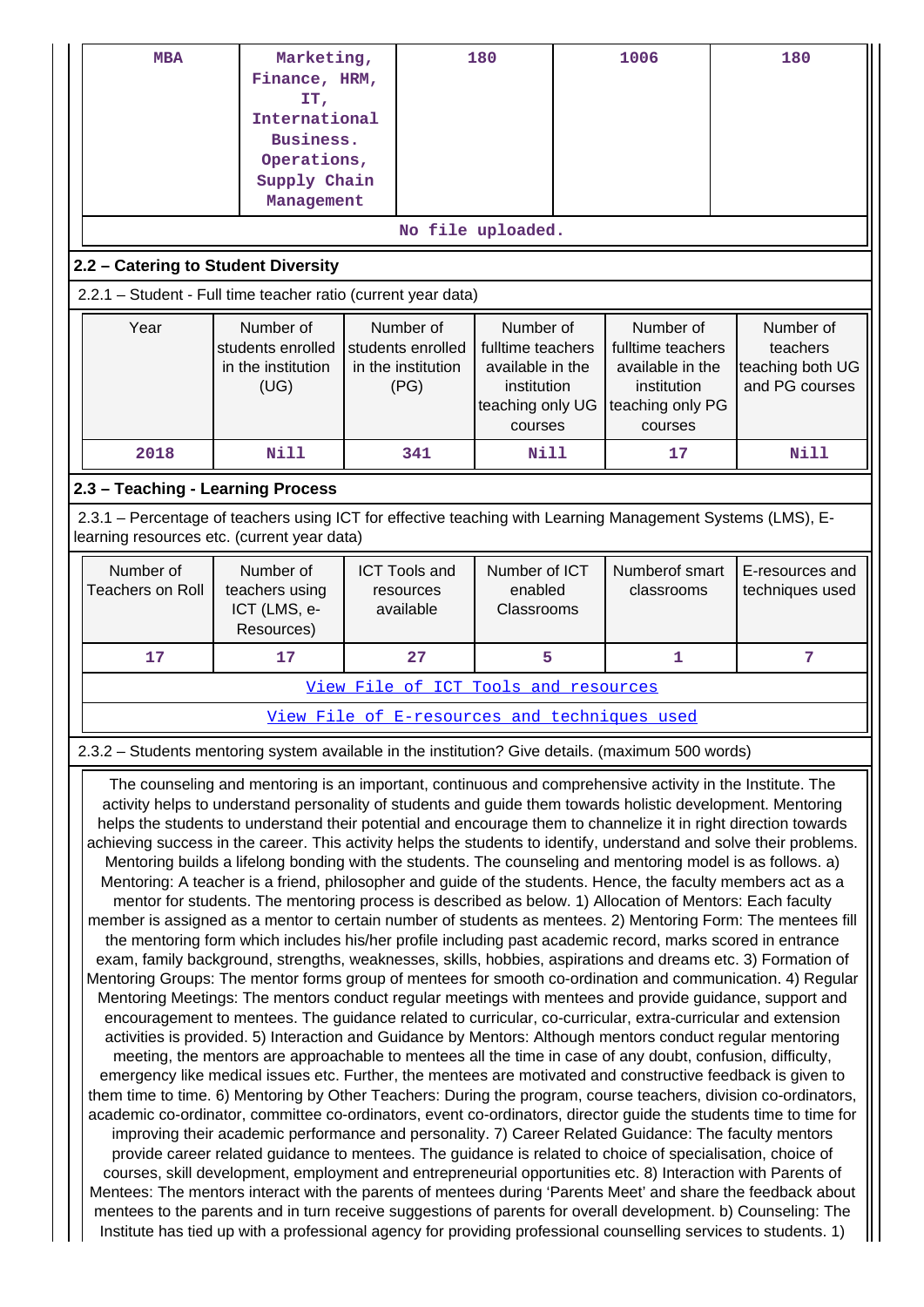Professional Counselling: The professional counsellors interact with the students on one-to-one basis. The counsellors address issues faced by the students related to family, friends, colleagues, studies, physical and mental health, career etc. and provide guidance for improvement. 2) Psychometric Test and Counselling: The professional agency conducts psychometric test to assess the learning levels of students and their personality. A comprehensive report is given to the students. The professional counsellors guide the students about their strengths and weaknesses and points out areas of improvement. The counselling and mentoring model of the institute is a holistic one. It is leveraged not only for academic purpose but for overall development of students, providing them ample chance to learn, improvise and move ahead in their career.

| Number of students enrolled in the<br>institution | Number of fulltime teachers | Mentor: Mentee Ratio |
|---------------------------------------------------|-----------------------------|----------------------|
| 341                                               | 15                          | 1:20                 |

## **2.4 – Teacher Profile and Quality**

| 2.4.1 - Number of full time teachers appointed during the year |  |  |  |  |
|----------------------------------------------------------------|--|--|--|--|
|----------------------------------------------------------------|--|--|--|--|

| No. of sanctioned<br>positions | No. of filled positions | Vacant positions | Positions filled during<br>the current year | No. of faculty with<br>Ph.D |
|--------------------------------|-------------------------|------------------|---------------------------------------------|-----------------------------|
|                                |                         | Nil]             |                                             |                             |

 2.4.2 – Honours and recognition received by teachers (received awards, recognition, fellowships at State, National, International level from Government, recognised bodies during the year )

| Year of Award | Name of full time teachers<br>receiving awards from<br>state level, national level,<br>international level | Designation            | Name of the award,<br>fellowship, received from<br>Government or recognized<br>bodies                         |  |  |  |  |
|---------------|------------------------------------------------------------------------------------------------------------|------------------------|---------------------------------------------------------------------------------------------------------------|--|--|--|--|
| 2018          | Dr Gauri Prabhu                                                                                            | Associate<br>Professor | Best Professor in<br>Finance By Dewang<br>Mehta National<br><b>Education Awards</b>                           |  |  |  |  |
| 2018          | Dr. Bhalchandra<br><b>Bite</b>                                                                             | Assistant<br>Professor | Adarsh Vidya<br>Saraswati Rashtriya<br>Purakar by Global<br>Management Council,<br>Ahmedabad                  |  |  |  |  |
| 2019          | Dr. Bhalchandra<br><b>Bite</b>                                                                             | Assistant<br>Professor | Mahatma Gandhi<br>National Council of<br>Rural Education,<br>Ministry of HRD,<br>Govt. of India,<br>Hyderabad |  |  |  |  |
|               | <u>View File</u>                                                                                           |                        |                                                                                                               |  |  |  |  |

## **2.5 – Evaluation Process and Reforms**

 2.5.1 – Number of days from the date of semester-end/ year- end examination till the declaration of results during the year

|                    | Programme Name                                                                                                  | Programme Code | Semester/year      | Last date of the last<br>semester-end/year-<br>end examination | Date of declaration of<br>results of semester-<br>end/year-end<br>examination |  |
|--------------------|-----------------------------------------------------------------------------------------------------------------|----------------|--------------------|----------------------------------------------------------------|-------------------------------------------------------------------------------|--|
| <b>MBA</b><br>N.A. |                                                                                                                 |                | IV Sem/ II<br>Year | 10/05/2019                                                     | 06/07/2019                                                                    |  |
|                    | No file uploaded.                                                                                               |                |                    |                                                                |                                                                               |  |
|                    | 2.5.2 – Reforms initiated on Continuous Internal Evaluation (CIE) system at the institutional level (250 words) |                |                    |                                                                |                                                                               |  |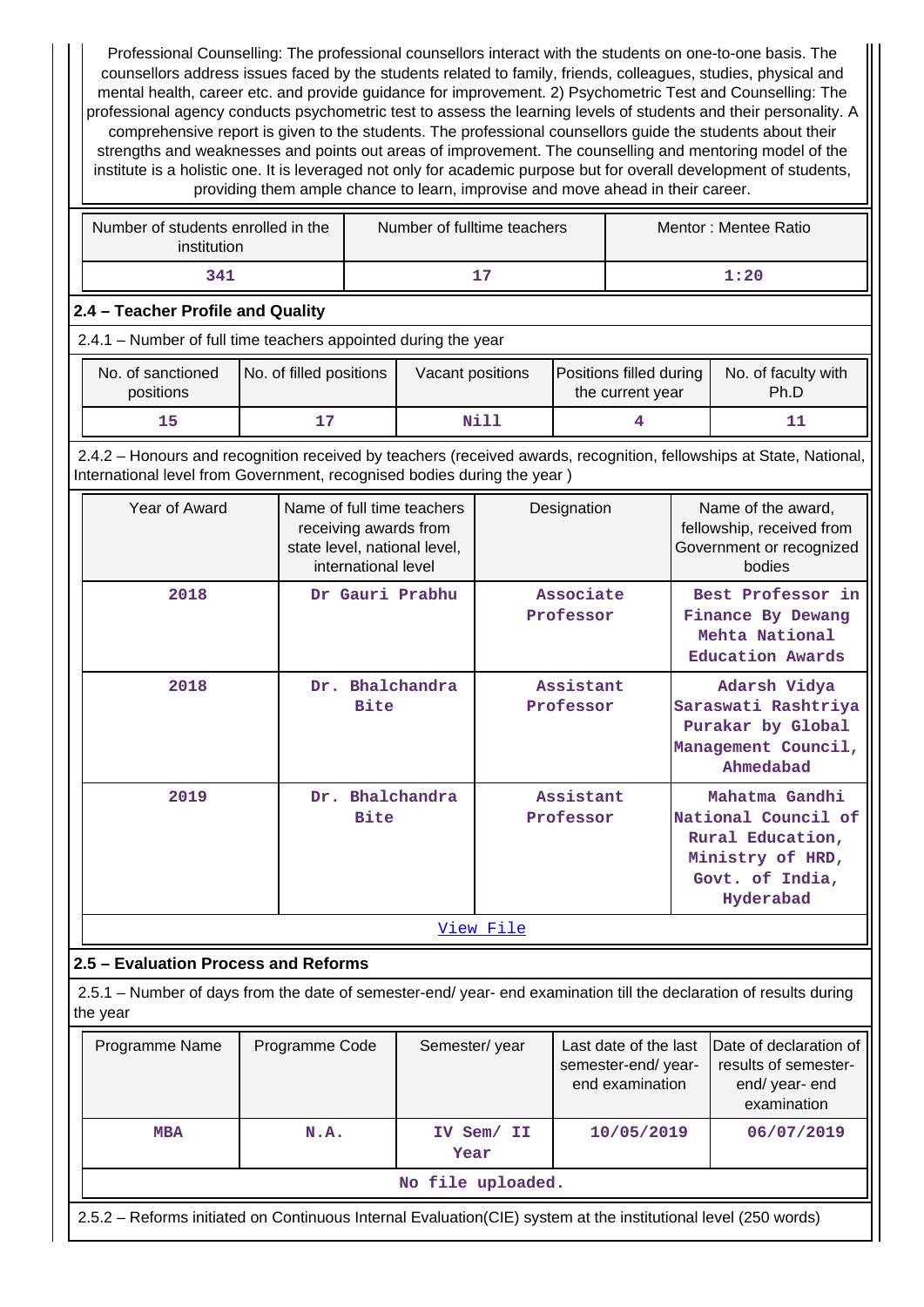**The mechanism of 'Continuous Internal Evaluation (CIE)' is credible, transparent and robust. The Institute follows the guidelines of Savitribai Phule Pune University. The reforms for CIE introduced by the Institute are as follows. • For Full Credit Course, there are 3 components of 10 marks each for CIE, out of which one component is Term End Examination. • For Half Credit Course, there are 5 components of 10 marks each for CIE. • The CIE for both Summer Internship Project and Dissertation include 50 marks by guide and 50 marks by internally appointed expert panel through viva-voce. • The faculty members are given choice to select CIE components suitable for their course like - Case Study, Class Test, Group Discussion, Presentation, Role Play, Assignment, MCQs, Quiz, Project etc. • The Institute prepares 'Academic Calendar' which includes CIE schedule. • The CIE mechanism is explained to the students in the beginning of the academic year. • The schedule of CIE is communicated to students through notices time to time announcements and reminders by the faculty members. • The confidentiality is maintained during the exam. • The strict rules are followed in terms of maintaining decorum of examination. • The internal marks are displayed. Further, corrected answer papers are shown to students and feedback and suggestions are given for improvement. Students are allowed to meet and discuss with respective faculty members their performance in CIE and also clarify queries, if any. • Multilevel verification is done before finalization of CIE marks.**

 2.5.3 – Academic calendar prepared and adhered for conduct of Examination and other related matters (250 words)

 **Academic Calendar is prepared and adhered for conduct of examination and other related matters. Academic Committee (AC) of the Institute is responsible for planning and execution of overall academic activities. Based on the Academic Calendar of University, Institute prepares its Academic Calendar. Academic Calendar is the blueprint of all the curricular, co-curricular, extracurricular and extension activities for the student and staff development. The academic calendar includes the dates of commencement and completion of syllabus, schedules of Continuous Internal Evaluation (CIE) etc. Tentative dates of University online exams, viva-voce and theory examinations are given in academic calendar. The timetables are prepared and implemented accordingly. The faculty members prepare teaching plans according to the academic calendar and guidelines of the University. The faculty members make all the efforts to ensure that the schedules of CIE are followed w.r.t. their courses and students are evaluated on continuous basis. The schedule of term end examination is followed by the examination committee as per academic calendar. The schedule of external examination is decided by the University and the same is communicated to the students well in advance. The Institute follows all the guidelines of the University. The Director conducts review meetings on regular basis to check the implementation of all the curricular, co-curricular, extra-curricular and extension activities as per academic calendar. However, all efforts are made by the Institute to adhere to the academic calendar for CIE and other related matters.**

## **2.6 – Student Performance and Learning Outcomes**

 2.6.1 – Program outcomes, program specific outcomes and course outcomes for all programs offered by the institution are stated and displayed in website of the institution (to provide the weblink)

<https://aissmsiom.org/wp-content/uploads/2018/09/MBA-Curriculum-2016.pdf>

#### 2.6.2 – Pass percentage of students

| Programme | Programme | Programme      | Number of       | Number of       | <b>Pass Percentage</b> |
|-----------|-----------|----------------|-----------------|-----------------|------------------------|
| Code      | Name      | Specialization | students        | students passed |                        |
|           |           |                | appeared in the | in final year   |                        |
|           |           |                | final vear      | examination     |                        |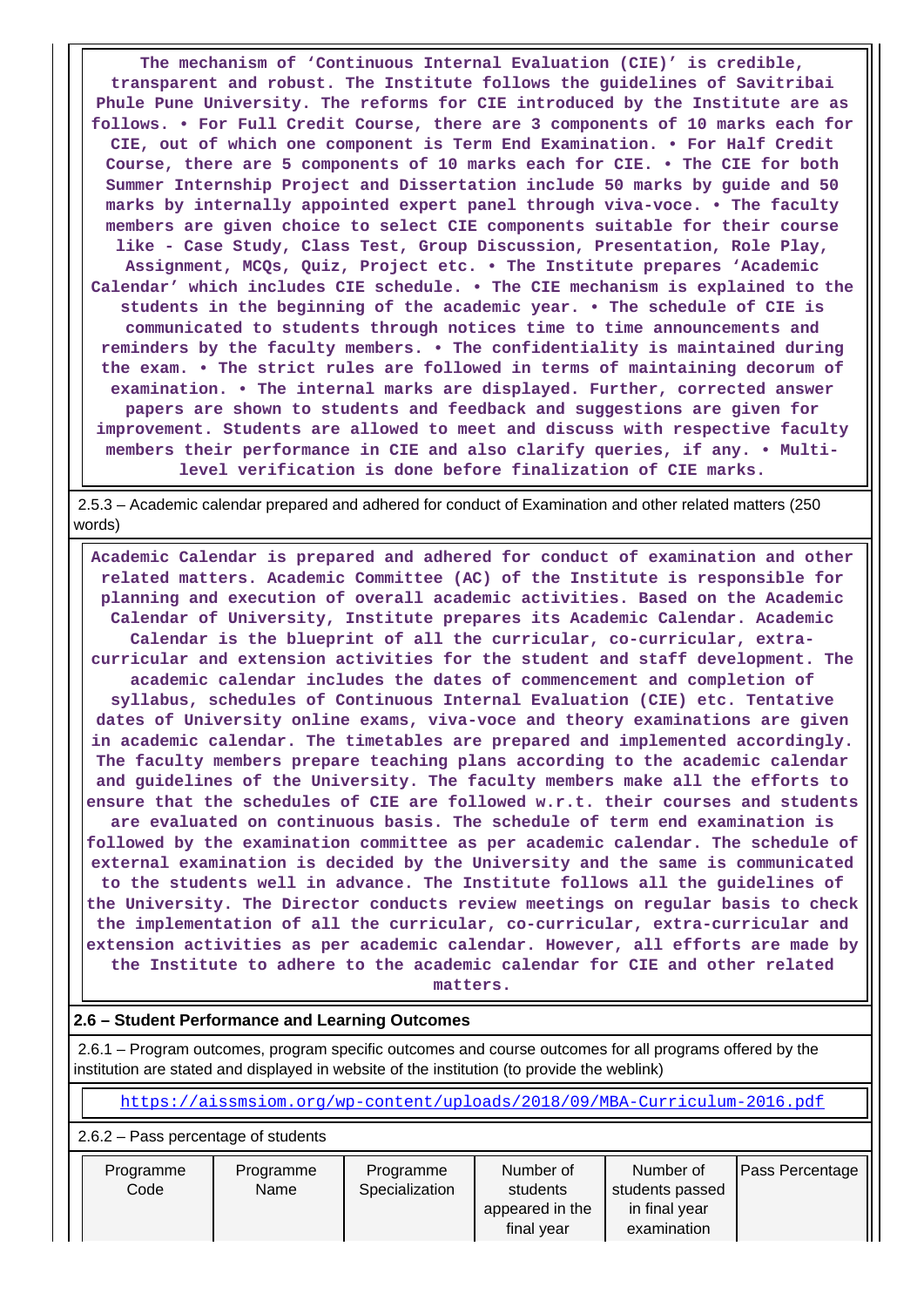|                                                                                            |            |                                                                                                                | examination       |                           |                                                                                                             |
|--------------------------------------------------------------------------------------------|------------|----------------------------------------------------------------------------------------------------------------|-------------------|---------------------------|-------------------------------------------------------------------------------------------------------------|
| N.A                                                                                        | <b>MBA</b> | Marketing,<br>Finance,<br>HRM, IT, Int<br>ernational<br>Business,<br>Operations,<br>Supply Chain<br>Management | 161               | 134                       | 83.23                                                                                                       |
|                                                                                            |            |                                                                                                                | No file uploaded. |                           |                                                                                                             |
| 2.7 - Student Satisfaction Survey                                                          |            |                                                                                                                |                   |                           |                                                                                                             |
|                                                                                            |            | 2.7.1 – Student Satisfaction Survey (SSS) on overall institutional performance (Institution may design the     |                   |                           |                                                                                                             |
|                                                                                            |            | questionnaire) (results and details be provided as weblink)                                                    |                   |                           |                                                                                                             |
|                                                                                            |            |                                                                                                                |                   |                           | https://aissmsiom.org/wp-content/uploads/2020/12/Final Reprot-on-Student-                                   |
|                                                                                            |            | Satisfactory-Survey-batch-2017-19 V02.pdf                                                                      |                   |                           |                                                                                                             |
|                                                                                            |            | <b>CRITERION III - RESEARCH, INNOVATIONS AND EXTENSION</b>                                                     |                   |                           |                                                                                                             |
| 3.1 - Resource Mobilization for Research                                                   |            |                                                                                                                |                   |                           |                                                                                                             |
|                                                                                            |            | 3.1.1 – Research funds sanctioned and received from various agencies, industry and other organisations         |                   |                           |                                                                                                             |
| Nature of the Project                                                                      | Duration   | Name of the funding<br>agency                                                                                  |                   | Total grant<br>sanctioned | Amount received<br>during the year                                                                          |
| Students<br>Research<br>Projects (Other<br>than compulsory<br>by the<br>University)        | 60         | Land Limited                                                                                                   | Peninsula         | 0.75                      | 0.75                                                                                                        |
| <b>Students</b><br>Research<br>Projects (Other<br>than compulsory<br>by the<br>University) | 60         | Management<br>Consultancy,<br>Pune                                                                             | Samarpak          | 0.23                      | 0.23                                                                                                        |
|                                                                                            |            |                                                                                                                |                   |                           |                                                                                                             |
| <b>Students</b><br>Research<br>Projects (Other<br>than compulsory<br>by the<br>University) | 60         | India Pvt.<br>Ltd., Pune                                                                                       | Volkswagen        | 0.3                       | 0.3                                                                                                         |
| Projects<br>sponsored by<br>the University                                                 | 1128       | Phule Pune<br>University,<br>Pune                                                                              | Savitribai        | 0.7                       | 0.25                                                                                                        |
|                                                                                            |            |                                                                                                                | View File         |                           |                                                                                                             |
|                                                                                            |            |                                                                                                                |                   |                           |                                                                                                             |
| 3.2 - Innovation Ecosystem<br>practices during the year                                    |            |                                                                                                                |                   |                           | 3.2.1 - Workshops/Seminars Conducted on Intellectual Property Rights (IPR) and Industry-Academia Innovative |
| Title of workshop/seminar                                                                  |            | Name of the Dept.                                                                                              |                   |                           | Date                                                                                                        |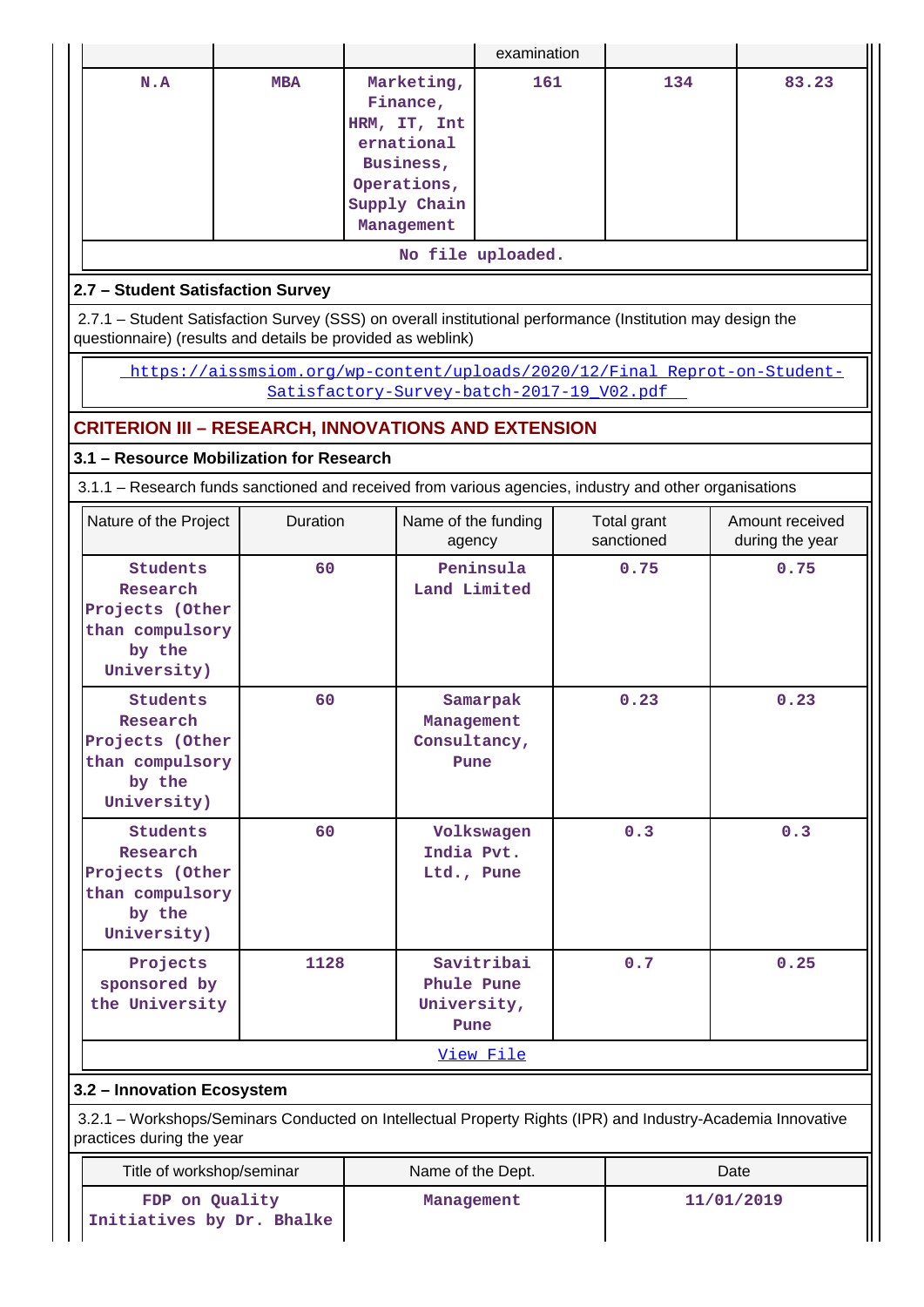| Dr. Wankhade, IQAC,<br><b>AISSMS IOM</b>                                                                                                                         |            |            |
|------------------------------------------------------------------------------------------------------------------------------------------------------------------|------------|------------|
| Workshop on GD PI by<br>Mahindra Pride Classroom<br>and Nandi Foundation                                                                                         | Management | 15/01/2019 |
| Industrial Visit to<br>Capstone Securities<br>Analysis Pvt. Ltd. MBA I                                                                                           | Management | 21/01/2019 |
| Workshop on Application<br>of Statistics in Research<br>by Mr. Rohan Dahiwale,<br>HOD, Raigad Institute of<br>Management                                         | Management | 22/01/2019 |
| Workshop on Personality<br>Development                                                                                                                           | Management | 15/02/2019 |
| Seminar on Social Media<br>Awareness and Activity by<br>Ms. Sasha Shelke, Media-<br>Head, AISSMS and Mr.<br>Pawan, Owner, Digiflame                              | Management | 26/02/2019 |
| Workshop on Career<br>Opportunities in various<br>functional areas of<br>Management by Mr. Gaurav<br>Ambedkar, Founder and<br>Director, Merque HR<br>Consultants | Management | 04/03/2019 |
| Orientation Program for<br>MBA I Year Sem I                                                                                                                      | Management | 01/08/2018 |
| Orientation Program for<br>MBA II Year Sem III                                                                                                                   | Management | 02/08/2018 |
| Seminar on Mosquito<br>Vector Public Awareness<br>under Swachh Bharat<br>Abhiyan IPCA                                                                            | Management | 07/08/2018 |
| FDP on Quality<br>Initiatives by Dr. Hatim<br>Kayumi, IQAC Co-<br>ordinator, IMSCDR                                                                              | Management | 25/08/2018 |
| Certificate Course on<br>Soft Skill Module I                                                                                                                     | Management | 27/08/2018 |
| Certificate Course on<br>Soft Skill Module II                                                                                                                    | Management | 27/08/2018 |
| Induction Program for MBA<br>I Year Sem I                                                                                                                        | Management | 06/09/2018 |
| Workshop on Goal Setting<br>and Stress Handling by<br>Mr. Anish Baheti, Founder<br>Director, Train My Brain                                                      | Management | 22/09/2018 |
| Workshop on Role of<br>Public Speaking to be a                                                                                                                   | Management | 22/09/2018 |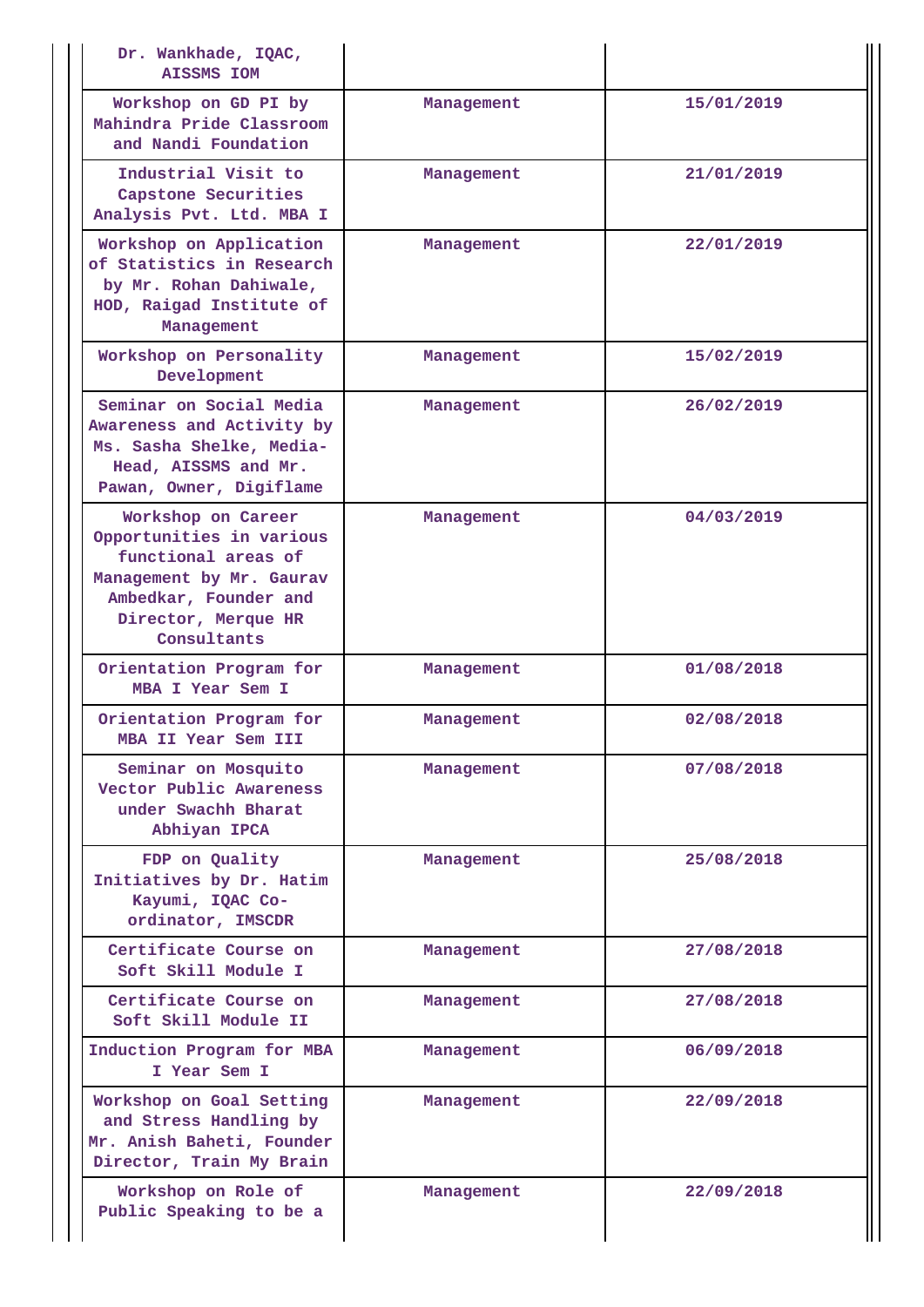| Good Manager and Good<br>Leader by Mr. Ankit<br>Kothari, Motivational<br>Speaker and Mind Skill<br>Trainer, Speakeraankit                                      |            |            |
|----------------------------------------------------------------------------------------------------------------------------------------------------------------|------------|------------|
| Industrial Visit to SEBI                                                                                                                                       | Management | 26/09/2018 |
| Seminar on Industry 4.0<br>Challenges before<br>Management Students by<br>Mr. Rohit Ghosh,<br>Director, Pedagogy                                               | Management | 29/09/2018 |
| Seminar on Introduction<br>to Human Rights by Ms.<br>Priti Victor, Free Lancer<br>- Human Rights Expert                                                        | Management | 29/09/2018 |
| Seminar on IPR: An<br>Introduction by Prof.<br>Bhalchandra Bite, Member<br>IPR Cell, AISSMS IOM                                                                | Management | 05/10/2018 |
| Certificate course on<br>Soft Skills under<br>skilling Initiatives by<br>Mahindra Pride Classroom<br>and Nandi Foundation                                      | Management | 01/10/2018 |
| Workshop on EBSCO, Mr.<br>Chandrakant Ganvir,<br>Training Specialist -<br>West India, EBSCO                                                                    | Management | 09/10/2018 |
| Certificate Course on<br>Entrepreneurship                                                                                                                      | Management | 11/03/2019 |
| Industrial Visit to<br>Business Standard and<br>Lokmat                                                                                                         | Management | 25/10/2018 |
| Seminar on Cyber Security<br>- Security Management<br>Practices by Mr. Ashok<br>Pattar, Honorary Resource<br>Person, National Cyber<br>Defence Research Centre | Management | 10/01/2019 |
| Industrial Visit to<br>Capstone Securities<br>Analysis Pvt. Ltd. For<br>MBA II                                                                                 | Management | 10/01/2019 |
| Seminar on International<br>cross cultural Interface                                                                                                           | Management | 05/03/2019 |
| Workshop on Industry<br>Expectations for<br>Principals and TPOs of<br>AISSMS Group of<br>Institutes, by Mr.<br>Ravindra Chaudhary, HR<br>Consultants           | Management | 05/03/2019 |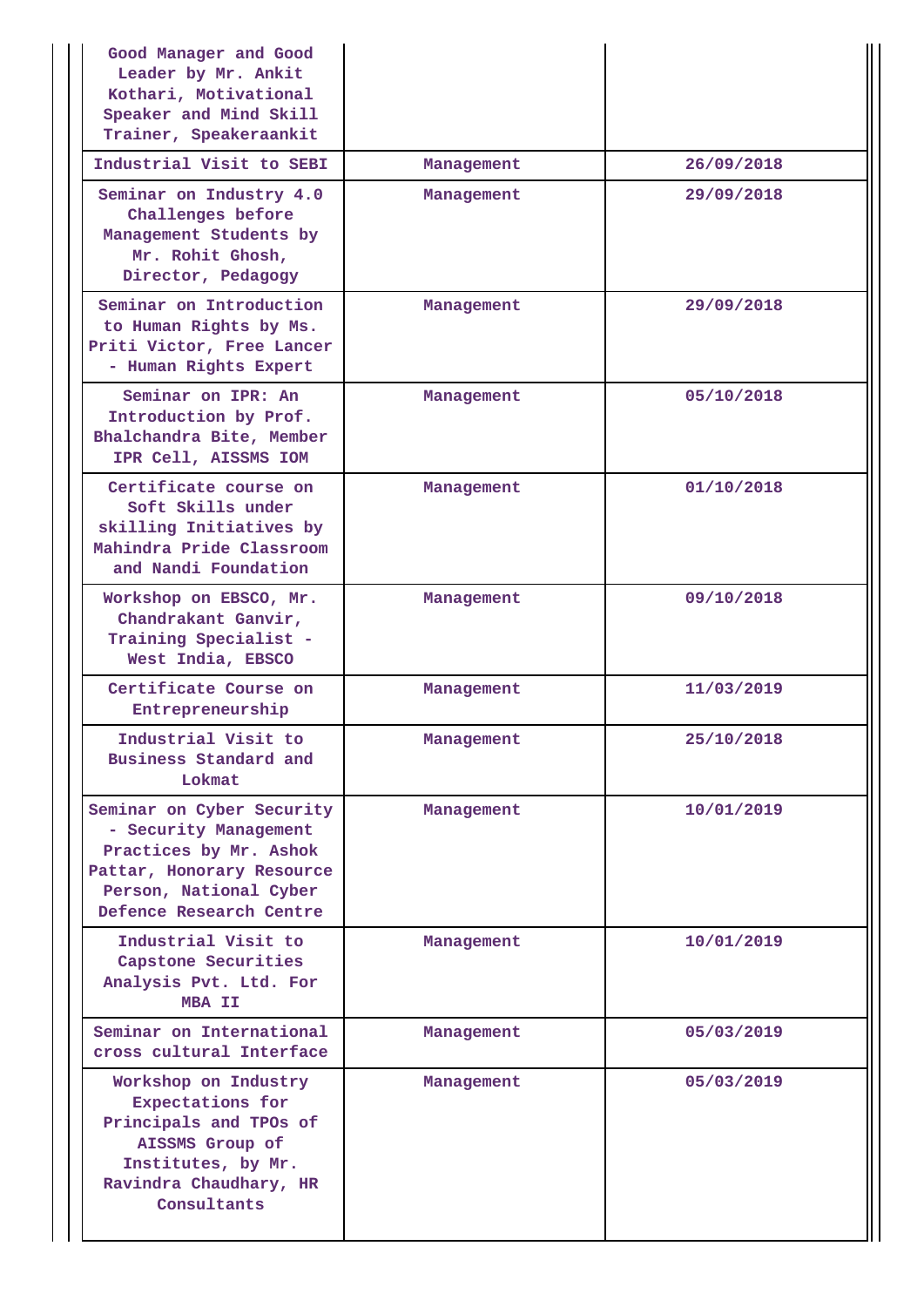| Seminar on IPR: Legal<br>Aspects by Prof. Pournima<br>Nagne, Member IPR Cell,<br><b>AISSMS IOM</b>                                                                 |                                                                                                                                 | Management                                                                                           |                                                                                                         |                         |  | 15/03/2019             |                         |
|--------------------------------------------------------------------------------------------------------------------------------------------------------------------|---------------------------------------------------------------------------------------------------------------------------------|------------------------------------------------------------------------------------------------------|---------------------------------------------------------------------------------------------------------|-------------------------|--|------------------------|-------------------------|
|                                                                                                                                                                    | Workshop on Decision<br>Science by Dr. Satish<br>Ubale, Director, Matrix<br><b>Business School</b>                              |                                                                                                      |                                                                                                         | Management              |  |                        | 23/03/2019              |
| <b>HR Meet</b>                                                                                                                                                     |                                                                                                                                 |                                                                                                      | Management                                                                                              |                         |  |                        | 19/04/2019              |
| FDP on Indo-Pak War:<br>Management Strategies by<br>Col. Nag, Retired Army<br>Personnel, Indian Army<br>Mr. Gaurav Ambedkar,<br>Director, Marque HR<br>Consultants |                                                                                                                                 | Management                                                                                           |                                                                                                         |                         |  | 24/04/2019             |                         |
| Industrial Visit to<br>Leadec                                                                                                                                      |                                                                                                                                 |                                                                                                      | Management                                                                                              |                         |  |                        | 13/04/2019              |
|                                                                                                                                                                    | Seminar on Guidance on<br>Competitive Examinations<br>by Mr. Gaurav Ambedkar,<br>Founder and Director,<br>Merque HR Consultants |                                                                                                      |                                                                                                         | Management              |  |                        | 10/01/2018              |
|                                                                                                                                                                    |                                                                                                                                 | 3.2.2 - Awards for Innovation won by Institution/Teachers/Research scholars/Students during the year |                                                                                                         |                         |  |                        |                         |
| Title of the innovation                                                                                                                                            | Name of Awardee                                                                                                                 |                                                                                                      | Awarding Agency                                                                                         |                         |  | Date of award          | Category                |
| Appreciation<br>Letter                                                                                                                                             | Dr.<br>Bhalchandra<br><b>Bite</b>                                                                                               |                                                                                                      | Gandhi National<br>Council of<br>Rural<br>Education,<br>Ministry of<br>HRD, Govt. of<br>India, Hydrabad | Mahatma                 |  | 04/02/2019             | Education               |
| Adarsh Vidya<br>Sarsawati<br>Rashtriya<br>Puraskar                                                                                                                 | Dr.<br>Bhalchandra<br><b>Bite</b>                                                                                               |                                                                                                      | Management<br>Council,<br>Ahemadabad                                                                    | Global                  |  | 05/08/2018             | Education               |
| <b>Best</b><br>Professor in<br>Finance                                                                                                                             | Dr. Gauri<br>Prabhu                                                                                                             |                                                                                                      | National<br>Education<br>Awards                                                                         | Dewang Mehta            |  | 08/10/2018             | Education               |
|                                                                                                                                                                    |                                                                                                                                 |                                                                                                      |                                                                                                         | View File               |  |                        |                         |
| 3.2.3 - No. of Incubation centre created, start-ups incubated on campus during the year                                                                            |                                                                                                                                 |                                                                                                      |                                                                                                         |                         |  |                        |                         |
| Incubation<br>Center                                                                                                                                               | Name                                                                                                                            |                                                                                                      | Sponsered By                                                                                            | Name of the<br>Start-up |  | Nature of Start-<br>up | Date of<br>Commencement |
| 1                                                                                                                                                                  | Strat-up<br>and<br>Innovation<br>Cell1                                                                                          |                                                                                                      | <b>AISSMS IOM</b><br>and advisory<br>support by<br>Bhartiya<br>Yuva Shakti<br>Trust and                 | Nil                     |  | Nil                    | Nill                    |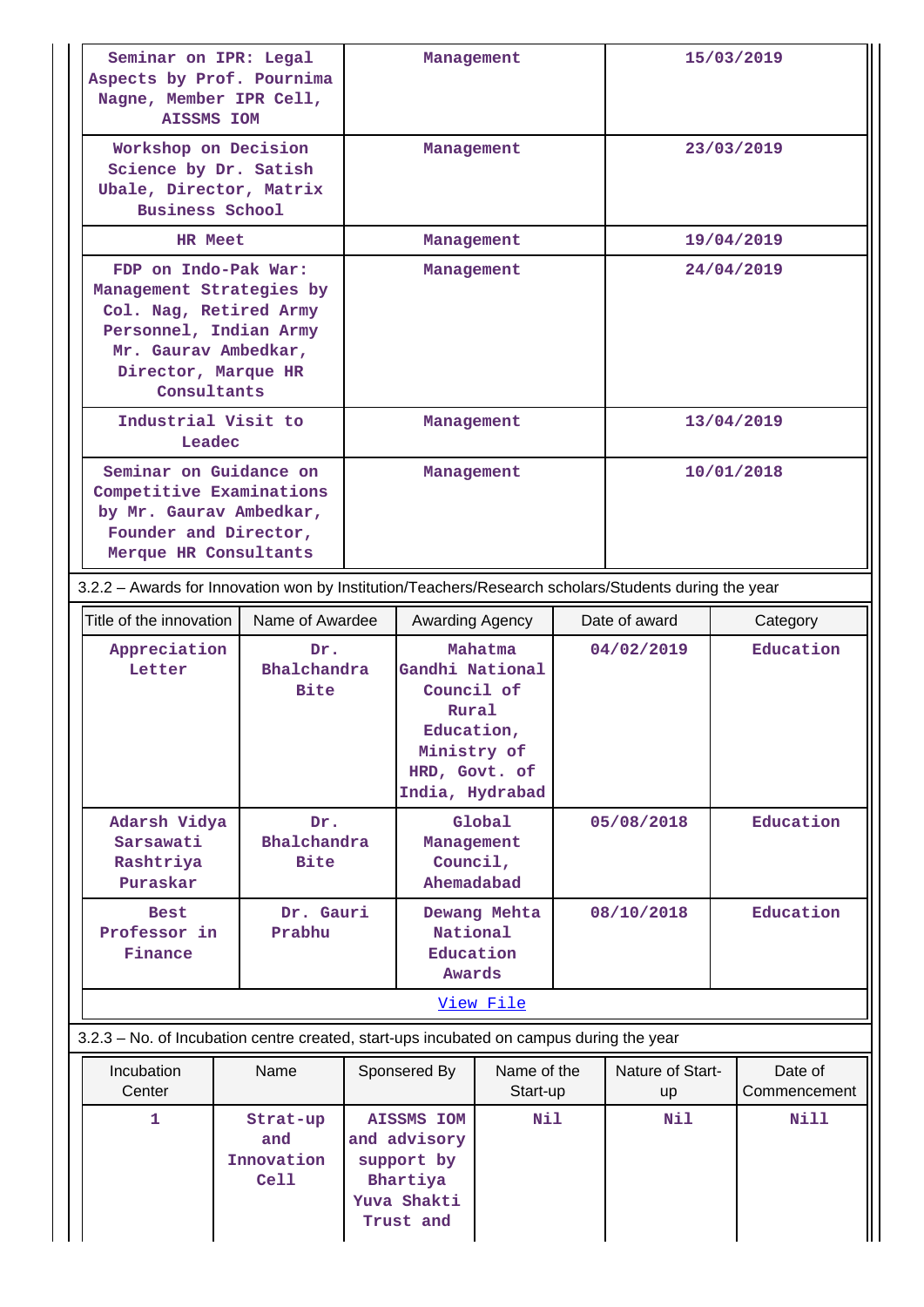|                                                                                                                                                                       |                                           |  | Savitribai<br>Phule Pune<br>University,<br>Pune                                              |                        |           |                       |  |                                                                    |                                                      |  |  |  |
|-----------------------------------------------------------------------------------------------------------------------------------------------------------------------|-------------------------------------------|--|----------------------------------------------------------------------------------------------|------------------------|-----------|-----------------------|--|--------------------------------------------------------------------|------------------------------------------------------|--|--|--|
| No file uploaded.<br>3.3 - Research Publications and Awards                                                                                                           |                                           |  |                                                                                              |                        |           |                       |  |                                                                    |                                                      |  |  |  |
| 3.3.1 - Incentive to the teachers who receive recognition/awards                                                                                                      |                                           |  |                                                                                              |                        |           |                       |  |                                                                    |                                                      |  |  |  |
|                                                                                                                                                                       | National<br><b>State</b><br>International |  |                                                                                              |                        |           |                       |  |                                                                    |                                                      |  |  |  |
| 6<br>0<br>0                                                                                                                                                           |                                           |  |                                                                                              |                        |           |                       |  |                                                                    |                                                      |  |  |  |
| 3.3.2 - Ph. Ds awarded during the year (applicable for PG College, Research Center)                                                                                   |                                           |  |                                                                                              |                        |           |                       |  |                                                                    |                                                      |  |  |  |
|                                                                                                                                                                       | Name of the Department                    |  |                                                                                              |                        |           |                       |  | Number of PhD's Awarded                                            |                                                      |  |  |  |
|                                                                                                                                                                       | Management                                |  |                                                                                              |                        |           |                       |  | 6                                                                  |                                                      |  |  |  |
| 3.3.3 - Research Publications in the Journals notified on UGC website during the year                                                                                 |                                           |  |                                                                                              |                        |           |                       |  |                                                                    |                                                      |  |  |  |
| <b>Type</b>                                                                                                                                                           |                                           |  | Department                                                                                   |                        |           | Number of Publication |  |                                                                    | Average Impact Factor (if<br>any)                    |  |  |  |
| National                                                                                                                                                              |                                           |  | Management                                                                                   |                        |           | 3                     |  |                                                                    | 4.84                                                 |  |  |  |
| International                                                                                                                                                         |                                           |  | Management                                                                                   |                        |           | 13                    |  |                                                                    | 7.05                                                 |  |  |  |
| 3.3.4 - Books and Chapters in edited Volumes / Books published, and papers in National/International Conference                                                       |                                           |  |                                                                                              |                        | View File |                       |  |                                                                    |                                                      |  |  |  |
| Proceedings per Teacher during the year                                                                                                                               |                                           |  |                                                                                              |                        |           |                       |  |                                                                    |                                                      |  |  |  |
|                                                                                                                                                                       | Department                                |  |                                                                                              |                        |           |                       |  | Number of Publication                                              |                                                      |  |  |  |
|                                                                                                                                                                       | Management                                |  |                                                                                              |                        |           |                       |  | 2                                                                  |                                                      |  |  |  |
|                                                                                                                                                                       |                                           |  |                                                                                              |                        | View File |                       |  |                                                                    |                                                      |  |  |  |
| 3.3.5 - Bibliometrics of the publications during the last Academic year based on average citation index in Scopus/<br>Web of Science or PubMed/ Indian Citation Index |                                           |  |                                                                                              |                        |           |                       |  |                                                                    |                                                      |  |  |  |
| Title of the<br>Paper                                                                                                                                                 | Name of<br>Author                         |  | Title of journal                                                                             | Year of<br>publication |           | <b>Citation Index</b> |  | Institutional<br>affiliation as<br>mentioned in<br>the publication | Number of<br>citations<br>excluding self<br>citation |  |  |  |
| A Study<br>of factors<br>that<br>affect the<br>selection<br>of mutual<br>schemes by<br>individual<br>investors-<br>with<br>reference<br>to Pune<br>city               | Dr Gauri<br>Prabhu                        |  | Scholarly<br>Research<br>Journal<br>for<br>Humanity<br>Science<br>and<br>English<br>Language |                        | 2018      | $\mathbf 0$           |  | <b>AISSMS</b><br><b>IOM</b>                                        | <b>Nill</b>                                          |  |  |  |
| A Study<br>of<br>Customer S<br>atisfactio<br>n                                                                                                                        | Dr Gauri<br>Prabhu                        |  | Internat<br>ional<br>Journal of<br>Innovative<br>Knowledge                                   |                        | 2018      | $\mathbf 0$           |  | <b>AISSMS</b><br><b>NOI</b>                                        | <b>Nill</b>                                          |  |  |  |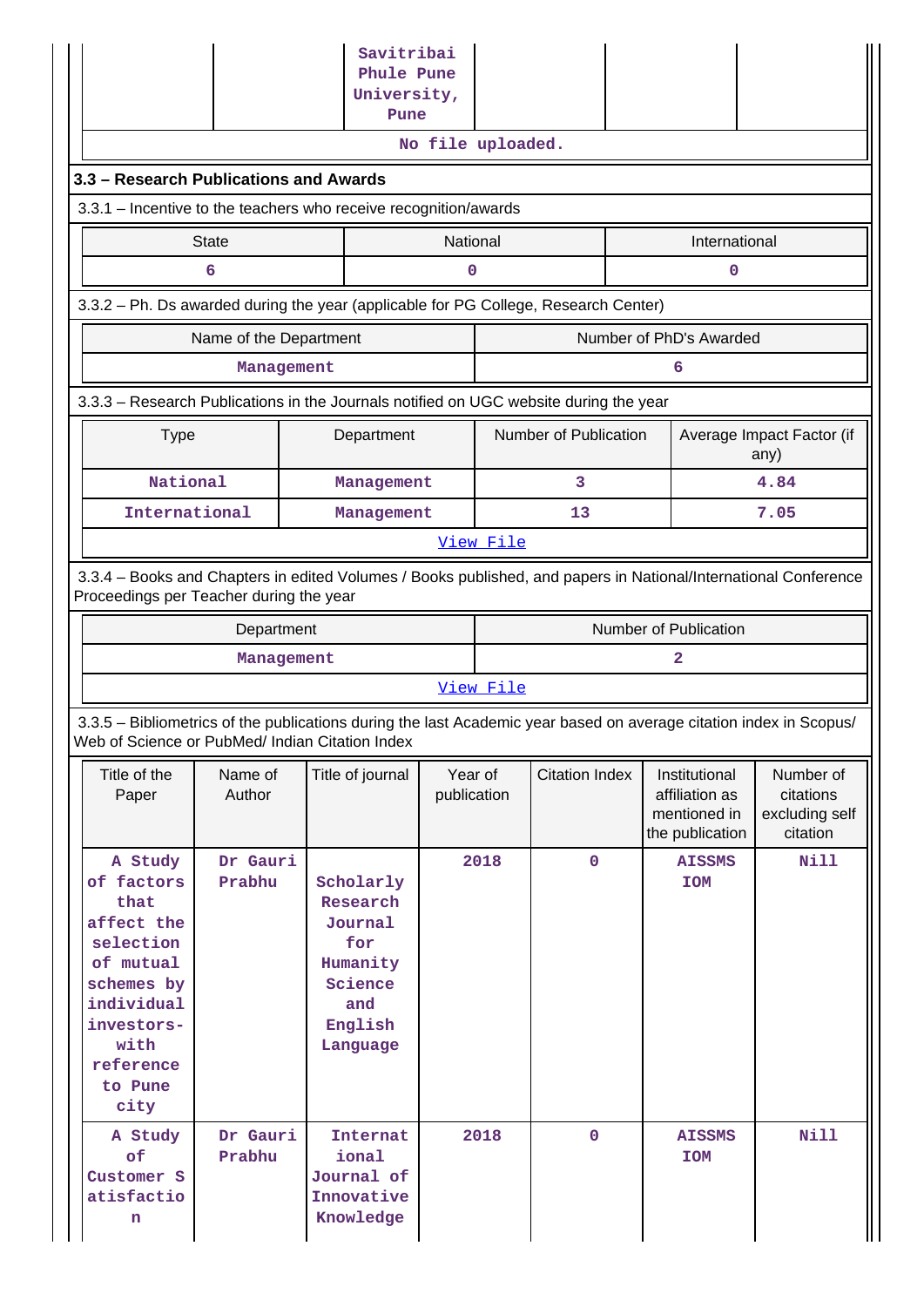| regarding<br>e-banking<br>services<br>proved by<br>banks with<br>reference<br>to Bank of<br>Maharashtr<br>a                                                   |                                        | Concept                                                                                             |      |             |                             |             |
|---------------------------------------------------------------------------------------------------------------------------------------------------------------|----------------------------------------|-----------------------------------------------------------------------------------------------------|------|-------------|-----------------------------|-------------|
| Television<br>Advertisin<br>g and<br>Children<br>Behaviour                                                                                                    | Dr.<br>Rashmi<br>Phirke                | Reconnect<br>to basics:<br>Mantra To<br>Value<br><b>Based</b><br>Learning<br>and Transf<br>ormation | 2018 | $\mathbf 0$ | <b>AISSMS</b><br><b>IOM</b> | <b>Nill</b> |
| $\mathbf{A}$<br>critical<br>analysis<br>of educati<br>onal loan<br>schemes of<br>banks and<br>their role<br>for socio<br>economic d<br>evelopment<br>in India | Prof.<br>Gajanan<br>Nerkar             | Internat<br>ional<br>Journal of<br>Research<br>and<br>Analytical<br>reviews                         | 2018 | $\mathbf 0$ | <b>AISSMS</b><br><b>IOM</b> | <b>Nill</b> |
| A Ground<br>Study of<br>Sales and<br>Distributi<br>on Channel<br>Structures<br>of Ten<br>Different<br>Industries<br>in India                                  | Prof.<br>Charulata<br>Bhaisare         | Laxmi<br>Book Publi<br>cations                                                                      | 2018 | $\mathbf 0$ | <b>AISSMS</b><br><b>IOM</b> | Nill        |
| A Ground<br>Study of<br>Sales and<br>Distributi<br>on Channel<br>Structures<br>of Ten<br>Different<br>Industries<br>in India                                  | Prof.<br><b>Bite Bhalc</b><br>handra B | Laxmi<br>Book Publi<br>cations                                                                      | 2018 | $\mathbf 0$ | <b>AISSMS</b><br><b>IOM</b> | Nill        |
| A Study<br>of Non-per<br>forming<br>Assets of<br>Banks in<br>India in                                                                                         | Prof.<br>Swapnil<br><b>Fuse</b>        | Chronicle<br>of the<br>Neville<br>Wadia<br>Institute                                                | 2018 | $\mathbf 0$ | <b>AISSMS</b><br><b>IOM</b> | <b>Nill</b> |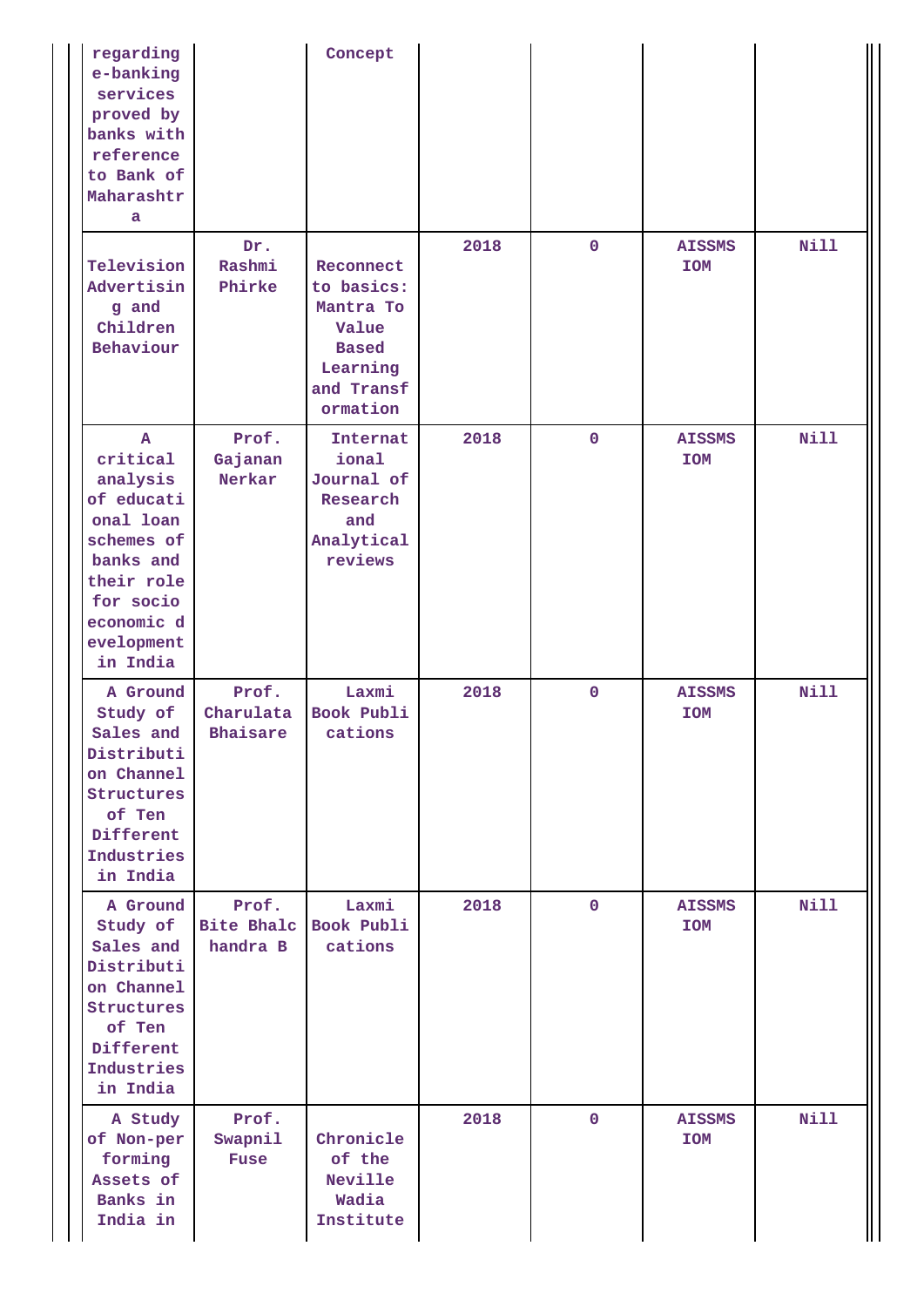| Relation<br>with<br>Indian<br>Corporate<br>Sector                                                                                     |                                  | of<br>Management<br>Studies<br>Research                                                                       |                                                                                                      |                |                                                      |                                                                    |
|---------------------------------------------------------------------------------------------------------------------------------------|----------------------------------|---------------------------------------------------------------------------------------------------------------|------------------------------------------------------------------------------------------------------|----------------|------------------------------------------------------|--------------------------------------------------------------------|
| A Study<br>of Non-per Bite Bhalc<br>forming<br>Assets of<br>Banks in<br>India in<br>Relation<br>with<br>Indian<br>Corporate<br>Sector | Prof.<br>handra B                | Chronicle<br>of the<br>Neville<br>Wadia<br>Institute<br>$\circ$ £<br>Management<br><b>Studies</b><br>Research | 2018                                                                                                 | $\mathbf{0}$   | <b>AISSMS</b><br><b>IOM</b>                          | <b>Nill</b>                                                        |
| Corporate<br>Risk Manag<br>ement: An<br>Overview                                                                                      | Prof. Bh<br>agyashree<br>Kanhere | Journal<br>of<br>Management<br>Outlook                                                                        | 2018                                                                                                 | $\mathbf{0}$   | <b>AISSMS</b><br><b>NOI</b>                          | <b>Nill</b>                                                        |
| Impact<br>of work<br><b>life</b><br>balance<br>Policies<br>in IT<br>Industries<br>and Its<br>impact on<br>Their Perf<br>ormance       | Prof.<br>Archana<br>Raut         | APIMR In<br>ternationa<br>1 Research<br>Journal of<br>Commerce<br>And<br>Management                           | 2018                                                                                                 | $\mathbf{0}$   | <b>AISSMS</b><br><b>IOM</b>                          | <b>Nill</b>                                                        |
|                                                                                                                                       |                                  |                                                                                                               | View File                                                                                            |                |                                                      |                                                                    |
|                                                                                                                                       |                                  |                                                                                                               | 3.3.6 - h-Index of the Institutional Publications during the year. (based on Scopus/ Web of science) |                |                                                      |                                                                    |
| Title of the<br>Paper                                                                                                                 | Name of<br>Author                | Title of journal                                                                                              | Year of<br>publication                                                                               | h-index        | Number of<br>citations<br>excluding self<br>citation | Institutional<br>affiliation as<br>mentioned in<br>the publication |
| A Study<br>on Role of<br>Social<br>Media in A<br>griculture<br>Marketing<br>and its<br>Scope                                          | Bhalchan<br>dra Bite             | Global<br>Journal of<br>Management<br>and<br><b>Business</b><br>Research                                      | 2018                                                                                                 | $\overline{2}$ | 6                                                    | <b>AISSMS</b><br>Institute<br>of Managem<br>ent, Pune              |
|                                                                                                                                       |                                  |                                                                                                               | View File                                                                                            |                |                                                      |                                                                    |
|                                                                                                                                       |                                  |                                                                                                               | 3.3.7 - Faculty participation in Seminars/Conferences and Symposia during the year:                  |                |                                                      |                                                                    |
| Number of Faculty                                                                                                                     |                                  | International                                                                                                 | National                                                                                             | <b>State</b>   |                                                      | Local                                                              |
| Attended/Semi<br>nars/Workshops                                                                                                       |                                  | 9                                                                                                             | 7                                                                                                    | $\overline{a}$ |                                                      | 10                                                                 |
| Presented                                                                                                                             |                                  | $\overline{\mathbf{2}}$                                                                                       | 1                                                                                                    | <b>Nill</b>    |                                                      | <b>Nill</b>                                                        |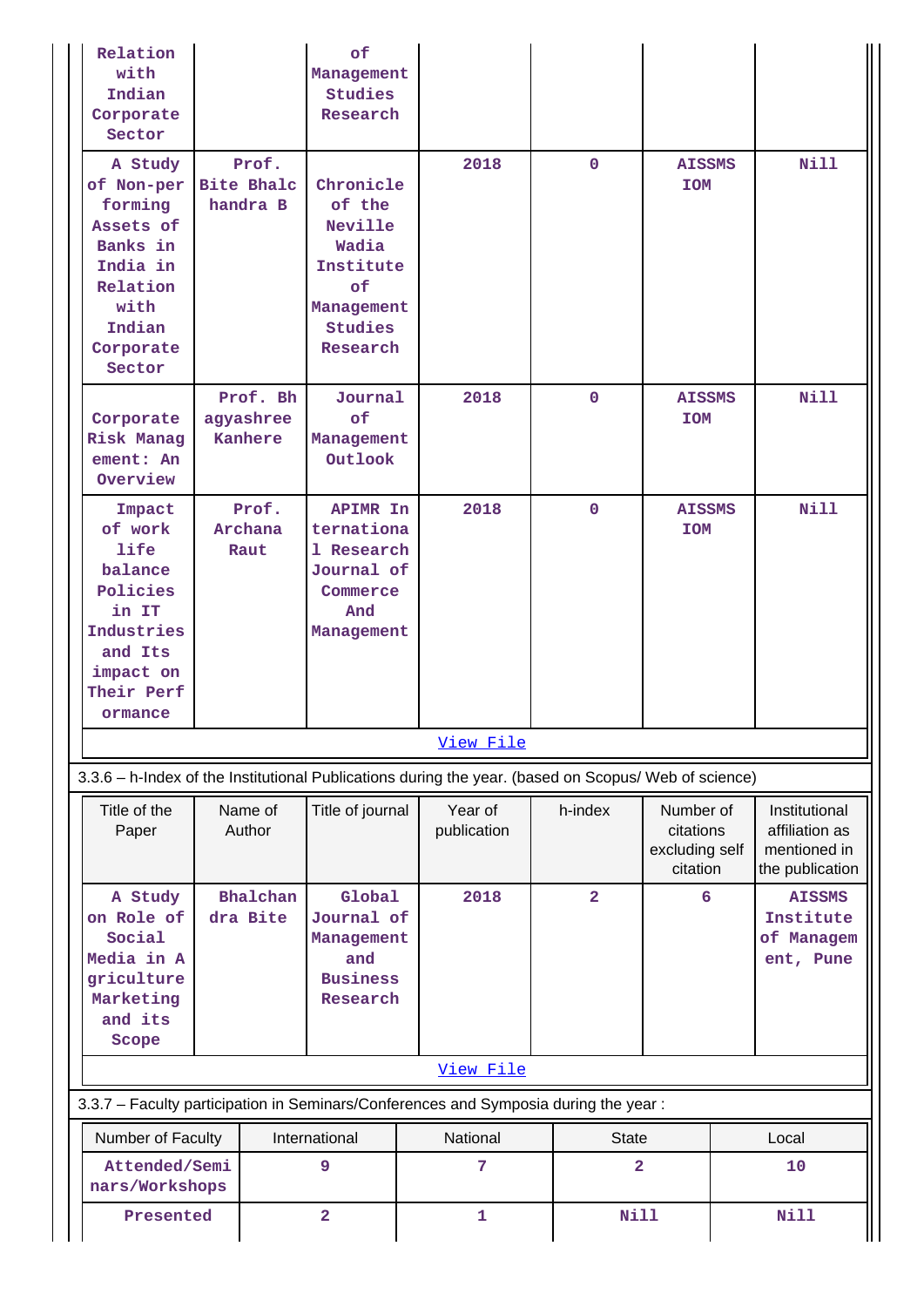| papers                                                                                                                                                                                                             |                                                                                                                                                                                              |                |                                                          |                         |  |                                                          |  |  |  |  |
|--------------------------------------------------------------------------------------------------------------------------------------------------------------------------------------------------------------------|----------------------------------------------------------------------------------------------------------------------------------------------------------------------------------------------|----------------|----------------------------------------------------------|-------------------------|--|----------------------------------------------------------|--|--|--|--|
| Resource<br>persons                                                                                                                                                                                                | <b>Nill</b>                                                                                                                                                                                  | $\overline{2}$ |                                                          | 1                       |  | 18                                                       |  |  |  |  |
|                                                                                                                                                                                                                    |                                                                                                                                                                                              | View File      |                                                          |                         |  |                                                          |  |  |  |  |
| 3.4 - Extension Activities                                                                                                                                                                                         |                                                                                                                                                                                              |                |                                                          |                         |  |                                                          |  |  |  |  |
| 3.4.1 – Number of extension and outreach programmes conducted in collaboration with industry, community and<br>Non- Government Organisations through NSS/NCC/Red cross/Youth Red Cross (YRC) etc., during the year |                                                                                                                                                                                              |                |                                                          |                         |  |                                                          |  |  |  |  |
| Title of the activities                                                                                                                                                                                            | Organising unit/agency/<br>collaborating agency                                                                                                                                              |                | Number of teachers<br>participated in such<br>activities |                         |  | Number of students<br>participated in such<br>activities |  |  |  |  |
| <b>HR Meet</b>                                                                                                                                                                                                     | AISSMS IOM in<br>collaboration with<br>NIPM All the<br>institutes under<br><b>AISSMS</b>                                                                                                     |                |                                                          | 4                       |  | 170                                                      |  |  |  |  |
|                                                                                                                                                                                                                    | Tree Plantation<br>NSS Unit of<br>AISSMS IOM in<br>collaboration with<br>AISSMS College of<br>Pharmacy and<br>Grampanchayat of<br>Hivare Village                                             |                |                                                          | $\overline{\mathbf{2}}$ |  | 25                                                       |  |  |  |  |
| Mock PI Sessions<br>AISSMS IOM in<br>collaboration with<br>for AISSMS<br>Polytechnic<br>AISSMS Polytechnic<br><b>Students</b>                                                                                      |                                                                                                                                                                                              |                |                                                          | $\overline{\mathbf{2}}$ |  | 43                                                       |  |  |  |  |
| Mega Job Fair                                                                                                                                                                                                      | AISSMS IOM in<br>collaboration with<br>AISSMS COE , AISSMS<br>IOIT, Skill<br>Development,<br>Employment and<br>Entrepreneurship<br>Guidance Centre,<br>Pune and Softzeal<br>Technology, Pune |                |                                                          | 8                       |  | 50000                                                    |  |  |  |  |
| Road Safety<br><b>Awareness Traffic</b><br>Control                                                                                                                                                                 | NSS Unit of<br>AISSMS IOM in<br>collaboration with<br>Traffic Police<br>Department                                                                                                           |                |                                                          | $\overline{2}$          |  | 35                                                       |  |  |  |  |
| NSS Camp                                                                                                                                                                                                           | NSS Unit of<br>AISSMS IOM in<br>collaboration with<br>AISSMS College of<br>Pharmacy and<br>Grampanchayat of<br>Hivare Village                                                                |                |                                                          | 5                       |  | 25                                                       |  |  |  |  |
| Camp                                                                                                                                                                                                               | <b>Blood Donation</b><br>NSS Unit of<br>AISSMS IOM in<br>collaboration with<br>R.G. Gholap<br>Memorial Blood Bank                                                                            |                |                                                          | $\overline{2}$          |  | 123                                                      |  |  |  |  |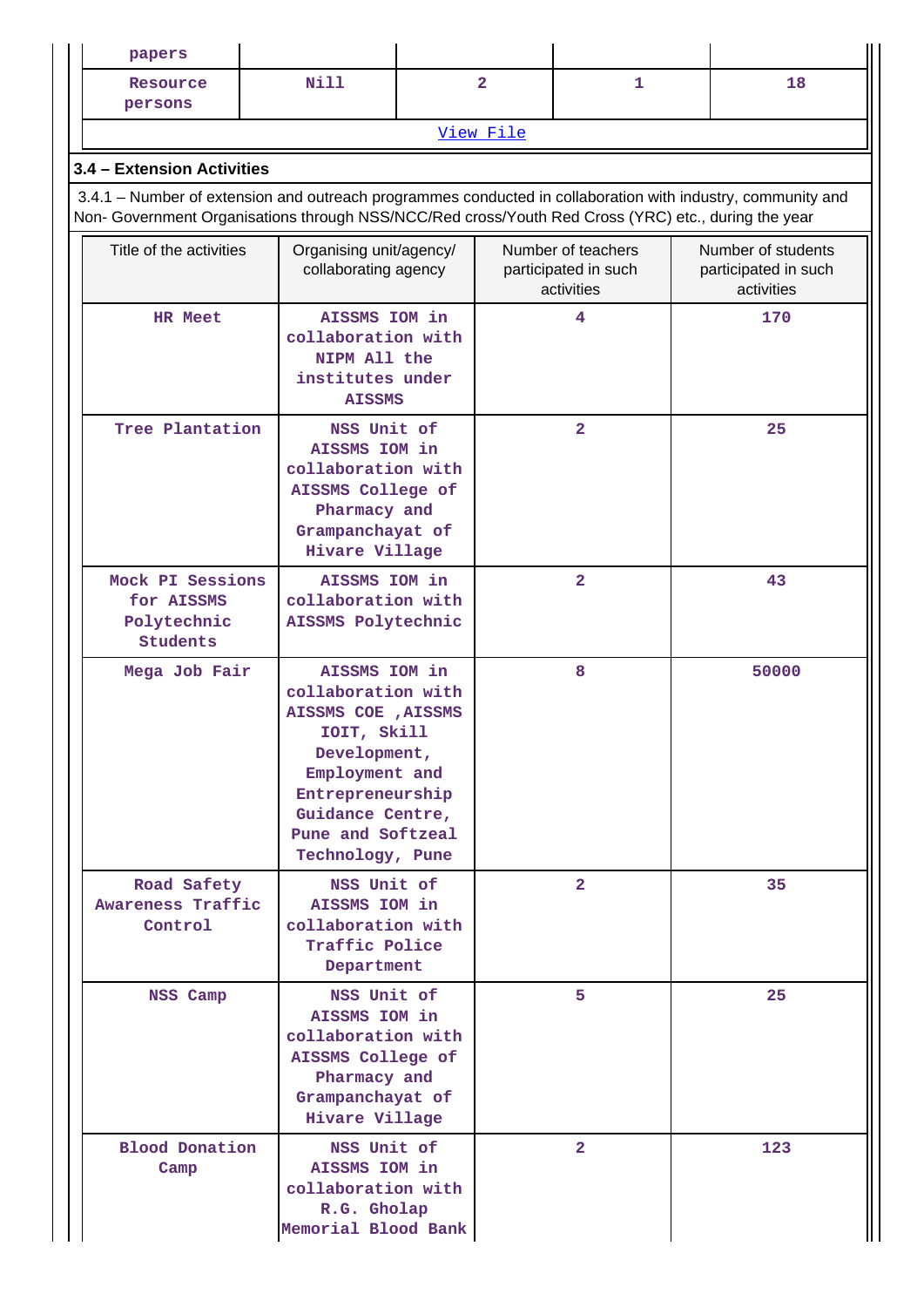|                                      | and Thalassemia<br>Centre on the<br>Occasion of<br>International<br><b>Womens Day</b>      |           |     |
|--------------------------------------|--------------------------------------------------------------------------------------------|-----------|-----|
| Railway Crossing<br>Safety Awareness | NSS Unit of<br>AISSMS IOM in<br>collaboration with<br>Pune Railway<br>Station              | 1         | 27  |
| Mahindra Pride<br><b>Job Utsav</b>   | AISSMS IOM in<br>collaboration with<br>Nandi Foundation<br>and Mahindra Pride<br>Classroom | 25        | 568 |
|                                      |                                                                                            | View File |     |

 3.4.2 – Awards and recognition received for extension activities from Government and other recognized bodies during the year

| Name of the activity               | Award/Recognition | <b>Awarding Bodies</b>                                                                  | Number of students<br><b>Benefited</b> |
|------------------------------------|-------------------|-----------------------------------------------------------------------------------------|----------------------------------------|
| <b>Blood Donation</b><br>Camp      | Recognition       | R.G. Gholap<br>Memorial Blood Bank<br>and Thalasemia<br>Centre                          | 423                                    |
| Mega Job Fair                      | Recognition       | Skill<br>Development,<br>Employment and<br>Entrepreneurship<br>Guidance Centre,<br>Pune | 50000                                  |
| <b>Blood Donation</b><br>Camp      | Recognition       | R.G. Gholap<br>Memorial Blood Bank<br>and Thalasemia<br>Centre                          | 123                                    |
| Mahindra Pride<br><b>Job Utsav</b> | Recognition       | Nandi Foundation                                                                        | 568                                    |
|                                    |                   | <u>View File</u>                                                                        |                                        |

 3.4.3 – Students participating in extension activities with Government Organisations, Non-Government Organisations and programmes such as Swachh Bharat, Aids Awareness, Gender Issue, etc. during the year

| Name of the scheme | Organising unit/Agen<br>cy/collaborating<br>agency | Name of the activity                                                                            | Number of teachers<br>participated in such<br>activites | Number of students<br>participated in such<br>activites |
|--------------------|----------------------------------------------------|-------------------------------------------------------------------------------------------------|---------------------------------------------------------|---------------------------------------------------------|
| <b>NSS</b>         | AISSMS in<br>collaboration<br>with IPCA            | Seminar on<br>Mousquito<br>Vector Public<br>Awareness under<br>Swachh Bharat<br>Abhiyan by IPCA | 2                                                       | 59                                                      |
| <b>NSS</b>         | <b>AISSMS IOM</b>                                  | Swachh Bharat<br>Abhiyan                                                                        | 14                                                      | 117                                                     |
| <b>NSS</b>         | AISSMS IOM in                                      | Youthopia                                                                                       |                                                         | 56                                                      |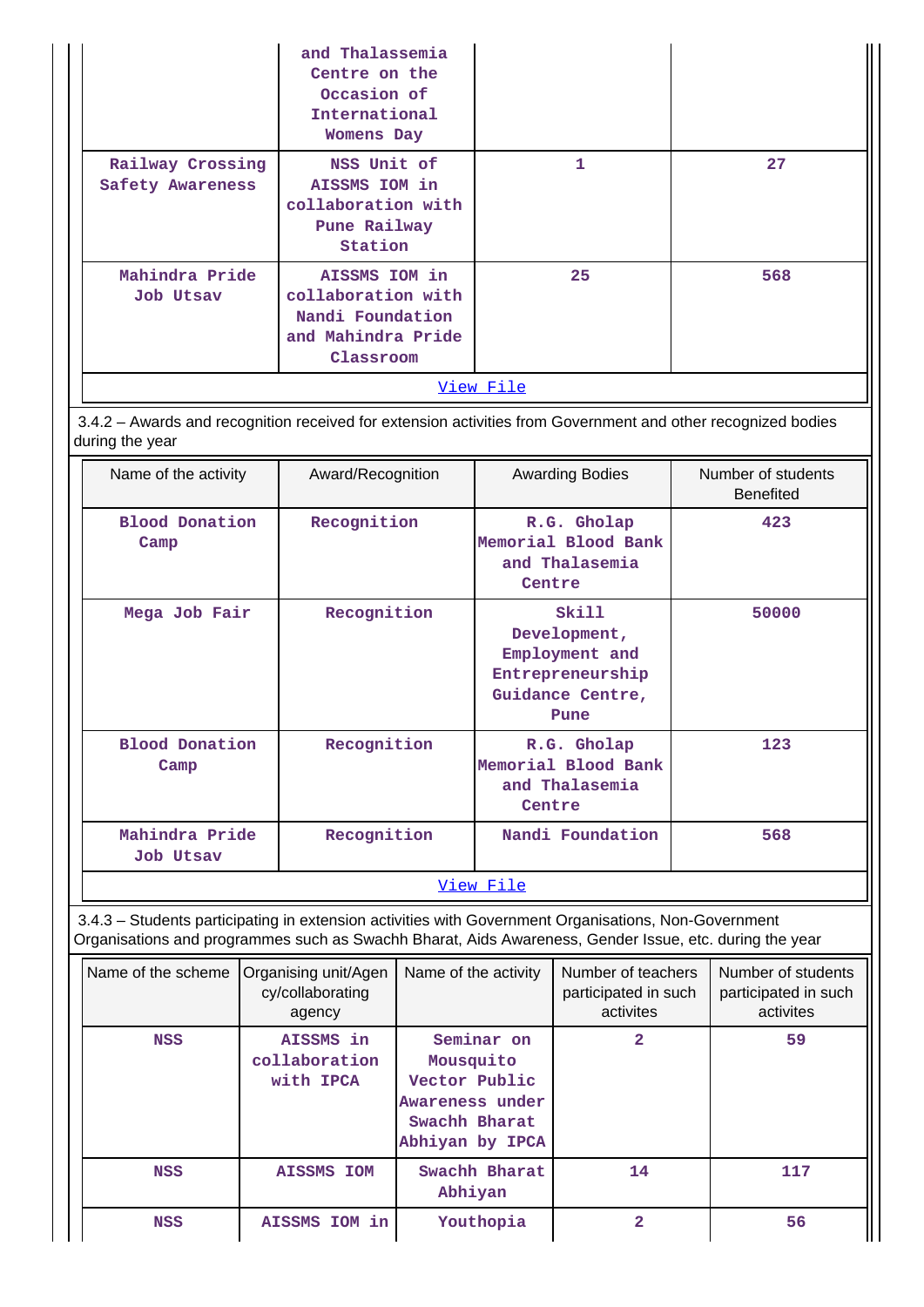|                                                                                                             | collaboration<br>with Abhivyajti<br>Group, AISSMS<br>COE AISSMS IOIT                                           |                                                                                     |               |                                              |                 |
|-------------------------------------------------------------------------------------------------------------|----------------------------------------------------------------------------------------------------------------|-------------------------------------------------------------------------------------|---------------|----------------------------------------------|-----------------|
| <b>NSS</b>                                                                                                  | <b>AISSMS IOM</b>                                                                                              | Abhiyan                                                                             | Swachh Bharat | 9                                            | <b>Nill</b>     |
| <b>NSS</b>                                                                                                  | AISSMS IOM in<br>collaboration<br>with R.G Gholap<br>Memorial Blood<br>Bank and<br>Thalassemia<br>Centre       | Donation Camp                                                                       | <b>Blood</b>  | $\overline{\mathbf{2}}$                      | 423             |
| <b>NSS</b>                                                                                                  | Savitribai<br>Phule Pune<br>University Art<br>Of Living                                                        | India                                                                               | Drug Free     | $\overline{\mathbf{2}}$                      | 24              |
| <b>NSS</b>                                                                                                  | AISSMS IOM in<br>collaboration<br>with AISSMS<br>College of<br>Pharmacy and<br>Grampanchayat<br>Hivare Village | Health<br>Checkup Camp                                                              |               | $\overline{2}$                               | 25              |
| <b>NSS</b>                                                                                                  | AISSMS IOM in<br>collaboration<br>with AISSMS<br>College of<br>Pharmacy and<br>Grampanchayat<br>Hivare Village | survey for<br><b>Health Awarenes</b><br>s-Addiction<br>Problem, Water<br>Harvesting | Village       | $\overline{2}$                               | 25              |
| <b>NSS</b>                                                                                                  | AISSMS IOM in<br>collaboration<br>with AISSMS<br>College of<br>Pharmacy and<br>Grampanchayat<br>Hivare Village | Empowerment                                                                         | Women         | $\mathbf{2}$                                 | 25              |
| <b>NSS</b>                                                                                                  | AISSMS IOM in<br>collaboration<br>with AISSMS<br>College of<br>Pharmacy and<br>Grampanchayat<br>Hivare Village | Swacha Bharat<br>Abhiyan at<br>Hiware                                               |               | $\overline{\mathbf{2}}$                      | 25              |
|                                                                                                             |                                                                                                                |                                                                                     | View File     |                                              |                 |
| 3.5 - Collaborations                                                                                        |                                                                                                                |                                                                                     |               |                                              |                 |
| 3.5.1 – Number of Collaborative activities for research, faculty exchange, student exchange during the year |                                                                                                                |                                                                                     |               |                                              |                 |
| Nature of activity<br>Membership of<br>Maratha Chamber Of<br>Commerce Industries                            | Participant<br>377                                                                                             |                                                                                     |               | Source of financial support<br>Self Financed | Duration<br>365 |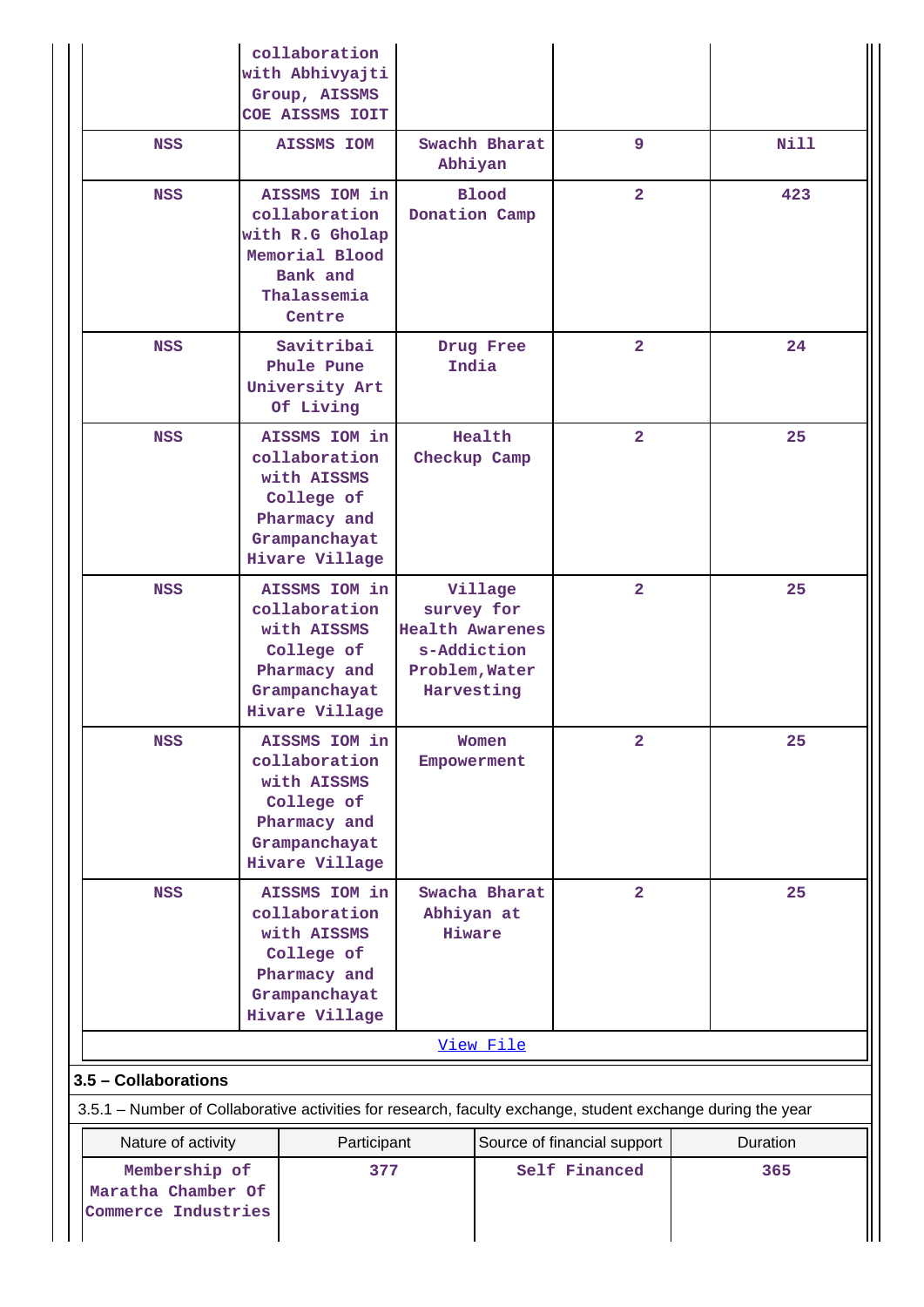| Agriculture (MCCIA)<br>for Activities                                                                                                                                                                                        |       |                              |                |
|------------------------------------------------------------------------------------------------------------------------------------------------------------------------------------------------------------------------------|-------|------------------------------|----------------|
| Membership of<br>National Institute<br>of Personnel<br>Management (NIPM)<br>for Activities                                                                                                                                   | 377   | Self Financed                | 365            |
| Mega Job Fair<br>organised by AISSMS<br>IOM in<br>collaboration with<br>AISSMS COE, AISSMS<br>IOIT, Skill<br>Development,<br>Employment and<br>Entrepreneurship<br>Guidance Centre,<br>Pune and Softzeal<br>Technology, Pune | 50351 | Self Financed                | $\mathbf{1}$   |
| HR Meet organised<br>in collaboration<br>with NIPM all the<br>Institutes under<br><b>AISSMS</b>                                                                                                                              | 200   | Financed by AISSM<br>Society | $\mathbf{1}$   |
| Mock PI Sessions<br>for AISSMS<br>Polytechnic<br>Students by<br>students and<br>faculty of AISSMS<br>Institute of<br>Management                                                                                              | 45    | Self Financed                | 1              |
| Youthopia AISSMS<br>IOM in<br>collaboration with<br>Abhivyajti Group,<br><b>AISSMS COE AISSMS</b><br><b>TOIT</b>                                                                                                             | 60    | Self Financed                | 1              |
| Study Tour to<br>Workshop of AISSMS<br>College of<br>Engineering                                                                                                                                                             | 190   | Self Financed                | $\overline{2}$ |
| Workshop on<br>Decision Science by<br>Dr. Satish Ubale,<br>Director, Matrix<br><b>Business School</b>                                                                                                                        | 107   | Self Financed                | 1              |
| FDP on Quality<br>Initiatives by Dr.<br>Hatim Kayumi, IQAC<br>Co-ordinator,<br><b>IMSCDR</b>                                                                                                                                 | 17    | Self Financed                | 1              |
| Dr Abhijit<br>Mancharkar,                                                                                                                                                                                                    | 30    | Financed by<br>Suryadatta    | $\mathbf{1}$   |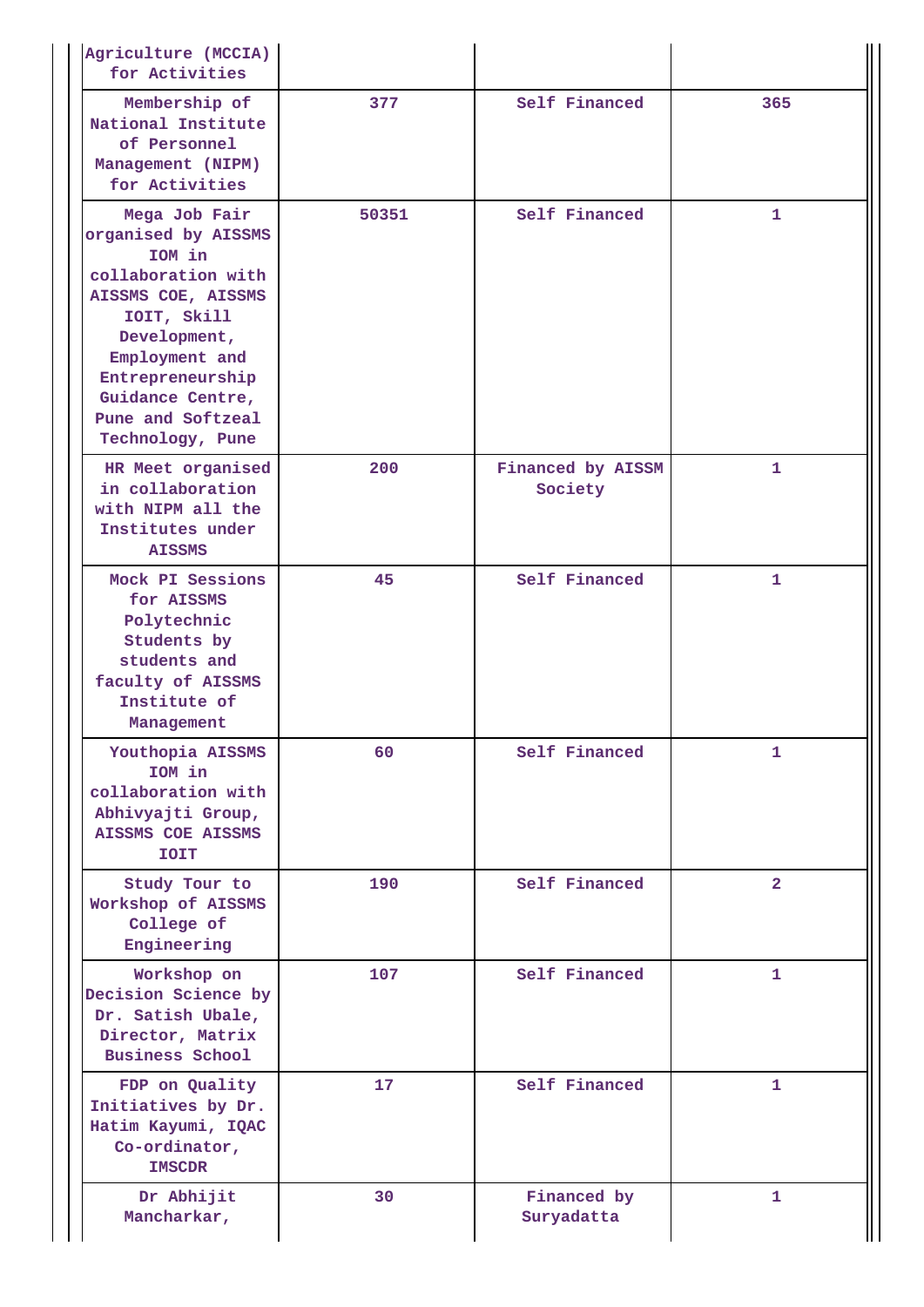| Director, AISSMS    | Institute of        |  |
|---------------------|---------------------|--|
| Institute of        | Management and Mass |  |
| Management          | Communication       |  |
| conducted a Session |                     |  |
| on How to Identify  |                     |  |
| Right Research      |                     |  |
| Topic? in FDP under |                     |  |
| Research Cell of    |                     |  |
| Suryadatta          |                     |  |
| Institute of        |                     |  |
| Management and Mass |                     |  |
| Communication       |                     |  |
|                     | View File           |  |

 3.5.2 – Linkages with institutions/industries for internship, on-the- job training, project work, sharing of research facilities etc. during the year

| Nature of linkage                                                                                                              | Title of the<br>linkage                                                                                                                                                                                                                                                                                           | Name of the<br>partnering<br>institution/<br>industry<br>/research lab<br>with contact<br>details                                                                                                                                                                                                     | <b>Duration From</b> | <b>Duration To</b> | Participant |
|--------------------------------------------------------------------------------------------------------------------------------|-------------------------------------------------------------------------------------------------------------------------------------------------------------------------------------------------------------------------------------------------------------------------------------------------------------------|-------------------------------------------------------------------------------------------------------------------------------------------------------------------------------------------------------------------------------------------------------------------------------------------------------|----------------------|--------------------|-------------|
| Winter<br>Internship                                                                                                           | Winter<br>Internship                                                                                                                                                                                                                                                                                              | Thermax<br>Ltd<br>Environment<br>House, Plot<br>No. $90-92$ ,<br>BG Block,<br>MIDC,<br>Bhosari,<br>Pune,<br>Maharashtra<br>411026                                                                                                                                                                     | 06/01/2019           | 05/04/2019         | 3           |
| Summer<br>Internship<br>Project/As a<br>Member of<br>Corporate<br>Advisory<br>Board/As a<br>Member of<br>Alumni<br>Association | Linkage<br><b>METRO</b><br>Accounting<br>Centre of<br><b>Excellence</b><br>Pvt Ltd for<br>Summer<br>Internship<br>Project, On-<br>the-job<br>training<br>Final<br>Placement<br>with METRO<br>Accounting<br>Centre of<br>Excellence<br>Pvt Ltd<br>through Mr.<br>Clinton<br>Mathenda<br>-Member of<br>CAB Mr. Amit | <b>METRO</b><br>Accounting<br>Centre of<br>Excellence<br>Pvt Ltd<br>Cluster D,<br>Wing 2, 6th<br>Floor, EON<br>Free Zone<br>Plot No.1,<br>Survey No.<br>77 MIDC<br>Kharadi<br>Knowledge<br>Park Pune -<br>411014<br>Maharashtra,<br>India. Board<br>$-91206733$<br>9555 Direct<br>$-91206733$<br>9557 | 11/03/2016           | 31/05/2019         | 12          |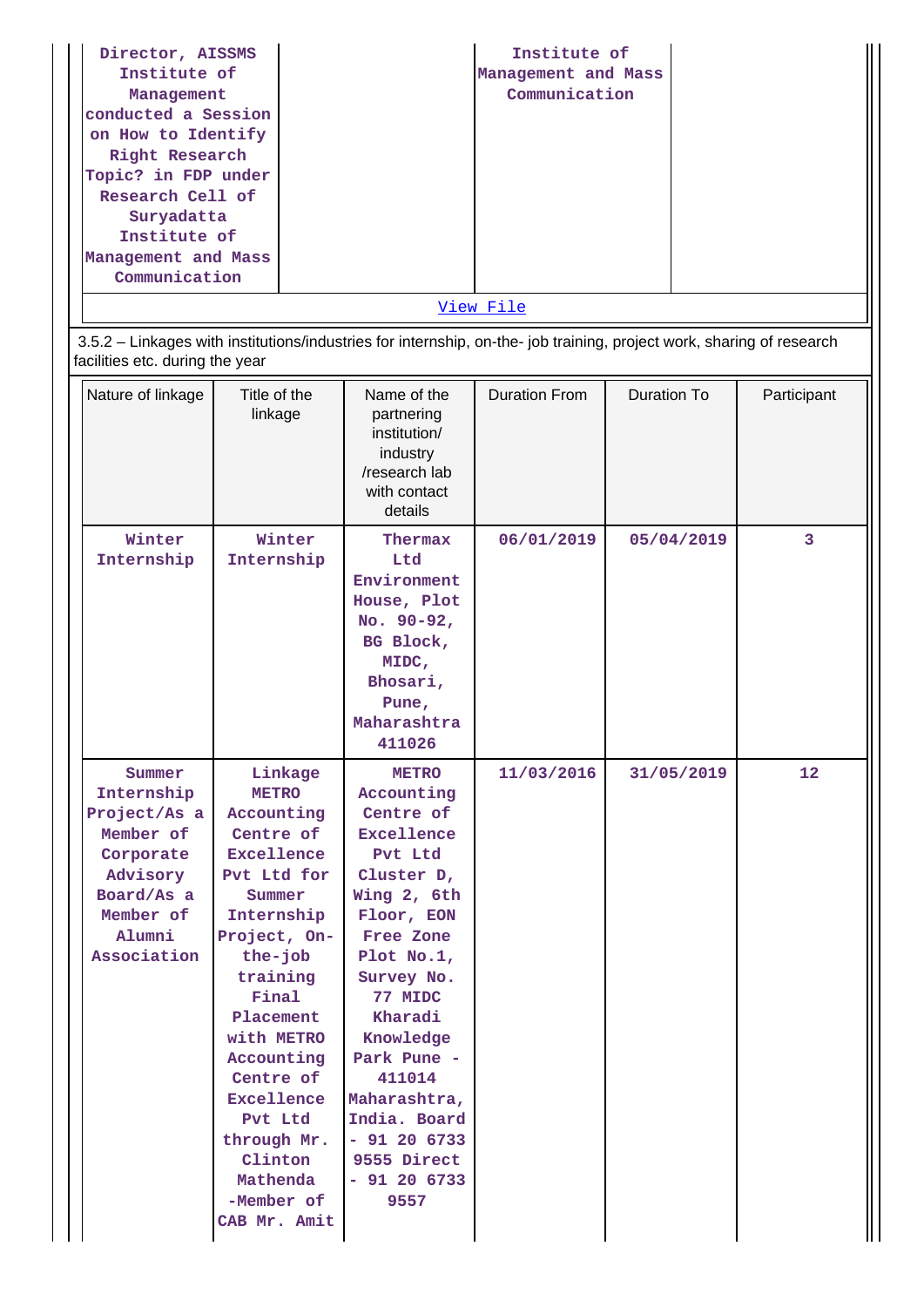|                                                                    | Wani,<br>Member,<br><b>AISSMS AA</b>                                                                                                                                                                                                                                                                                              |                                                                                                                                                                                                    |            |            |       |
|--------------------------------------------------------------------|-----------------------------------------------------------------------------------------------------------------------------------------------------------------------------------------------------------------------------------------------------------------------------------------------------------------------------------|----------------------------------------------------------------------------------------------------------------------------------------------------------------------------------------------------|------------|------------|-------|
| As a<br>Member of<br>Corporate<br>Advisory<br>Board IQAC<br>Member | Linkage as<br>a Member of<br>Corporate<br>Advisory<br>Board with<br>Mr. Amit<br>Panchal and<br>with Mr R.R.<br>Deshpande<br>from<br>Kirloskar<br>Oil Engines<br>Limited as a<br>member of<br>IQAC to<br>support<br>internship<br>projects,<br>on-the-job<br>training, di<br>ssertation,<br>research<br>, field trip,<br>placement | Kirloskar<br>Oil Engines<br>Limited Mr.<br>Amit Panchal<br>Mr R.R.<br>Deshpande,<br>Kirloskar<br>Oil Engine<br>Limited,<br>Laxmanrao<br>Kirloskar<br>Rd, Khadki,<br>Pune,<br>Maharashtra<br>411003 | 20/04/2016 | 31/05/2019 | 9     |
| Mahindra<br>Pride Job<br>Utsav                                     | Mahindra<br>Pride Job<br>Utsav                                                                                                                                                                                                                                                                                                    | Nandi<br>Foundation<br>Sham Sharan<br>Complex,<br>$Flat 1-9$<br>,Ground<br>Floor , Lane<br>1-B Koregoan<br>Park., Pune-<br>411001 Ph<br>No- 020-2612<br>0202. http:/<br>/www.naandi.<br>org/       | 27/02/2019 | 27/02/2019 | 568   |
| Mega Job<br>Fair                                                   | Mega Job<br>Fair                                                                                                                                                                                                                                                                                                                  | Skill<br>Development,<br>Employment<br>and Entrepre<br>neurship<br>Guidance<br>Centre, Pune<br>and Softzeal<br>Technology,<br>Pune, AISSMS<br>COE, AISSMS<br>IOIT, Pune                            | 20/07/2018 | 20/07/2018 | 50351 |
| Industrial<br>Visit                                                | Industrial<br>Visit                                                                                                                                                                                                                                                                                                               | Securities<br>and Exchange<br>Board of                                                                                                                                                             | 26/09/2018 | 26/09/2018 | 46    |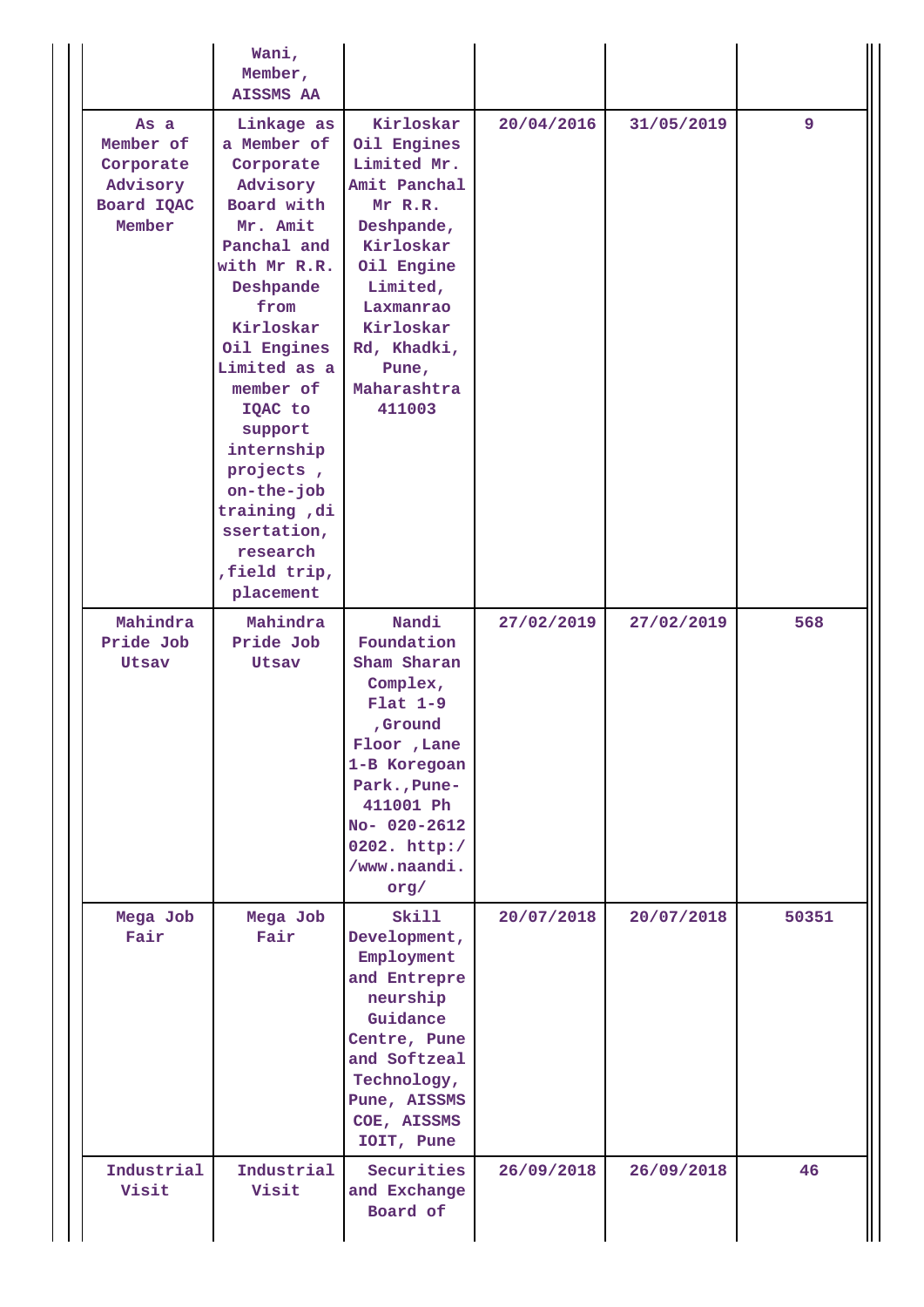|                                                            |                                                                                                                                                                                                                                     | India, SEBI<br>Bhavan BKC<br>Address :<br>Plot<br>$No.C4-A, G$<br>Block Bandra-<br>Kurla<br>Complex,<br><b>Bandra</b><br>(East),<br>Mumbai -<br>400051,<br>Maharashtra<br>Tel : 91-22-<br>26449000 /<br>40459000 |            |            |    |
|------------------------------------------------------------|-------------------------------------------------------------------------------------------------------------------------------------------------------------------------------------------------------------------------------------|------------------------------------------------------------------------------------------------------------------------------------------------------------------------------------------------------------------|------------|------------|----|
| Industrial<br>Visit                                        | Industrial<br>Visit                                                                                                                                                                                                                 | Capstone<br>Securities<br>Analysis Pvt<br>Ltd<br>Commerzone,<br>Tower 1,<br>Ground<br>Floor,<br>Samrat Ashok<br>Path, Off.<br>Airport<br>Road,<br>Yerwada,<br>Pune,<br>Maharashtra<br>411006                     | 10/01/2019 | 21/01/2019 | 87 |
| As a<br>Member of<br>Corporate<br>Advisory<br><b>Board</b> | Linkage as<br>a Member of<br>Corporate<br>Advisory<br>Board with<br>Mr. Parth<br>Joshi to<br>support<br>internship<br>projects, on-<br>the-job<br>training, di<br>ssertation,<br>research<br>field trip.<br>and final<br>placements | Times of<br>India Group,<br>Pune Mr.<br>Parth Joshi<br>919,<br>Fergusson<br>College Rd,<br>Pune,<br>Maharashtra<br>411004                                                                                        | 20/04/2016 | 31/05/2019 | 9  |
| Summer<br>Internship<br>Project                            | Linkage<br>with Birla<br>Sun life<br>Asset<br>Management<br>Company<br>Summer<br>Internship                                                                                                                                         | Birla Sun<br>life Asset<br>Management<br>Company<br>Empire<br>Estate Rd,<br>Empire<br><b>Estate Phase</b>                                                                                                        | 01/06/2018 | 10/08/2018 | 6  |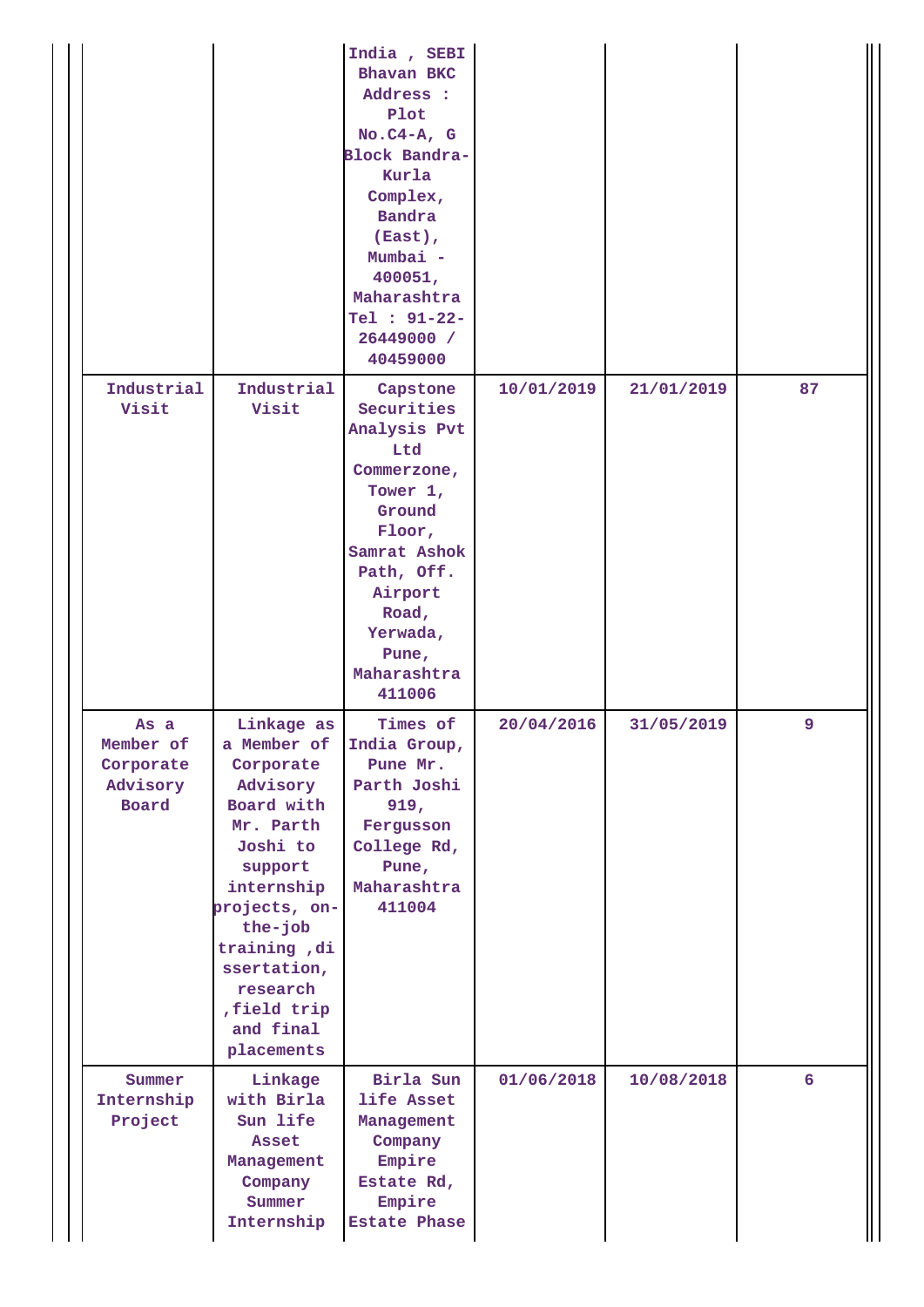|                      | Project, On-<br>the-job<br>training<br>Final<br>Placement | 1,<br>Chinchwad, P<br>impri-<br>Chinchwad,<br>Maharashtra<br>411019                                                      |            |            |   |
|----------------------|-----------------------------------------------------------|--------------------------------------------------------------------------------------------------------------------------|------------|------------|---|
| Winter<br>Internship | Winter<br>Internship                                      | Volkswagen<br>India Pvt.<br>Ltd. $3,$<br>Veerbhadra<br>Nagar Rd,<br>Baner Gaon,<br>Baner, Pune,<br>Maharashtra<br>411045 | 15/01/2019 | 14/07/2019 | 6 |
|                      |                                                           |                                                                                                                          | View File  |            |   |

 3.5.3 – MoUs signed with institutions of national, international importance, other universities, industries, corporate houses etc. during the year

| Organisation                             | Date of MoU signed | Purpose/Activities                                                                                                                                                                                                                                                          | Number of<br>students/teachers<br>participated under MoUs |
|------------------------------------------|--------------------|-----------------------------------------------------------------------------------------------------------------------------------------------------------------------------------------------------------------------------------------------------------------------------|-----------------------------------------------------------|
| Pedagogy                                 | 15/02/2018         | a) Industry<br>Visits, b) Guest<br>Lectures, c)<br>Workshops /<br>Seminars /<br>Conferences, d)<br><b>Faculty Development</b><br>Programs /<br>Management<br>Development Program<br>e) Research<br>Projects f) Summer<br>Internship / Winter<br>Internship g)<br>Placements | 279                                                       |
| Marque HR<br>Consultants                 | 20/04/2017         | a) Industry<br>Visits, b) Guest<br>Lectures, c)<br>Workshops /<br>Seminars /<br>Conferences, d)<br><b>Faculty Development</b><br>Programs /<br>Management<br>Development Program<br>e) Research<br>Projects f) Summer<br>Internship / Winter<br>Internship g)<br>Placements | 260                                                       |
| D-Access Security<br>System Private Ltd. | 22/02/2018         | a) Industry<br>Visits, b) Guest<br>Lectures, c)<br>Workshops /                                                                                                                                                                                                              | 1                                                         |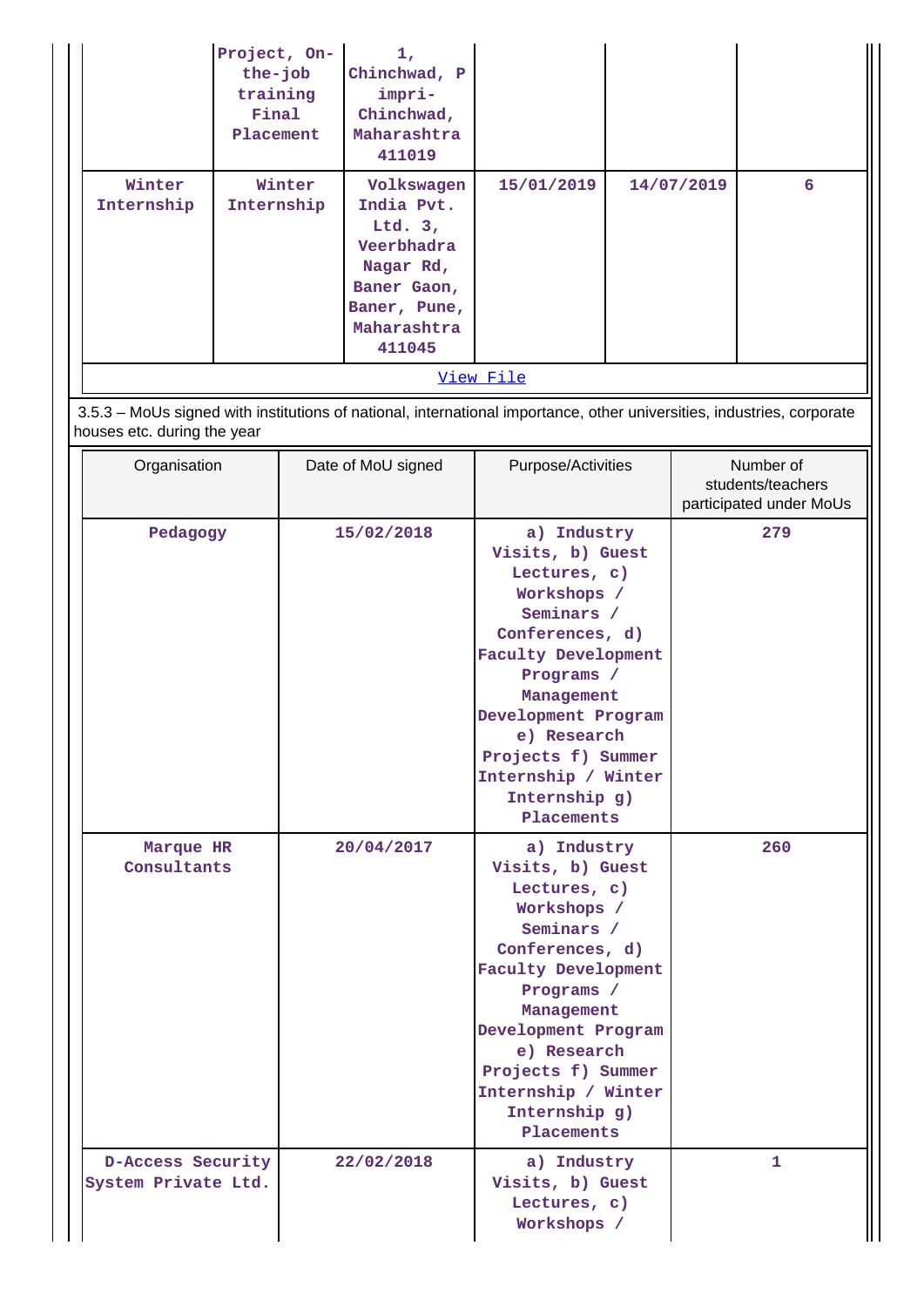|                                           |            | Seminars /<br>Conferences, d)<br><b>Faculty Development</b><br>Programs /<br>Management<br>Development Program<br>e) Research<br>Projects f) Summer<br>Internship / Winter<br>Internship g)<br>Placements h)<br>Training Program                                                       |     |
|-------------------------------------------|------------|----------------------------------------------------------------------------------------------------------------------------------------------------------------------------------------------------------------------------------------------------------------------------------------|-----|
| Strom Engine Pvt.<br>Ltd.                 | 02/12/2018 | a) Industry<br>Visits, b) Guest<br>Lectures, c)<br>Workshops /<br>Seminars /<br>Conferences, d)<br><b>Faculty Development</b><br>Programs /<br>Management<br>Development Program<br>e) Research<br>Projects. f) Summer<br>Internship / Winter<br>Internship. g)<br>Placements          | 1   |
| Sigma Consultants                         | 03/12/2018 | a) Industry<br>Visits, b) Guest<br>Lectures, c)<br>Workshops /<br>Seminars /<br>Conferences, d)<br><b>Faculty Development</b><br>Programs /<br>Management<br>Development Program<br>e) Research<br>Projects. f) Summer<br>Internship / Winter<br>Internship. g)<br>Placements          | 1   |
| Institute of<br>Holistic Healing<br>India | 15/12/2015 | a) Soft Skill<br>Training b) Life<br>Skill Training c)<br>Personality<br>enhancement Session<br>d) Psychometric<br>Testing e) Career<br>Counseling f) Mind<br><b>Body Wellness</b><br>Programs g) Expert<br>Sessions h)<br>Workshop / Seminar<br>i) Faculty<br>Development<br>Programs | 352 |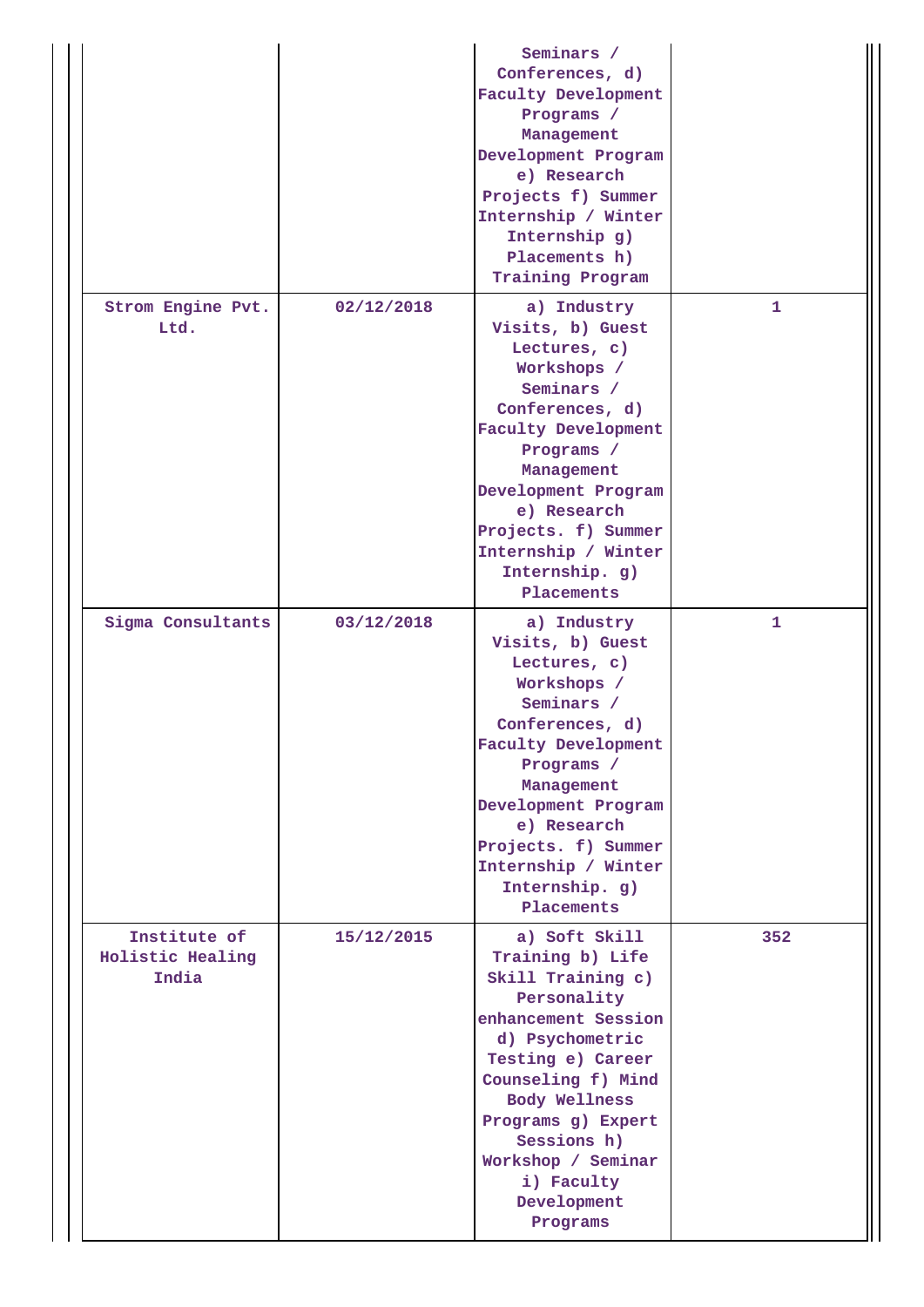| Softzeal<br>Technology Pvt.<br>Ltd.                         | 09/06/2017 | a) Industry<br>Visits, b) Guest<br>Lectures, c)<br>Workshops /<br>Seminars /<br>Conferences, d)<br><b>Faculty Development</b><br>Programs /<br>Management<br>Development Program<br>e) Research<br>Projects f) Summer<br>Internship / Winter<br>Internship g)<br>Placements | 50351 |
|-------------------------------------------------------------|------------|-----------------------------------------------------------------------------------------------------------------------------------------------------------------------------------------------------------------------------------------------------------------------------|-------|
| Money Plant<br>Consulting                                   | 06/10/2013 | a) Industry<br>Visits, b) Guest<br>Lectures, c)<br>Workshops /<br>Seminars /<br>Conferences, d)<br><b>Faculty Development</b><br>Programs /<br>Management<br>Development Program<br>e) Research<br>Projects f) Summer<br>Internship / Winter<br>Internship g)<br>Placements | 5     |
| <b>Business Standard</b><br>Pvt. Ltd.                       | 18/04/2013 | a) Newspaper<br>Subscription b)<br>Industry Visit c)<br>Quiz Competition d)<br>Campus Talk e)<br>Guest Lectures f)<br>Workshop / Seminars<br>/ Conferences g)<br><b>Faculty Development</b><br>Programs h) Summer<br>Internship / Winter<br>internship<br>i) Placements     | 167   |
| Adolf Solutions<br>(OPC) Private<br>Limited                 | 02/09/2018 | a)Guest Lectures,<br>b) Research<br>Projects c) Summer<br>Internship / Winter<br>Internship.<br>Development Program<br>d) Placements e)<br>Training Program                                                                                                                 | 1     |
|                                                             |            | View File                                                                                                                                                                                                                                                                   |       |
| <b>CRITERION IV – INFRASTRUCTURE AND LEARNING RESOURCES</b> |            |                                                                                                                                                                                                                                                                             |       |
| 4.1 - Physical Facilities                                   |            |                                                                                                                                                                                                                                                                             |       |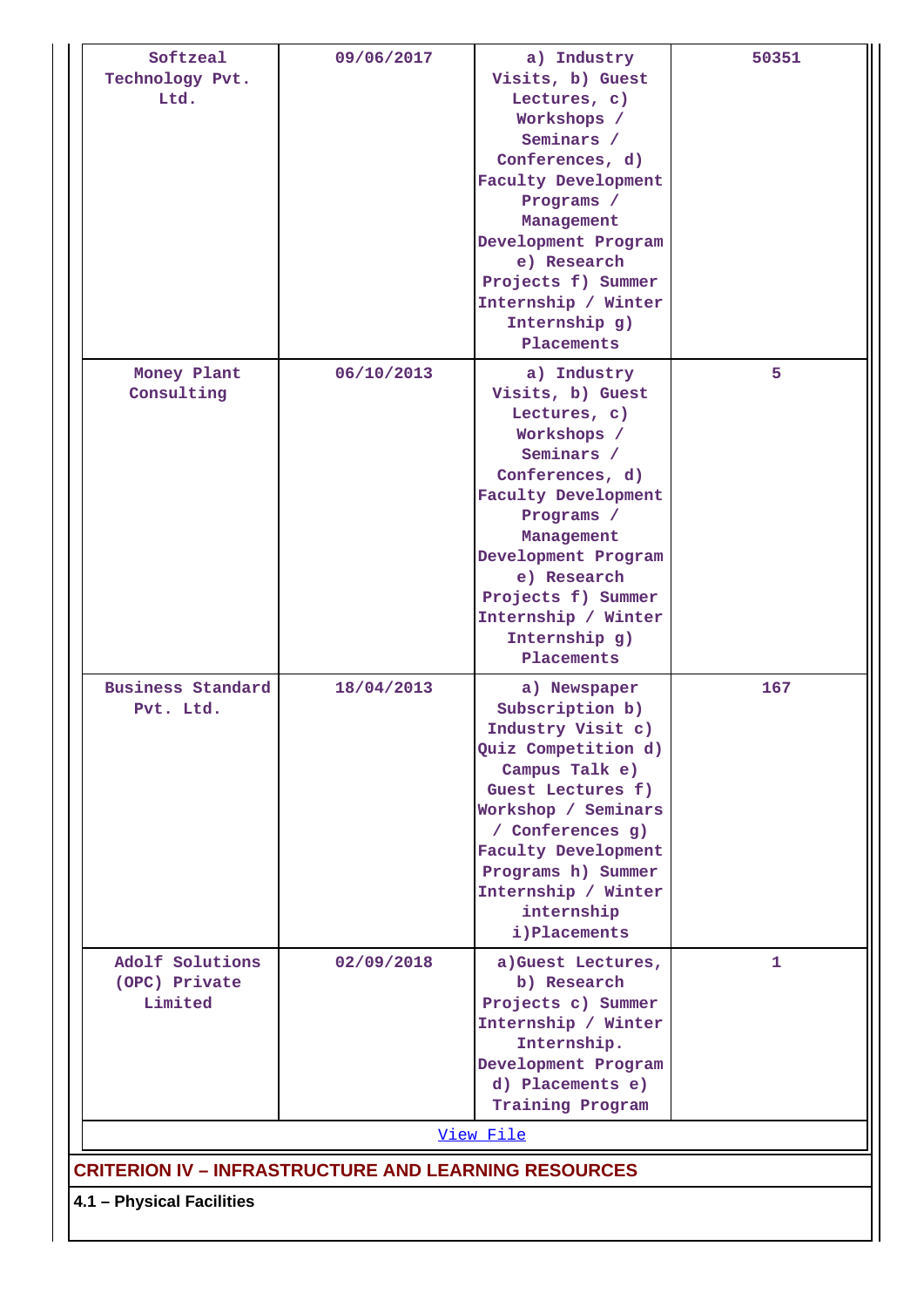| 4.1.1 - Budget allocation, excluding salary for infrastructure augmentation during the year |                                      |                                                                    |                                                |              |             |                                |                    |
|---------------------------------------------------------------------------------------------|--------------------------------------|--------------------------------------------------------------------|------------------------------------------------|--------------|-------------|--------------------------------|--------------------|
|                                                                                             |                                      | Budget allocated for infrastructure augmentation                   | Budget utilized for infrastructure development |              |             |                                |                    |
| 48                                                                                          |                                      |                                                                    |                                                |              |             | 58.78                          |                    |
| 4.1.2 - Details of augmentation in infrastructure facilities during the year                |                                      |                                                                    |                                                |              |             |                                |                    |
|                                                                                             | <b>Facilities</b>                    |                                                                    |                                                |              |             | <b>Existing or Newly Added</b> |                    |
|                                                                                             |                                      | Classrooms with Wi-Fi OR LAN                                       |                                                |              |             | Existing                       |                    |
|                                                                                             |                                      | Campus Area                                                        |                                                |              |             | Existing                       |                    |
|                                                                                             |                                      | Classrooms with LCD facilities                                     |                                                |              |             | Existing                       |                    |
|                                                                                             |                                      | Seminar halls with ICT facilities                                  |                                                |              |             | Existing                       |                    |
|                                                                                             |                                      | Laboratories                                                       |                                                |              |             | Existing                       |                    |
|                                                                                             |                                      | Others                                                             |                                                |              |             | Existing                       |                    |
|                                                                                             |                                      | Value of the equipment purchased<br>during the year (rs. in lakhs) |                                                |              |             | Newly Added                    |                    |
|                                                                                             |                                      | Number of important equipments                                     |                                                |              |             | Newly Added                    |                    |
|                                                                                             |                                      | purchased (Greater than 1-0 lakh)<br>during the current year       |                                                |              |             |                                |                    |
|                                                                                             |                                      |                                                                    |                                                | View File    |             |                                |                    |
|                                                                                             | 4.2 - Library as a Learning Resource |                                                                    |                                                |              |             |                                |                    |
| 4.2.1 - Library is automated {Integrated Library Management System (ILMS)}                  |                                      |                                                                    |                                                |              |             |                                |                    |
| Name of the ILMS                                                                            |                                      | Nature of automation (fully                                        |                                                |              | Version     |                                | Year of automation |
| software                                                                                    |                                      | or patially)                                                       |                                                |              |             |                                |                    |
| System for                                                                                  |                                      | Fully                                                              |                                                |              | 3.5.0.33040 |                                | 2012               |
| Library Information<br>Management (SLIM)                                                    |                                      |                                                                    |                                                |              |             |                                |                    |
| 21                                                                                          |                                      |                                                                    |                                                |              |             |                                |                    |
| 4.2.2 - Library Services                                                                    |                                      |                                                                    |                                                |              |             |                                |                    |
| Library<br>Service Type                                                                     |                                      | Existing                                                           |                                                |              | Newly Added | Total                          |                    |
| Text<br><b>Books</b>                                                                        | 4944                                 | 127211                                                             |                                                | 459          | 55432       | 5403                           | 182643             |
|                                                                                             | 3851                                 | 99087                                                              |                                                | 183          | 115711      | 4034                           | 214798             |
| Reference<br><b>Books</b>                                                                   |                                      |                                                                    |                                                |              |             |                                |                    |
| e-Books                                                                                     | <b>Nill</b>                          | <b>Nill</b>                                                        |                                                | 867          | <b>Nill</b> | 867                            | <b>Nill</b>        |
| Journals                                                                                    | <b>Nill</b>                          | Nill                                                               |                                                | 19           | 74477       | 19                             | 74477              |
| $e-$<br>Journals                                                                            | <b>Nill</b>                          | <b>Nill</b>                                                        |                                                | 19180        | 337316      | 19180                          | 337316             |
| Digital<br>Database                                                                         | <b>Nill</b>                          | <b>Nill</b>                                                        |                                                | <b>Nill</b>  | <b>Nill</b> | Nill                           | <b>Nill</b>        |
| CD &<br>Video                                                                               | 332                                  | <b>Nill</b>                                                        |                                                | <b>Nill</b>  | Nill        | 332                            | <b>Nill</b>        |
| Library<br>Automation                                                                       | <b>Nill</b>                          | <b>Nill</b>                                                        |                                                | $\mathbf{1}$ | 27435       | $\mathbf{1}$                   | 27435              |
| Weeding                                                                                     | 407                                  | <b>Nill</b>                                                        |                                                | <b>Nill</b>  | Nill        | 407                            | Nill               |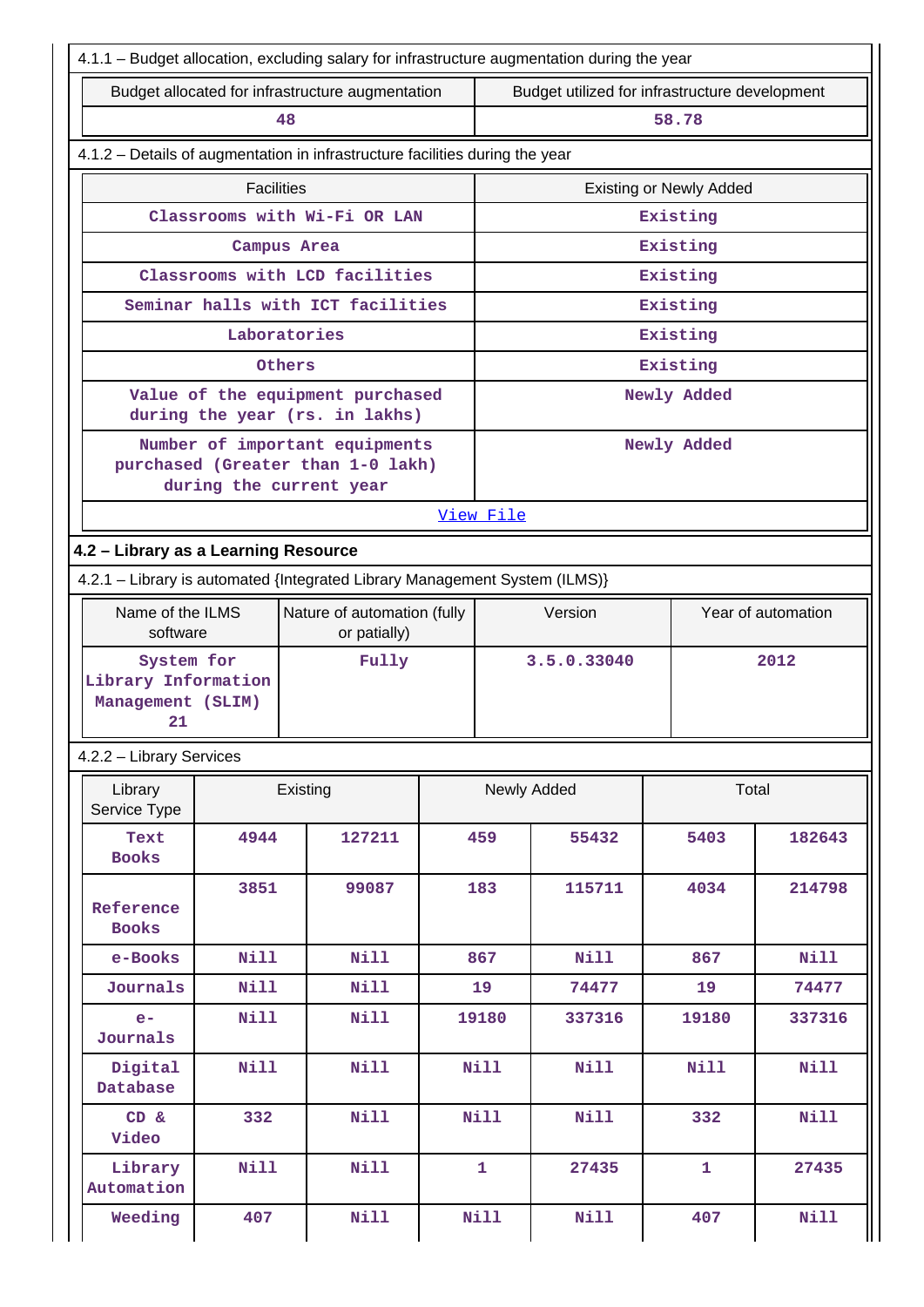| (hard &<br>soft)                                                                                                                                                                                                                                                         |                                           |                 |     |                                                                  |                            |                     |                                                                                                                                                                                                                                                                                                                                                                                                                                                                                                                                                                                                                                                               |                    |             |                                                                |               |                |
|--------------------------------------------------------------------------------------------------------------------------------------------------------------------------------------------------------------------------------------------------------------------------|-------------------------------------------|-----------------|-----|------------------------------------------------------------------|----------------------------|---------------------|---------------------------------------------------------------------------------------------------------------------------------------------------------------------------------------------------------------------------------------------------------------------------------------------------------------------------------------------------------------------------------------------------------------------------------------------------------------------------------------------------------------------------------------------------------------------------------------------------------------------------------------------------------------|--------------------|-------------|----------------------------------------------------------------|---------------|----------------|
| Others (s)<br>pecify)                                                                                                                                                                                                                                                    |                                           | 373             |     | 9597                                                             |                            | 1644                | 344708                                                                                                                                                                                                                                                                                                                                                                                                                                                                                                                                                                                                                                                        |                    | 2017        |                                                                | 354305        |                |
|                                                                                                                                                                                                                                                                          |                                           |                 |     |                                                                  |                            | View File           |                                                                                                                                                                                                                                                                                                                                                                                                                                                                                                                                                                                                                                                               |                    |             |                                                                |               |                |
| 4.2.3 - E-content developed by teachers such as: e-PG- Pathshala, CEC (under e-PG- Pathshala CEC (Under<br>Graduate) SWAYAM other MOOCs platform NPTEL/NMEICT/any other Government initiatives & institutional<br>(Learning Management System (LMS) etc                  |                                           |                 |     |                                                                  |                            |                     |                                                                                                                                                                                                                                                                                                                                                                                                                                                                                                                                                                                                                                                               |                    |             |                                                                |               |                |
|                                                                                                                                                                                                                                                                          | Name of the Teacher                       |                 |     | Name of the Module                                               |                            |                     | Platform on which module<br>is developed                                                                                                                                                                                                                                                                                                                                                                                                                                                                                                                                                                                                                      |                    |             | Date of launching e-<br>content                                |               |                |
| Nil                                                                                                                                                                                                                                                                      |                                           |                 | Nil |                                                                  |                            | Nil                 |                                                                                                                                                                                                                                                                                                                                                                                                                                                                                                                                                                                                                                                               |                    |             | <b>Nill</b>                                                    |               |                |
|                                                                                                                                                                                                                                                                          |                                           |                 |     |                                                                  | No file uploaded.          |                     |                                                                                                                                                                                                                                                                                                                                                                                                                                                                                                                                                                                                                                                               |                    |             |                                                                |               |                |
| 4.3 - IT Infrastructure                                                                                                                                                                                                                                                  |                                           |                 |     |                                                                  |                            |                     |                                                                                                                                                                                                                                                                                                                                                                                                                                                                                                                                                                                                                                                               |                    |             |                                                                |               |                |
| 4.3.1 - Technology Upgradation (overall)                                                                                                                                                                                                                                 |                                           |                 |     |                                                                  |                            |                     |                                                                                                                                                                                                                                                                                                                                                                                                                                                                                                                                                                                                                                                               |                    |             |                                                                |               |                |
| <b>Type</b>                                                                                                                                                                                                                                                              | <b>Total Co</b><br>mputers                | Computer<br>Lab |     | Internet                                                         | <b>Browsing</b><br>centers | Computer<br>Centers | Office                                                                                                                                                                                                                                                                                                                                                                                                                                                                                                                                                                                                                                                        | Departme<br>nts    |             | Available<br><b>Bandwidt</b><br>h (MBPS/<br>GBPS)              | <b>Others</b> |                |
| Existin<br>g                                                                                                                                                                                                                                                             | 185                                       | 20              |     | 185                                                              | $\overline{2}$             | 110                 | 5                                                                                                                                                                                                                                                                                                                                                                                                                                                                                                                                                                                                                                                             | 50                 |             | 34                                                             | 27            |                |
| Added                                                                                                                                                                                                                                                                    | $\mathbf{1}$                              | 1               |     | 1                                                                | $\mathbf{0}$               | $\mathbf{1}$        | $\mathbf 0$                                                                                                                                                                                                                                                                                                                                                                                                                                                                                                                                                                                                                                                   | $\mathbf 0$        |             | 26                                                             |               | $\overline{2}$ |
| Total                                                                                                                                                                                                                                                                    | 186                                       | 21              |     | 186                                                              | $\overline{2}$             | 111                 | 5                                                                                                                                                                                                                                                                                                                                                                                                                                                                                                                                                                                                                                                             | 50                 |             | 60                                                             | 29            |                |
| 4.3.2 - Bandwidth available of internet connection in the Institution (Leased line)                                                                                                                                                                                      |                                           |                 |     |                                                                  |                            |                     |                                                                                                                                                                                                                                                                                                                                                                                                                                                                                                                                                                                                                                                               |                    |             |                                                                |               |                |
|                                                                                                                                                                                                                                                                          |                                           |                 |     |                                                                  |                            | 60 MBPS/ GBPS       |                                                                                                                                                                                                                                                                                                                                                                                                                                                                                                                                                                                                                                                               |                    |             |                                                                |               |                |
| 4.3.3 - Facility for e-content                                                                                                                                                                                                                                           |                                           |                 |     |                                                                  |                            |                     |                                                                                                                                                                                                                                                                                                                                                                                                                                                                                                                                                                                                                                                               |                    |             |                                                                |               |                |
|                                                                                                                                                                                                                                                                          |                                           |                 |     | Name of the e-content development facility                       |                            |                     | Provide the link of the videos and media centre and                                                                                                                                                                                                                                                                                                                                                                                                                                                                                                                                                                                                           | recording facility |             |                                                                |               |                |
|                                                                                                                                                                                                                                                                          |                                           |                 | Nil |                                                                  |                            |                     |                                                                                                                                                                                                                                                                                                                                                                                                                                                                                                                                                                                                                                                               |                    | <b>Nill</b> |                                                                |               |                |
| 4.4 - Maintenance of Campus Infrastructure                                                                                                                                                                                                                               |                                           |                 |     |                                                                  |                            |                     |                                                                                                                                                                                                                                                                                                                                                                                                                                                                                                                                                                                                                                                               |                    |             |                                                                |               |                |
| 4.4.1 - Expenditure incurred on maintenance of physical facilities and academic support facilities, excluding salary<br>component, during the year                                                                                                                       |                                           |                 |     |                                                                  |                            |                     |                                                                                                                                                                                                                                                                                                                                                                                                                                                                                                                                                                                                                                                               |                    |             |                                                                |               |                |
|                                                                                                                                                                                                                                                                          | Assigned Budget on<br>academic facilities |                 |     | Expenditure incurred on<br>maintenance of academic<br>facilities |                            |                     | Assigned budget on<br>physical facilities                                                                                                                                                                                                                                                                                                                                                                                                                                                                                                                                                                                                                     |                    |             | Expenditure incurredon<br>maintenance of physical<br>facilites |               |                |
|                                                                                                                                                                                                                                                                          | 45.65                                     |                 |     | 46.8                                                             |                            |                     | 36.75                                                                                                                                                                                                                                                                                                                                                                                                                                                                                                                                                                                                                                                         |                    |             |                                                                | 58.87         |                |
| 4.4.2 – Procedures and policies for maintaining and utilizing physical, academic and support facilities - laboratory,<br>library, sports complex, computers, classrooms etc. (maximum 500 words) (information to be available in<br>institutional Website, provide link) |                                           |                 |     |                                                                  |                            |                     |                                                                                                                                                                                                                                                                                                                                                                                                                                                                                                                                                                                                                                                               |                    |             |                                                                |               |                |
|                                                                                                                                                                                                                                                                          |                                           |                 |     |                                                                  |                            |                     | The Institute has established standard operating procedures and policies to<br>ensure proper maintenance and utilization of various physical, academic and<br>support facilities including laboratory, library, sports complex, computers,<br>classrooms etc. a) Maintenance of Infrastructural Facilities: • For civil,<br>furniture, electrical etc. maintenance works of the campus a 'Site Engineer' is<br>appointed by AISSM Society. . For computer centre, language lab, computers and<br>computer peripherals, maintenance is outsourced to external agency. However,<br>minor problems are resolved at the Institute level by IT In-charge, whereas, |                    |             |                                                                |               |                |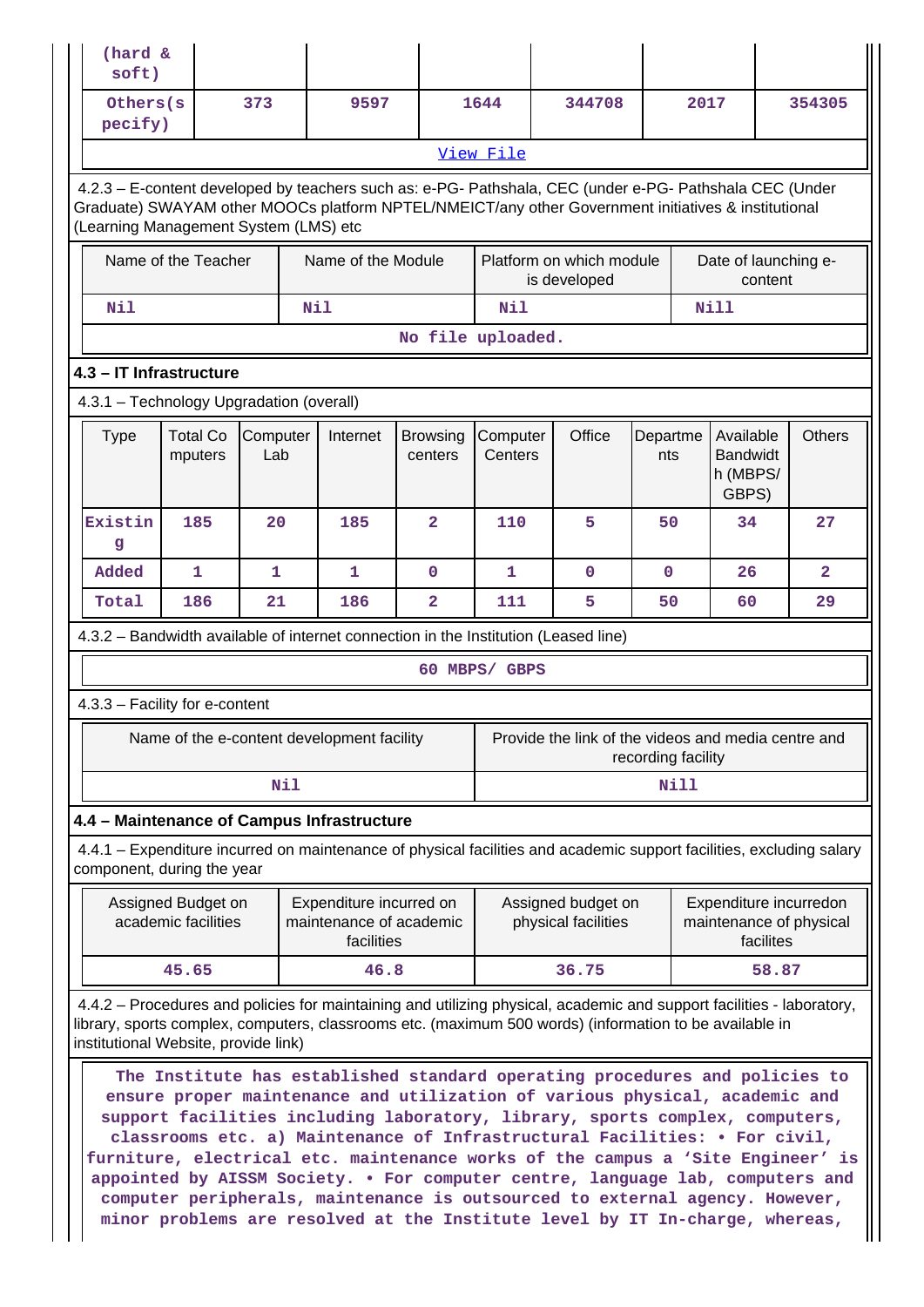**major problems are referred to external agency. • For website hosting and annual maintenance of website, external agency is appointed. • For library, a vendor for books is fixed. • The play ground is maintained by staff appointed by AISSM Society. • The gymnasium is looked after by the gymnasium instructor. • For cleaning of campus, external housekeeping agency is appointed. • The cleaning of classrooms, seminar hall, computer centre, language, administration office, faculty rooms, training and placement office, examination room, board room, IQAC etc. is done by non-teaching staff of the Institute. • Fumigation of the campus is done by external agency for prevention of spread of diseases like dengue, malaria etc. • For air conditioners, maintenance is outsourced to external agency. • For water coolers, aquaguard etc. maintenance is outsourced to external agency. • For CCTV, maintenance is outsourced to external agency. • For lift, maintenance is outsourced to external agency. • For firefighting equipment, maintenance is outsourced to external agency. • For generator set, maintenance is outsourced to external agency. • The campus has cafeteria which is outsourced on contractual basis by the AISSM Society. • The garden is maintained by 'Gardner' appointed by AISSM Society. • For security, external agency is appointed by AISSM Society. b) Utilization of Infrastructural Facilities: • The Institute prepares timetable of all the divisions in such a way so as to utilize the classrooms properly. • Seminar Hall is utilized for organizing seminars, workshops, conferences, FDP's, cultural activities, other student activities etc. • The students can utilize computer centre as per their need. Computer Centre is utilized for project work, online exam, exam form filling, MS-Excel course, psychometric testing, preparing presentations and assignments, certification programs etc. Language Lab is utilized for improving English communication skills of the students. • The students can utilize library facilities as per their need. • Training and Placement Cell, Examination Room, Start-up and Innovation Centre, NSS, First-aid and Sick Room, IQAC etc. are utilized for their respective activities. • Boys' and Girls' Common Rooms are utilized by students as per the need. • Board Room is utilized for conducting meetings, FDP's and Staff Development Programs. • For cultural and sports activities infrastructural facilities like seminar hall, ground floor parking, gymnasium, play-ground etc. are utilized. Sports facilities are used by students on regular basis. • The AISSM Society provides physical infrastructure like play-ground, classrooms, computer centre etc. to various**

> **activities, exhibitions, examinations etc.** <https://aissmsiom.org/infrastructure/maintenance-policy/>

**organizations depending on availability for organizing cultural and sports**

## **CRITERION V – STUDENT SUPPORT AND PROGRESSION**

#### **5.1 – Student Support**

5.1.1 – Scholarships and Financial Support

|                                         | Name/Title of the scheme                                               | Number of students | Amount in Rupees |  |  |
|-----------------------------------------|------------------------------------------------------------------------|--------------------|------------------|--|--|
| Financial Support<br>from institution   | Nil                                                                    | 0                  | 0                |  |  |
| Financial Support<br>from Other Sources |                                                                        |                    |                  |  |  |
| a) National                             | Scholarship by<br>Government of<br>India, Government<br>of Maharashtra | 166                | 8191909          |  |  |
| b) International                        | Nil                                                                    | Nill               | 0                |  |  |
|                                         | View File                                                              |                    |                  |  |  |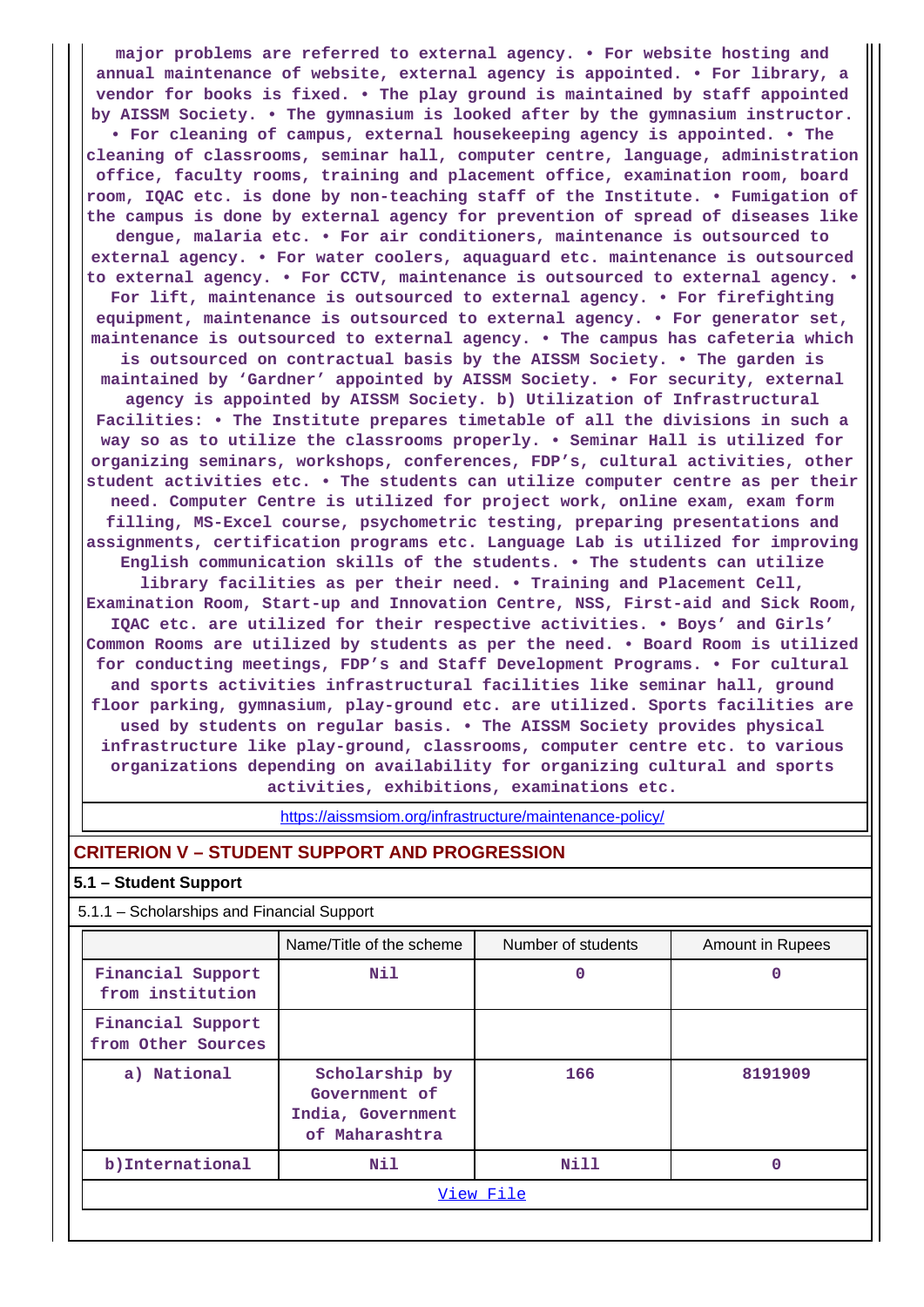5.1.2 – Number of capability enhancement and development schemes such as Soft skill development, Remedial coaching, Language lab, Bridge courses, Yoga, Meditation, Personal Counselling and Mentoring etc.,

| Name of the capability                                                                                                                   |                       | Date of implemetation  | Number of students     |                           |                                                                                                                                                                                                                                                                         | Agencies involved                                                        |
|------------------------------------------------------------------------------------------------------------------------------------------|-----------------------|------------------------|------------------------|---------------------------|-------------------------------------------------------------------------------------------------------------------------------------------------------------------------------------------------------------------------------------------------------------------------|--------------------------------------------------------------------------|
| enhancement scheme                                                                                                                       |                       |                        | enrolled               |                           |                                                                                                                                                                                                                                                                         |                                                                          |
| Mentoring                                                                                                                                |                       | 01/08/2018             | 341                    |                           |                                                                                                                                                                                                                                                                         | All Faculty<br>Members of the<br>Institute                               |
| Personal<br>Counseling                                                                                                                   |                       | 18/09/2018             | 341                    |                           |                                                                                                                                                                                                                                                                         | Institute of<br>Holistic Healing<br>India                                |
| Yoga and<br>Meditation                                                                                                                   |                       | 21/06/2018             | 126                    |                           |                                                                                                                                                                                                                                                                         | Bharatiya Yoga<br>Sansthan                                               |
| <b>Bridge Course</b>                                                                                                                     |                       | 01/08/2018             | 142                    |                           |                                                                                                                                                                                                                                                                         | Orientation<br>Program organised<br>by AISSMS Institute<br>of Management |
| Language Lab                                                                                                                             |                       | 03/08/2018             | 341                    |                           |                                                                                                                                                                                                                                                                         | e Tail Networks<br>Ltd.                                                  |
| Remedial Coaching                                                                                                                        |                       | 17/09/2018             | 35                     |                           |                                                                                                                                                                                                                                                                         | <b>Faculty Members</b><br>of AISSMS Institute<br>of Management           |
| Soft Skill<br>Development                                                                                                                |                       | 27/08/2018             | 341                    |                           | Institute of<br>Holistic Healing<br>India                                                                                                                                                                                                                               |                                                                          |
| Soft Skill<br>Development                                                                                                                |                       | 01/10/2018             | 161                    |                           |                                                                                                                                                                                                                                                                         | Mahindra Pride<br>Classroom: Naandi<br>Foundation                        |
| Soft Skill<br>Development                                                                                                                |                       | 22/09/2018             | 81                     |                           | Workshop on Role<br>of Public Speaking<br>to be a Good<br>Manager and Good<br>Leader by Mr. Ankit<br>Kothari,<br>Motivational<br>Speaker and Mind<br>Skill Trainer<br>Workshop on<br>Personality<br>Development by Ms.<br>Aishwarya Kapuskar,<br><b>Hindustan Times</b> |                                                                          |
| Soft Skill<br>Development                                                                                                                |                       | 15/02/2019             | 141                    |                           |                                                                                                                                                                                                                                                                         |                                                                          |
|                                                                                                                                          |                       |                        | View File              |                           |                                                                                                                                                                                                                                                                         |                                                                          |
| 5.1.3 - Students benefited by guidance for competitive examinations and career counselling offered by the<br>institution during the year |                       |                        |                        |                           |                                                                                                                                                                                                                                                                         |                                                                          |
| Year                                                                                                                                     | Name of the<br>schama | Number of<br>hanafitad | Number of<br>henefited | Number of<br>students who |                                                                                                                                                                                                                                                                         | Number of<br>studenten niaced                                            |

| Year | Name of the<br>scheme | Number of<br>benefited<br>students for<br>competitive<br>examination | Number of<br>benefited<br>students by<br>career<br>counseling<br>activities | Number of<br>students who<br>have passedin<br>the comp. exam | Number of<br>studentsp placed |
|------|-----------------------|----------------------------------------------------------------------|-----------------------------------------------------------------------------|--------------------------------------------------------------|-------------------------------|
| 2019 | Guidance              | 137                                                                  | Nill                                                                        | Nill                                                         | Nill                          |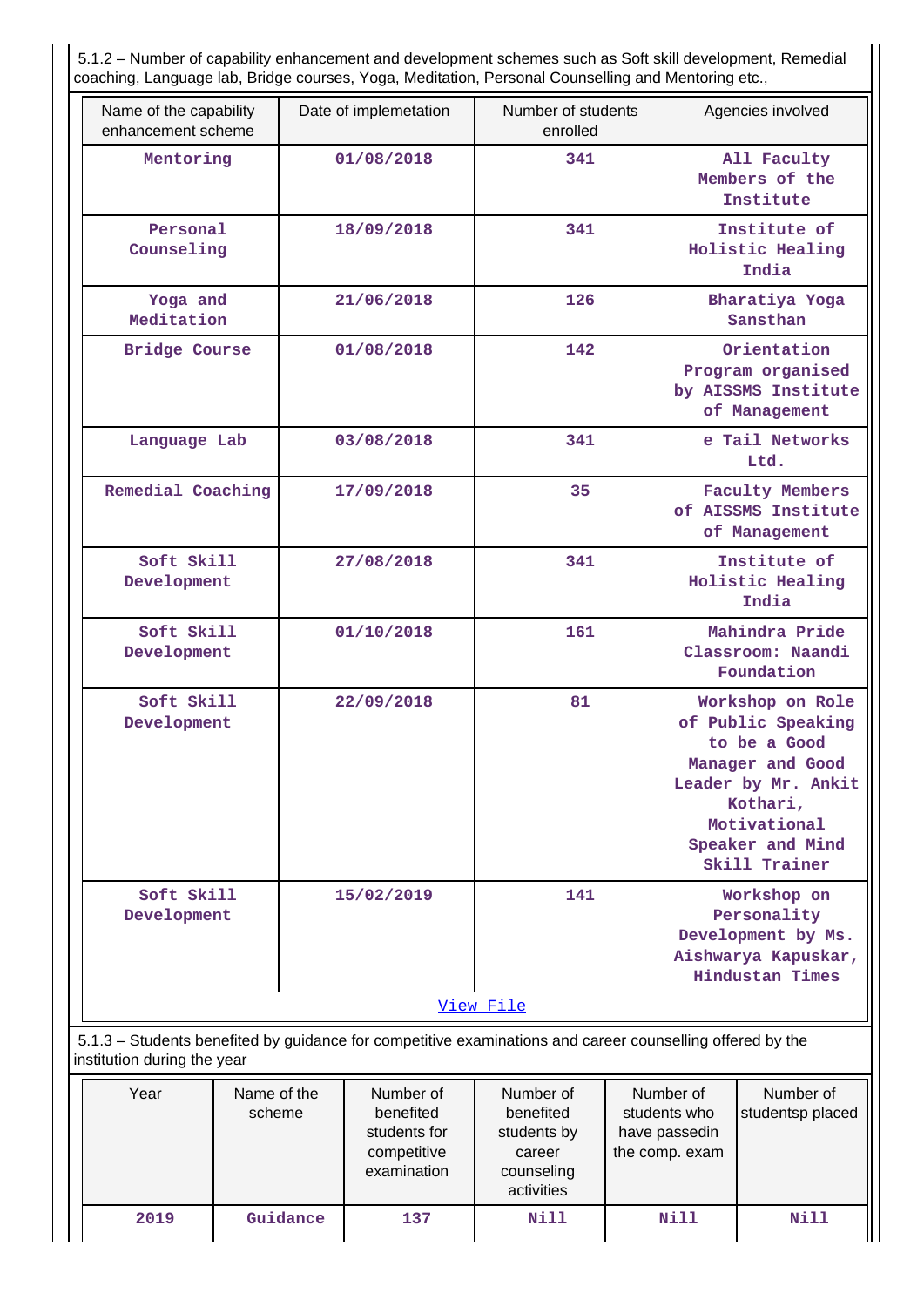|                                                                                                                                                                                                                                                                                                                | for<br>Competitive<br>Examinations                                                                                                                             |                                |                                                                                                                                                                                                                                                                                                                                     |                                                |                                     |  |  |  |
|----------------------------------------------------------------------------------------------------------------------------------------------------------------------------------------------------------------------------------------------------------------------------------------------------------------|----------------------------------------------------------------------------------------------------------------------------------------------------------------|--------------------------------|-------------------------------------------------------------------------------------------------------------------------------------------------------------------------------------------------------------------------------------------------------------------------------------------------------------------------------------|------------------------------------------------|-------------------------------------|--|--|--|
| 2018                                                                                                                                                                                                                                                                                                           | Career<br>Counselling                                                                                                                                          | Nill                           | 341                                                                                                                                                                                                                                                                                                                                 | Nill                                           | 127                                 |  |  |  |
|                                                                                                                                                                                                                                                                                                                |                                                                                                                                                                |                                | View File                                                                                                                                                                                                                                                                                                                           |                                                |                                     |  |  |  |
|                                                                                                                                                                                                                                                                                                                | 5.1.4 – Institutional mechanism for transparency, timely redressal of student grievances, Prevention of sexual<br>harassment and ragging cases during the year |                                |                                                                                                                                                                                                                                                                                                                                     |                                                |                                     |  |  |  |
| Total grievances received                                                                                                                                                                                                                                                                                      |                                                                                                                                                                | Number of grievances redressed |                                                                                                                                                                                                                                                                                                                                     | Avg. number of days for grievance<br>redressal |                                     |  |  |  |
|                                                                                                                                                                                                                                                                                                                | <b>Nill</b>                                                                                                                                                    |                                | <b>Nill</b>                                                                                                                                                                                                                                                                                                                         |                                                | Nill                                |  |  |  |
| 5.2 - Student Progression                                                                                                                                                                                                                                                                                      |                                                                                                                                                                |                                |                                                                                                                                                                                                                                                                                                                                     |                                                |                                     |  |  |  |
| 5.2.1 - Details of campus placement during the year                                                                                                                                                                                                                                                            |                                                                                                                                                                |                                |                                                                                                                                                                                                                                                                                                                                     |                                                |                                     |  |  |  |
|                                                                                                                                                                                                                                                                                                                | On campus                                                                                                                                                      |                                |                                                                                                                                                                                                                                                                                                                                     | Off campus                                     |                                     |  |  |  |
| Nameof<br>organizations<br>visited                                                                                                                                                                                                                                                                             | Number of<br>students<br>participated                                                                                                                          | Number of<br>stduents placed   | Nameof<br>organizations<br>visited                                                                                                                                                                                                                                                                                                  | Number of<br>students<br>participated          | Number of<br>stduents placed        |  |  |  |
| Premier<br>Ltd<br>Flextronics<br>Metro<br>Services WNS<br>Global<br>Services Pvt<br>Ltd Hinduja<br>Global<br>Concentrix<br>Services<br>India Pvt<br>Ltd Capstone<br>Securities<br>Analysis Pvt<br>Ltd<br>Gallagher<br>Offshore<br>Services LLP<br><b>HCL</b><br>Technologies<br>Ltd. Bajaj<br>Alliance<br>etc. | 161                                                                                                                                                            | 71                             | Infosys<br>Ltd Mahindra<br>Vehicle Manu<br>facturers<br>Ltd Maersk<br>Global<br>Service<br>Centers<br>Finserv<br>India Pvt<br>Ltd Grand<br>Hyatt Mumbai<br><b>TATA</b><br>Consultancy<br>Services L T<br>Infotech Ltd<br>Papplion Pvt<br>Ltd Hewlett<br>Packard<br>Enterprise<br>India Pvt.<br>Ltd. Adecco<br>India Pvt<br>Ltd etc. | 110                                            | 56                                  |  |  |  |
|                                                                                                                                                                                                                                                                                                                |                                                                                                                                                                |                                | View File                                                                                                                                                                                                                                                                                                                           |                                                |                                     |  |  |  |
|                                                                                                                                                                                                                                                                                                                | 5.2.2 - Student progression to higher education in percentage during the year                                                                                  |                                |                                                                                                                                                                                                                                                                                                                                     |                                                |                                     |  |  |  |
| Year                                                                                                                                                                                                                                                                                                           | Number of<br>students<br>enrolling into<br>higher education                                                                                                    | Programme<br>graduated from    | Depratment<br>graduated from                                                                                                                                                                                                                                                                                                        | Name of<br>institution joined                  | Name of<br>programme<br>admitted to |  |  |  |
| 2018                                                                                                                                                                                                                                                                                                           | 6                                                                                                                                                              | <b>MBA</b>                     | Management                                                                                                                                                                                                                                                                                                                          | <b>AISSMS</b><br>Institute of<br>Management    | MBA Dual S<br>pecialisatio<br>n     |  |  |  |
| View File                                                                                                                                                                                                                                                                                                      |                                                                                                                                                                |                                |                                                                                                                                                                                                                                                                                                                                     |                                                |                                     |  |  |  |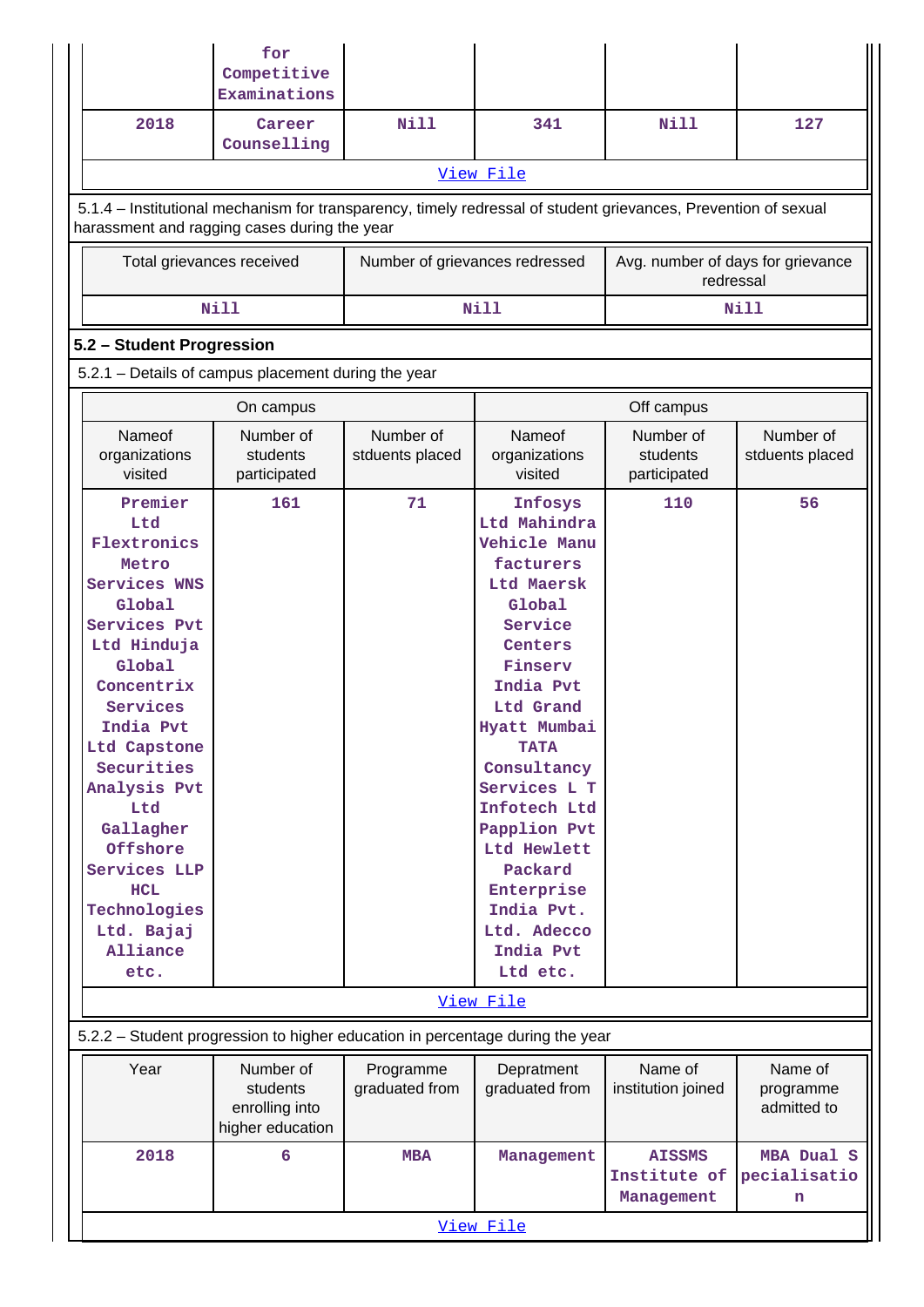5.2.3 – Students qualifying in state/ national/ international level examinations during the year (eg:NET/SET/SLET/GATE/GMAT/CAT/GRE/TOFEL/Civil Services/State Government Services)

| (eq.inc T/SET/SLET/GATE/GIVIAT/CAT/GRE/TOFEL/CIVII SENICES/SIdie GOVERNMENT SENICES)                     |       |                                         |                        |  |  |  |
|----------------------------------------------------------------------------------------------------------|-------|-----------------------------------------|------------------------|--|--|--|
| <b>Items</b>                                                                                             |       | Number of students selected/ qualifying |                        |  |  |  |
| Any Other                                                                                                |       |                                         | 1                      |  |  |  |
|                                                                                                          |       | View File                               |                        |  |  |  |
| 5.2.4 – Sports and cultural activities / competitions organised at the institution level during the year |       |                                         |                        |  |  |  |
| Activity                                                                                                 | Level |                                         | Number of Participants |  |  |  |
| Mini Project on<br>Successful Entrepreneurs                                                              |       | Intra Collegiate                        | 44                     |  |  |  |
| Blood Donation Camp -<br>Slogan Competition                                                              |       | Inter Institute                         | 35                     |  |  |  |
| Traditional Day                                                                                          |       | Intra Collegiate                        | 34                     |  |  |  |
| <b>Business Idea</b><br>Presentation Competition<br>By Startup Innovation<br>Ce11                        |       | Intra Collegiate                        | 20                     |  |  |  |
| Entrepreneurship<br>Development Fair                                                                     |       | Intra Collegiate                        | 71                     |  |  |  |
| Flames - Academic -<br>Poster Making                                                                     |       | Intra Collegiate                        | 30                     |  |  |  |

[View File](https://assessmentonline.naac.gov.in/public/Postacc/Activities_Organised/7802_Activities_Organised_1639392870.xlsx)

## **5.3 – Student Participation and Activities**

 5.3.1 – Number of awards/medals for outstanding performance in sports/cultural activities at national/international level (award for a team event should be counted as one)

| Year |           | Name of the<br>award/medal               | National/<br>Internaional | Number of<br>awards for<br>Sports | Number of<br>awards for<br>Cultural | Student ID<br>number | Name of the<br>student |
|------|-----------|------------------------------------------|---------------------------|-----------------------------------|-------------------------------------|----------------------|------------------------|
| 2018 |           | $Ball-$<br>Badminton<br>Championsh<br>ip | National                  | 1                                 | Nill                                | 129                  | Ashish<br>Shinde       |
|      | View File |                                          |                           |                                   |                                     |                      |                        |

 5.3.2 – Activity of Student Council & representation of students on academic & administrative bodies/committees of the institution (maximum 500 words)

 **The Institute has a very active 'Student Council' and representation of students on various academic and administrative committees. Students play a key role under the guidance of teachers in initiating, planning and executing various co-curricular, extra-curricular and extension activities. It helps in developing professional skills required by management professionals like – planning, organising, communication, direction, motivation, control, teamwork and leadership. It leads to development of holistic personality of students enhancing their employability and entrepreneurial abilities. The details of student council and representation of students on various committees is given below. a) Student Council: It is formed every year as per the guidelines of University. The vibrant student council of the Institute plays a key role in organising various activities throughout the year. The committee members motivate students to actively participate in various intercollegiate competition b) College Development Committee: The Committee plays key role in**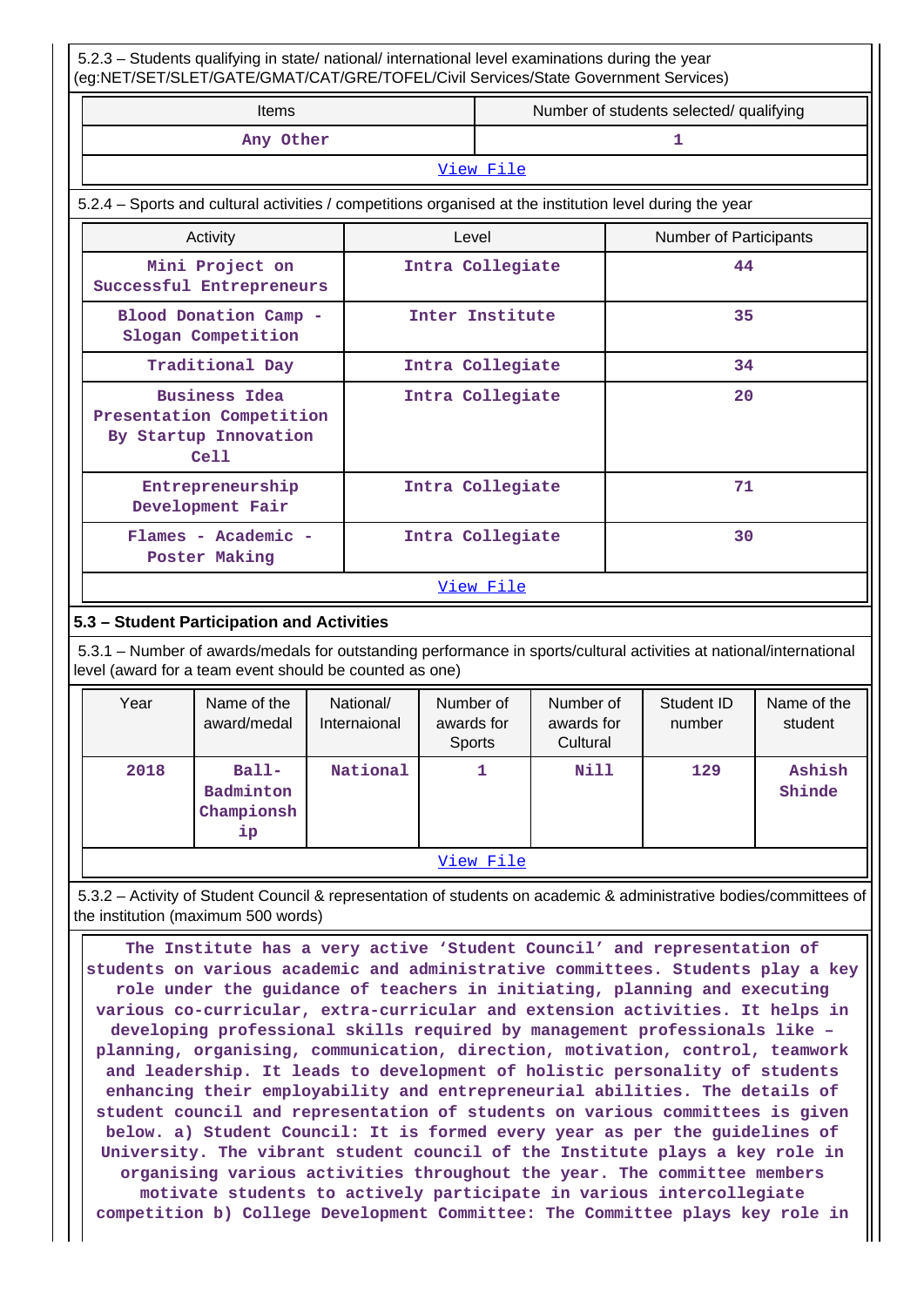**overall development of the Institute. There are student representatives on this committee. c) Participation of Students in Organising Co-curricular and Extracurricular Activities: The students are actively involved in organising various co-curricular activities like – seminars, workshops, conferences, industrial visits etc. The Institute organises an annual event 'Flames' which is a platform where students showcase their talent. This students committee for the event co-ordinates various academic, cultural and sports activities. d) Research and Publication Committee: This committee is responsible for editing and publication of the magazine of the Institute. This is a platform created to encourage and develop the creative literature writing skills of the students. e) NSS Unit: The Institute has NSS unit of 50 volunteers who are actively involved in organising various extension activities like – blood donation camp, tree plantation, Swachh Bharat Abhiyan, NSS camp for rural development, gender equality, health camps, road and rail safety awareness programs etc. These activities sensitise students towards social issues, inculcate sense of social responsibility amongst them and contribute towards community development. f) Placement Committee: Placement Committee works for internships and final placements of the students. The committee members are involved in organizing interviews at campus, co-ordination of pooled campus, organization of job fairs. The committee members take active part in organizing aptitude tests, mock GD PI sessions for students. g) Start-up Innovation Centre: There is student representation in Start-up Innovation Centre of the Institute. The committee organises various activities like – certification course on entrepreneurship, business idea presentation competition, entrepreneurial fair etc. to develop entrepreneurial skills of students. h) Participation of Students in Statutory Committees: The Institute has formed following Statutory Committees and student representatives are part of the same. ? Internal Complaints Committee ? Women Grievance Committee ? Reservation Grievance Committee ? Anti-Ragging Committee ? Students and Parents Grievance Redressal Committee The students who participate in organising various activities are appreciated for their commendable efforts by giving certificates. The students provide valuable suggestions through feedback to improve quality of education. The participation of students in various committees and activities enrich their experience, boost their creativity and develop holistic personality.**

#### **5.4 – Alumni Engagement**

5.4.1 – Whether the institution has registered Alumni Association?

 **Yes**

 **The Institute has registered 'Alumni Association' known as AISSMS IOM Alumni Association. It represents dynamic, talented, versatile and energetic network of alumni of the Institute. Alumni of the Institute are working in reputed organisations at good positions and contributing towards the success of their organisations. Some of the alumni have become successful entrepreneurs and started their own enterprises. Alumni Association includes alumni working in reputed corporate organisations and successful entrepreneurs. The Alumni Association is significantly contributing for the development of the Institute in manifold ways. a) Alumni Association Meetings: The Alumni Association meeting is organized every year. During the meeting, the Institute's faculty members make the alumni aware about the activities and achievements of the Institute. The alumni share their experiences in the corporate world and provide valuable suggestions for improving quality of education. b) Alumni Meet: The Institute along with Alumni Association members organizes 'Alumni Meet' every year. Alumni Meet provides a classic opportunity for alumni to share their corporate experiences with present batch students and have refreshing interaction with friends and faculty members. The Institute also recognizes successful alumni by giving them award. Alumni become nostalgic, revisit the golden memories and enjoy the euphoria of the meet. The alumni**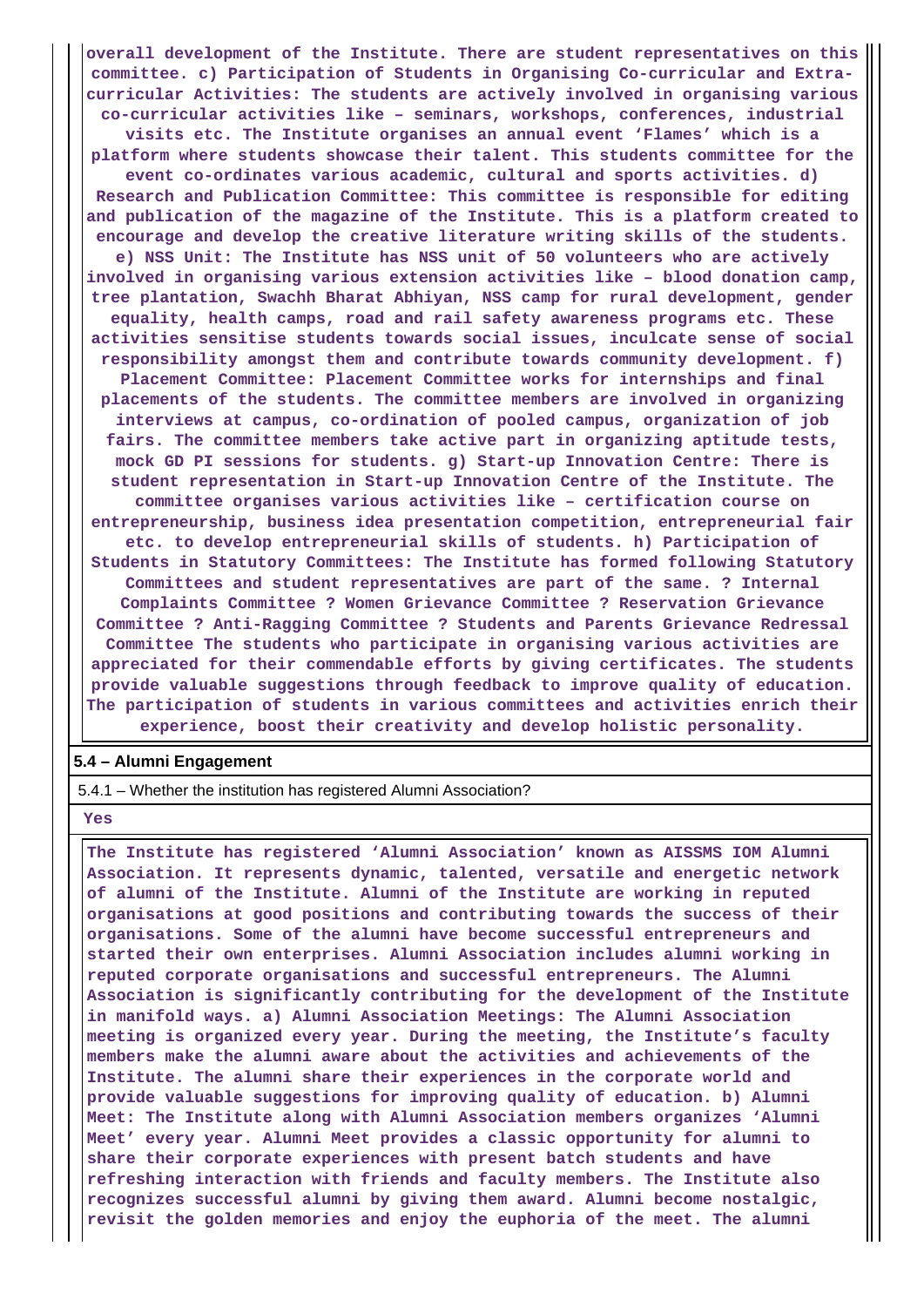**provide suggestions for development of the Institute. c) Alumni representation on College Development Committee (CDC): The Committee plays key role in overall development of the Institute. There is alumni representative on this committee who contributes by way of bright ideas and suggestions. d) Alumni representation on Internal Quality Assurance Cell (IQAC): The Institute's Internal Quality Assurance Cell (IQAC) is responsible for taking quality initiatives, quality assurance and quality improvement. Alumni representative is member of the IQAC and provides valuable suggestions to improve quality of education. e) Alumni representation on Corporate Advisory Board (CAB): The Institute has formed 'Corporate Advisory Board (CAB)' with an objective to bridge the gap between educational institute and industry. There is alumni representative on the CAB who constantly provides valuable inputs for the development of the Institute. f) Participation of Alumni in Co-curricular, Extra-curricular and Extension Activities of the Institute: Alumni contribute in various activities of the Institute like – experience sharing in induction orientation programs, seminars, workshops, helping in organizing industrial visits, entrepreneurship development, judges for various cultural and sports activities, supporting extension activities. All these activities lead to development of holistic personality and enhancing employability and entrepreneurial abilities of the students. g) Support in Placement Activities: Alumni contribute significantly in supporting placement activities. The strong and wide network of alumni support in the form of offering internships final placements. Alumni provide their own reference and information about job openings to enable students to get their dream job. The contribution of alumni in career development of the students is laudable. h) Feedback from Alumni: The Institute collects feedback from alumni about curriculum and other aspects of the Institute. The suggestions given by alumni help in improving quality of education. Overall, the contribution of 'Alumni Association' in development of the Institute is commendable.**

5.4.2 – No. of enrolled Alumni:

**1765**

5.4.3 – Alumni contribution during the year (in Rupees) :

**180000**

5.4.4 – Meetings/activities organized by Alumni Association :

 **The Institute has registered 'Alumni Association' known as AISSMS IOM Alumni Association. The Alumni Association has significantly contributed for the development of the Institute in the academic year 2018-19. a) Alumni Association Meeting: The Alumni Association meeting was organized on 12th January 2019. During the meeting, the alumni have shared their experiences in the corporate world and provided valuable suggestions for improving quality of education. b) Alumni Meet: 'Alumni Meet – Milaap 2019' was organised on 20th April 2019. Alumni have participated enthusiastically in the event. Alumni Meet has provided a classic platform to existing students and alumni for interacting and networking. Present batch students were benefited by the experience sharing and guidance provided by prestigious alumni. The Institute has started new initiative of recognizing the achievements of alumni in their professional career. The award namely 'Pearl of IOM' was given to alumni. c) Participation in College Development Committee (CDC) Meeting: Alumni representative has participated in the two CDC meetings on 3rd September 2018 and 29th January 2019. The alumni representative has provided suggestions for overall development of the Institute. d) Participation in Internal Quality Assurance Cell (IQAC) Meeting: Alumni representative has participated in the two IQAC**

**meetings on 2nd July 2018 and 14th January 2019. The alumni representative has provided suggestions for quality improvement. e) Participation in Corporate**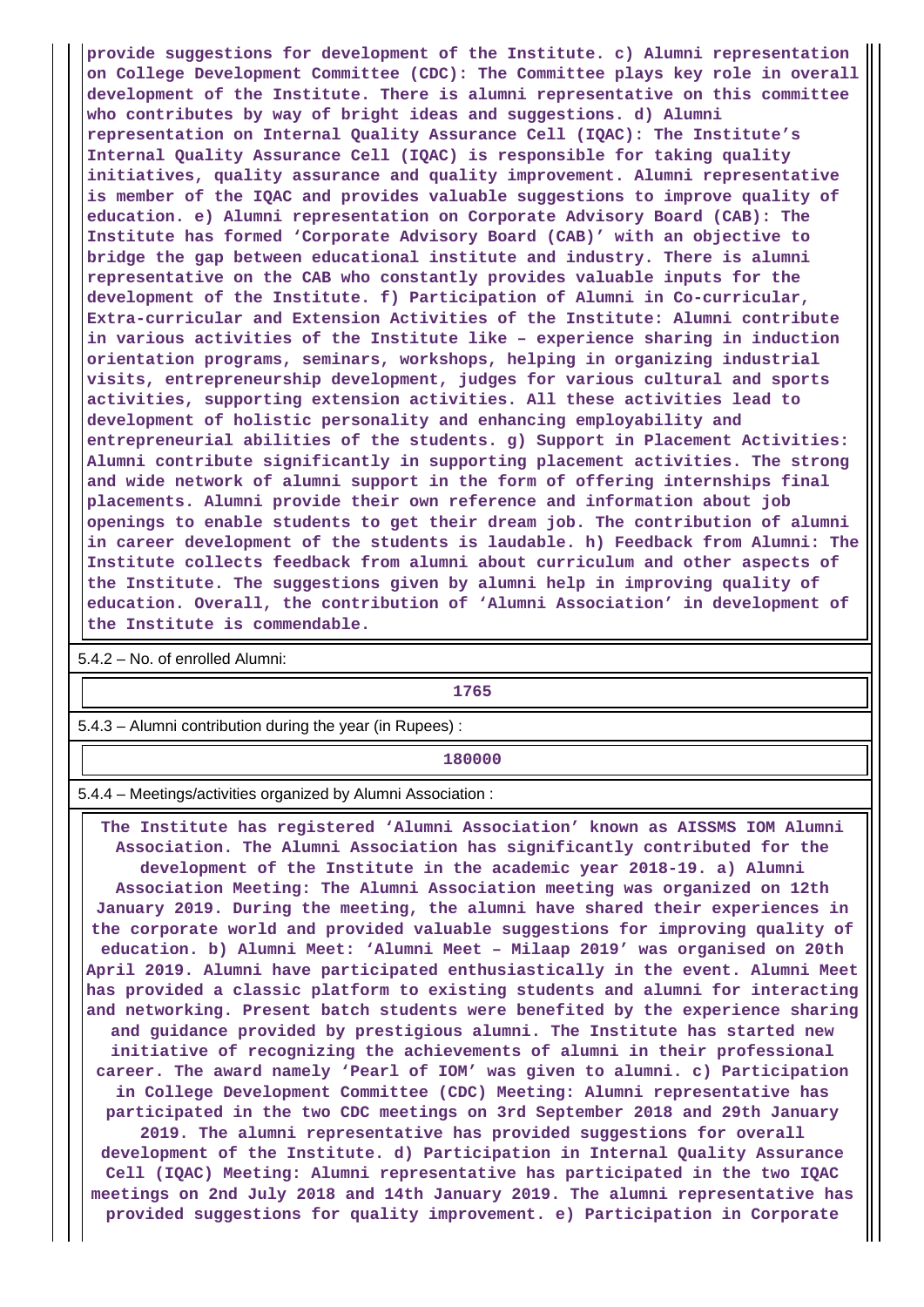**Advisory Board (CAB) Meeting: Alumni representative has participated in the CAB meeting on 12th January 2019. The alumni representative has provided valuable inputs for quality improvement. f) Participation of Alumni in Activities of the Institute: Alumni have contributed in various activities of the Institute. Alumni have participated in the experience sharing session of orientation programs organised for MBA I and II Year students respectively on 1st August 2018 and 2nd August 2018. Alumni have participated in induction program and shared their experiences on 6th September 2018. Alumni have participated as judges for various cultural, sports and entrepreneurship development activities. g) Support in Placement Activities: Alumni have contributed significantly in supporting placement activities. Alumni have supported in offering internships final placements opportunities to students. h) Feedback for Overall Development of the Institute: Alumni provided feedback about curriculum and other aspects of the Institute. The suggestions given by alumni helped the Institute in improving overall quality of education.**

#### **CRITERION VI – GOVERNANCE, LEADERSHIP AND MANAGEMENT**

#### **6.1 – Institutional Vision and Leadership**

 6.1.1 – Mention two practices of decentralization and participative management during the last year (maximum 500 words)

 **The Institute has decentralized system and practices participative style of management for governance. The Institute works a team and involves all stakeholders in planning and execution of activities. Two such practices in the year are given below. 1) NAAC Accreditation: • The Institute has established 'Internal Quality Assurance Cell (IQAC)' as per the guidelines of NAAC and has representation of various stakeholders. The stakeholders participate in the decision making and contribute towards quality improvement and development of Institute. • IQAC has decided to voluntarily apply for NAAC accreditation and prepared a plan. • The decentralization of work was done by constituting criteria-wise 7 committees for preparation of SSR. • The Institute has applied for IIQA and eventually got approval for the same. • The draft of the SSR prepared by criteria-wise committees was edited by IQAC and submitted to NAAC. • The Institute has cleared pre-qualifier and eventually Peer Team visit dates were finalized by NAAC. • The IQAC prepared a plan and accordingly different committees were constituted for preparations like – Documentation, Presentation, Infrastructure, Hospitality, Exhibition, Cultural Program etc. consisting of teaching non-teaching staff and students. 'Student Council' and 'NSS' students have participated in these committees with zeal, passion and enthusiasm. Alumni have contributed by way of suggestions. • The responsibility of organizing documents as per list of files was given to various sections – Academics, Administration Office, Library, Institutional Committees, Event Coordinators etc. • The responsibility of presentation as per the plan was given to various representatives of the Institute like – Director, IQAC Co-ordinator, Academic Co-ordinator, Training and Placement Officer, Committee Co-ordinators etc. • During the visit of the NAAC Peer Team, all the stakeholders have participated with spirit, fervor, discipline, dedication and determination. • The Institute is accredited by NAAC with the prestigious 'A' grade with CGPA of 3.27 for five years. 2) Mega Job Fair: • A 'Mega Job Fair' was organised on 20th July 2018 in collaboration with District Skill Development, Employment and Entrepreneurship Guidance Centre, Pune, Government of Maharashtra and Softzeal Technology Pvt. Ltd, Pune. • The objective of the fair was to provide a mega platform to students from various disciplines for lucrative career opportunities. • The event was initiated by AISSMS Institute of Management**

**(IOM). Looking at the grand scale of the event, AISSMS College of Engineering (COE) and Institute of Information Technology (IOIT) were involved in organizing of the fair. • The decentralization of work was done among all the parties. Eventually every party further decentralized the work allocated to**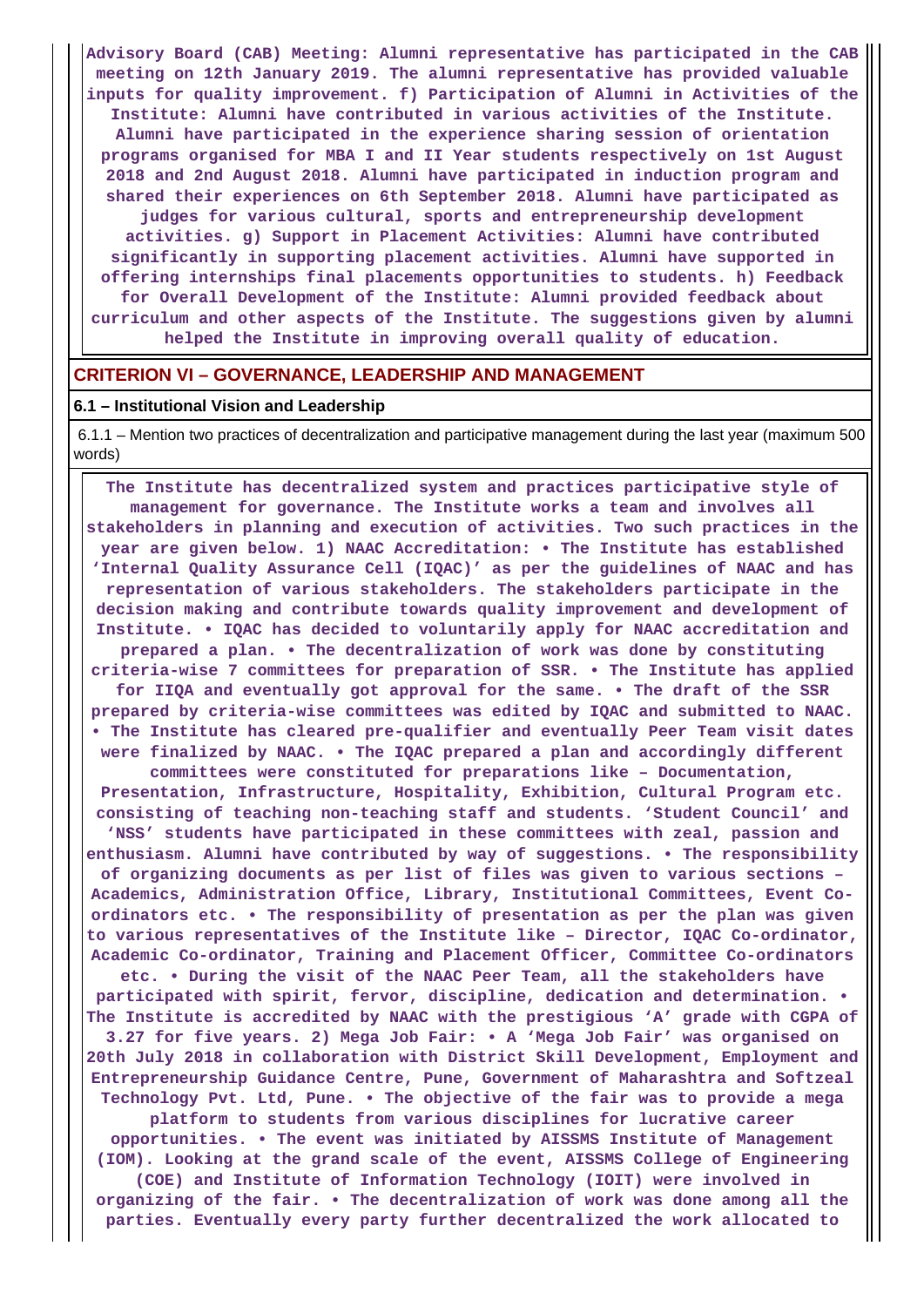**them and constituted committees for better execution. Training and Placement Officers, teaching non-teaching staff and student volunteers were involved in various aspects of the fair. • The staff members and student volunteers of three institutes under AISSMS group participated and contributed in the event. • 146 companies and more than 50,000 students have participated in the mega job fair. 7225 students were selected in the mega job fair.**

6.1.2 – Does the institution have a Management Information System (MIS)?

*Yes* 

## **6.2 – Strategy Development and Deployment**

6.2.1 – Quality improvement strategies adopted by the institution for each of the following (with in 100 words each):

| <b>Strategy Type</b>      | <b>Details</b>                                                                                                                                                                                                                                                                                                                                                                                                                                                                                                                                                                                                                                                                                                                                                                                             |
|---------------------------|------------------------------------------------------------------------------------------------------------------------------------------------------------------------------------------------------------------------------------------------------------------------------------------------------------------------------------------------------------------------------------------------------------------------------------------------------------------------------------------------------------------------------------------------------------------------------------------------------------------------------------------------------------------------------------------------------------------------------------------------------------------------------------------------------------|
| Human Resource Management | The Institute has well qualified and<br>experienced human resources. The<br>Institute manages human resources to<br>attract, train, motivate retain staff<br>members. The recruitment and selection<br>of staff members is done as per norms.<br>The Institute organizes and encourages<br>staff members to participate in<br>professional development programs. The<br>Institute gives timely salary as per<br>6thpay commission. The Institute gives<br>leaves, provident fund, and gratuityas<br>per norms. Institute provides loan<br>facility to staff. The Institute has<br>medical support facility. The Institute<br>provides counseling facility to staff<br>members by professional counselors. The<br>parent society rewards staff members<br>for their achievements.                           |
| Curriculum Development    | The Institute follows the curriculum<br>designed by SavitribaiPhule Pune<br>University. The faculty members<br>participate and contribute in<br>curriculum revision at university<br>level. The Director of the Institute is<br>part of core committee established for<br>curriculum revision by the university.<br>The feedback about curriculum is<br>obtained from all stakeholders -<br>students, teachers, parents, alumni,<br>employers. The feedback and suggestions<br>are communicated to university. The<br>faculty members contribute in the<br>meetings at university level for<br>curriculum improvement based on the<br>feedback obtained from stakeholders.<br>The feedback from stakeholders is also<br>used to revise the curriculum of<br>certification courses offered by<br>institute. |
| Teaching and Learning     | Academic Committee is responsible for<br>planning, execution and control of<br>academic activities. The teachers use                                                                                                                                                                                                                                                                                                                                                                                                                                                                                                                                                                                                                                                                                       |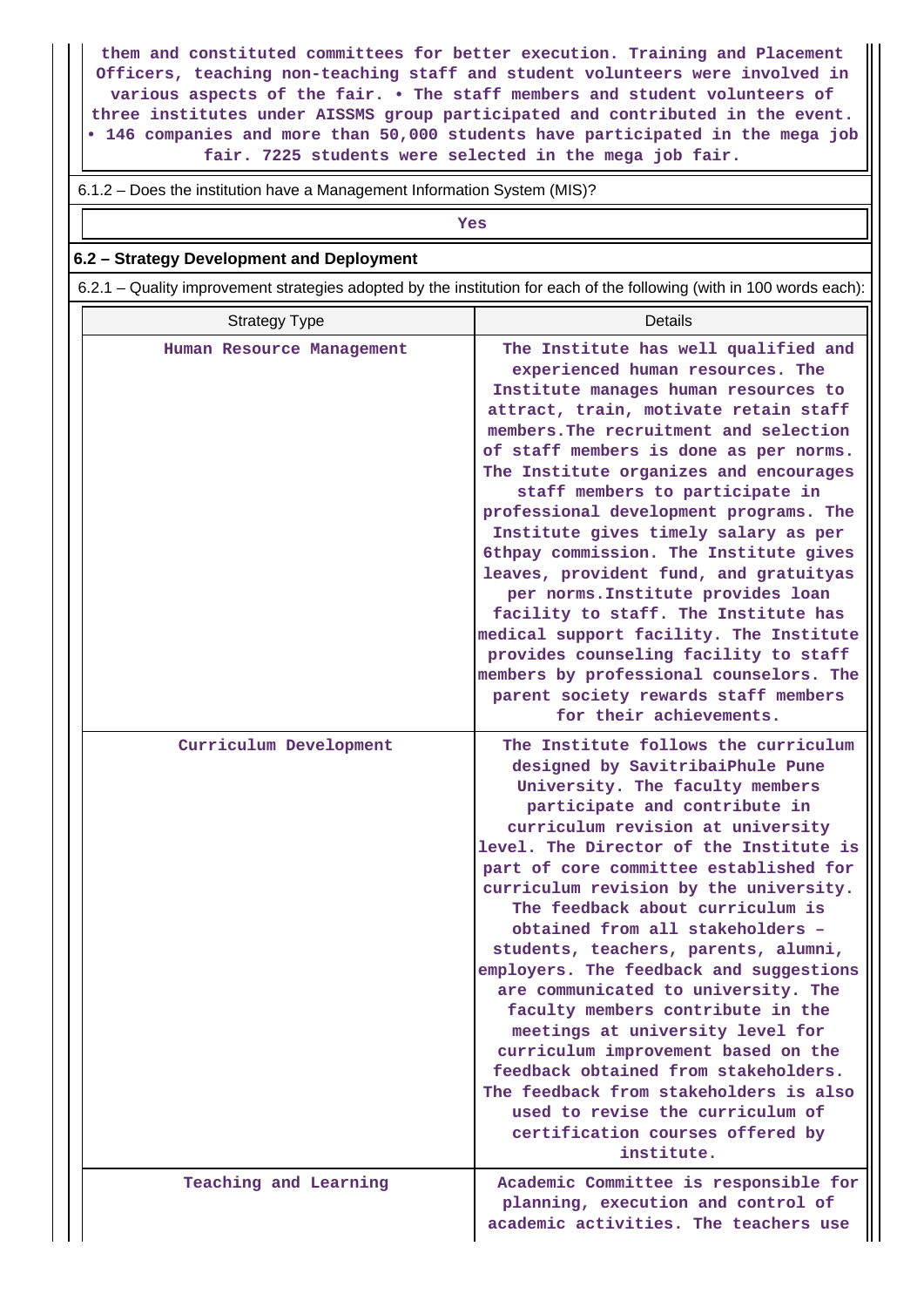|                            | innovative, interactive and ICT enabled<br>teaching learning process to make<br>education meaningful, understandable<br>and interesting. The teachers use<br>student centric learning methods and<br>encourage participative and<br>experiential learning. The teachers use<br>role plays, case discussions, situation<br>analysis, problem solving<br>methodologies, presentations, group<br>discussions, projects, field work etc.<br>to enhance learning experience. The<br>value added courses and certification<br>courses are offered for enhancing<br>employability and entrepreneurial<br>ability of students. The teaching-<br>learning is supplemented by plethora of<br>co-curricular, extra-curricular and<br>extension activities for developing<br>holistic personality of students.        |
|----------------------------|-----------------------------------------------------------------------------------------------------------------------------------------------------------------------------------------------------------------------------------------------------------------------------------------------------------------------------------------------------------------------------------------------------------------------------------------------------------------------------------------------------------------------------------------------------------------------------------------------------------------------------------------------------------------------------------------------------------------------------------------------------------------------------------------------------------|
| Examination and Evaluation | The mechanism of examination and<br>evaluation is fair, credible,<br>transparent and robust. The students<br>are evaluated by university and<br>institute. The university evaluation<br>includes online and theory examination.<br>The Institute follows guidelines of<br>university regarding CIE. The faculty<br>members use variety of CIE components<br>-Case Study, Test, Group Discussion,<br>Presentation, Role Play, Assignment,<br>MCQs, Project etc. The schedules of<br>examinationsare communicated to<br>students through notices. The strict<br>rules are followed for maintaining<br>decorum of examination. The mechanism<br>about examination related grievances<br>istime-bound and efficient. The internal<br>marks are displayed and feedback is<br>given to students for improvement |
| Research and Development   | The Institute has created an eco-<br>system to foster a culture of research<br>and development among teachers and<br>students. Many of the teachers are<br>Ph.D. holders and few are approved<br>research guides of university.<br>'Academic and Research Co-ordinator'<br>act as a bridge between Institute and<br>University. The faculty members<br>undertake research projects funded by<br>various organizations. The teachers are<br>encouraged to present/publish research<br>papers and cases in reputed national<br>and international conferences/journals.<br>The teachers are encouraged to author<br>books. The students are encouraged to<br>do research projects. The students are                                                                                                          |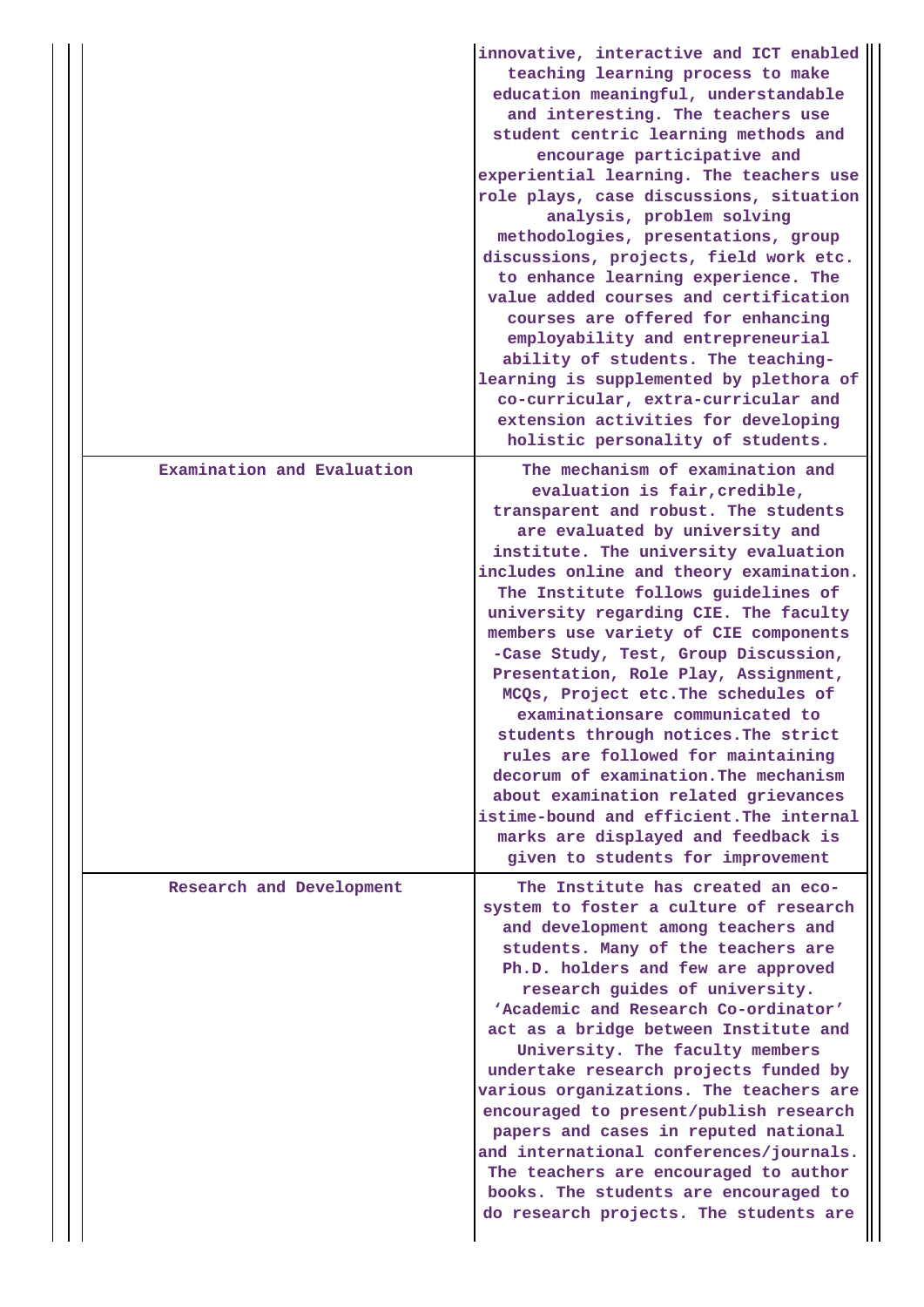|  |                                                               | encouraged for innovation and<br>entrepreneurship. Library has resources<br>for research work.                                                                                                                                                                                                                                                                                                                                                                                                                                                                                                                                                                                                                                                                                                                                                        |
|--|---------------------------------------------------------------|-------------------------------------------------------------------------------------------------------------------------------------------------------------------------------------------------------------------------------------------------------------------------------------------------------------------------------------------------------------------------------------------------------------------------------------------------------------------------------------------------------------------------------------------------------------------------------------------------------------------------------------------------------------------------------------------------------------------------------------------------------------------------------------------------------------------------------------------------------|
|  | Library, ICT and Physical<br>Infrastructure / Instrumentation | The state-of-art physical<br>infrastructure has ICT enabled<br>classrooms, seminar hall, computer<br>centre, language lab, library, first-<br>aid and seek room, placement, IQAC etc.<br>There is play ground, gymnasium, ATM,<br>stationary store, canteen, hostels and<br>transportation facility. There are 186<br>computers, 16 printers, 13 LCD<br>projectors, LED TV and CCTV. There is<br>60 Mbps leased line and Wi-Fi facility.<br>ERP is used for MIS and SLIM 21 for<br>library. The library has reading hall<br>and adequate collection of learning<br>resources including e-resources.<br>Library is member of NDL, e-<br>Shodhsindhu, MCCIA and British Library.                                                                                                                                                                        |
|  | Industry Interaction / Collaboration                          | The Institute has established strong<br>linkages with reputed industriesto<br>bridge the gap between institute and<br>industry. TPO has established good<br>connect with prestigious companies for<br>providing lucrative career<br>opportunities for students. MoU's are<br>signed with reputed companies. 163<br>companies participated in 2 job fairs<br>organized by Institute. Industry<br>representatives are invited as resource<br>persons for student and faculty<br>development programs. The Institute<br>organizes industrial visits for<br>students. Industry representatives are<br>members of 'Corporate Advisory Board',<br>'Alumni Association', 'College<br>Development Committee' and 'Internal<br>Quality Assurance Cell'. The industry<br>representatives provide feedback for<br>improving overall quality of the<br>Institute. |
|  | Admission of Students                                         | The Institute has established a<br>strong brand which makes it a preferred<br>choice for admissions. Admission<br>Committee looks after admissions.<br>'Media' department of parent society<br>uses various media - newspapers,<br>magazines, hoarding, banners, radio,<br>digital media etc. for promotion. The<br>institute has website which provides<br>information about the Institute to<br>enquiries. The Institute participates<br>in educational exhibitions. The<br>enquiries can contact through website,<br>e-mail, telephone or personal visit.<br>The admission counselling and technical                                                                                                                                                                                                                                               |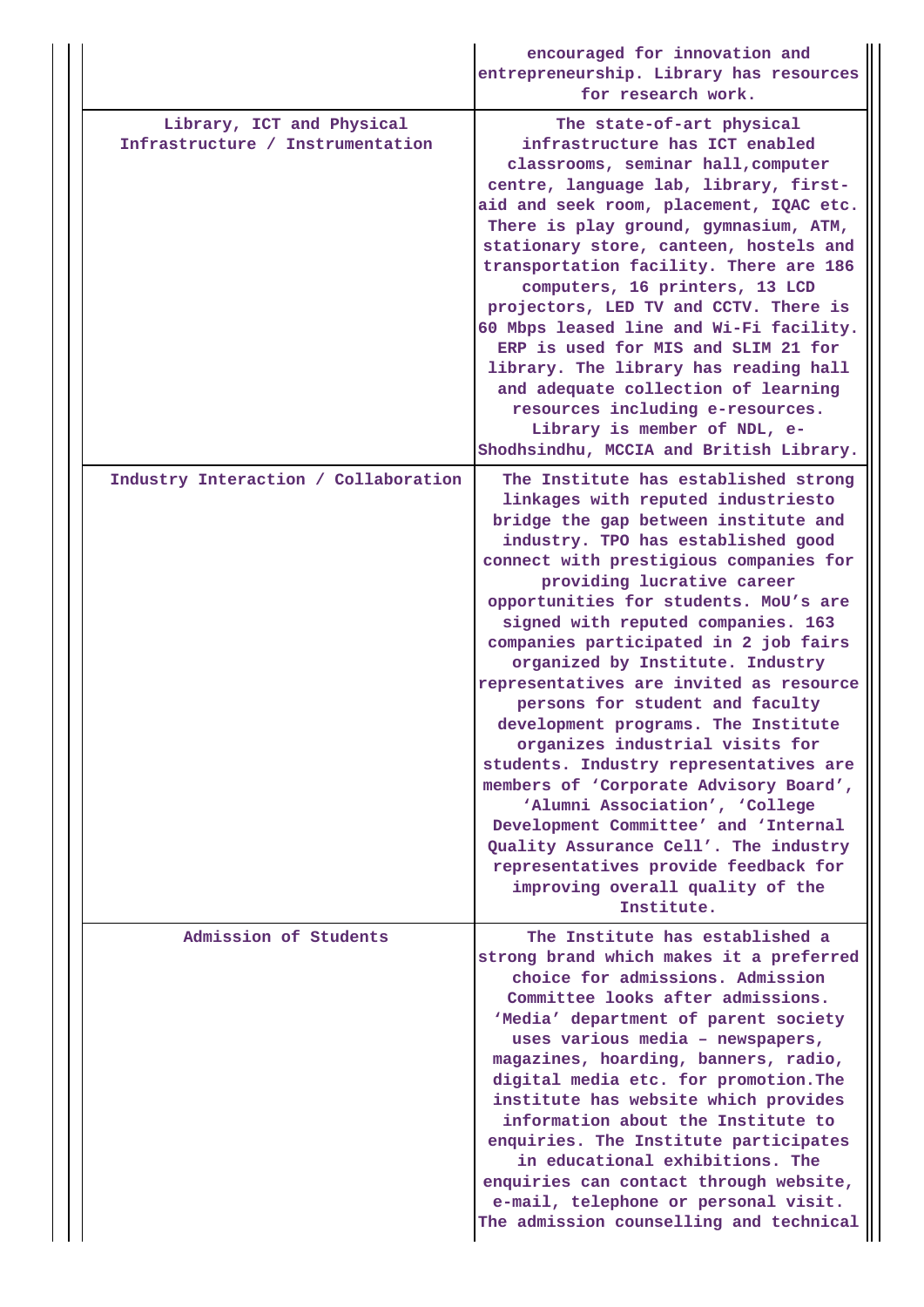**support is provided to enquires. The Institute is approved 'Facilitation Centre' for document verification during admissions. The highly satisfied students of the Institute promote positive word of mouth.**

#### 6.2.2 – Implementation of e-governance in areas of operations:

| E-governace area         | <b>Details</b>                                                                                                                                                                                                                                                                                                                                                                                                                                                                                                                                                                                                                                                                                                                                                                                                                        |
|--------------------------|---------------------------------------------------------------------------------------------------------------------------------------------------------------------------------------------------------------------------------------------------------------------------------------------------------------------------------------------------------------------------------------------------------------------------------------------------------------------------------------------------------------------------------------------------------------------------------------------------------------------------------------------------------------------------------------------------------------------------------------------------------------------------------------------------------------------------------------|
| Planning and Development | The ERP is used for effective<br>planning and development. The Institute<br>uses 'CloudEMS' which is a system of<br>integrated application for management<br>of academic and administrative<br>activities. It ensuresavailability of<br>adequate information to management for<br>planning, decision making,<br>implementation and control. It helps in<br>equitable distribution of resources and<br>performance enhancement. It helps to<br>enhance productivity, to simplify<br>process complexity, for better<br>communications, quick availability of<br>secure accurate real time information,<br>to enable managerial decisions. It has<br>lead to increase in efficiency,<br>effectiveness, transparency and<br>improved quality of academic and<br>administration processes. Library uses<br>SLIM21 software for automation. |
| Administration           | The ERPis used for effective<br>management of administrative<br>activities. The Institute follows all<br>the norms of regulatory bodies. The<br>data and documents required by<br>regulatory bodies are uploaded<br>electronically on their portals- data<br>required by Savitribai Phule Pune<br>University for affiliation and other<br>purpose, data required by AICTE for<br>approval, data required by Directorate<br>of Technical Education (DTE) and<br>Admission Regulating Authority (ARA)<br>for admissions, data required by Fee<br>Regulating Authority (FRA) for fixing<br>fees, scholarship data required by<br>Social Welfare Department, Government<br>etc. MS-Office is used for other<br>administrative activities. The<br>correspondence is done through e-mail.                                                   |
| Finance and Accounts     | The Institute uses 'Tally' and 'MS-<br>Excel' softwares for financial and<br>accounting activities. 'Tally' is used<br>for various activities like - Cheque<br>Printing, Ledger Maintenance, Fees<br>Register, Cash Book Maintenance, Bank<br>Reconciliation etc. 'MS-Excel' is used                                                                                                                                                                                                                                                                                                                                                                                                                                                                                                                                                  |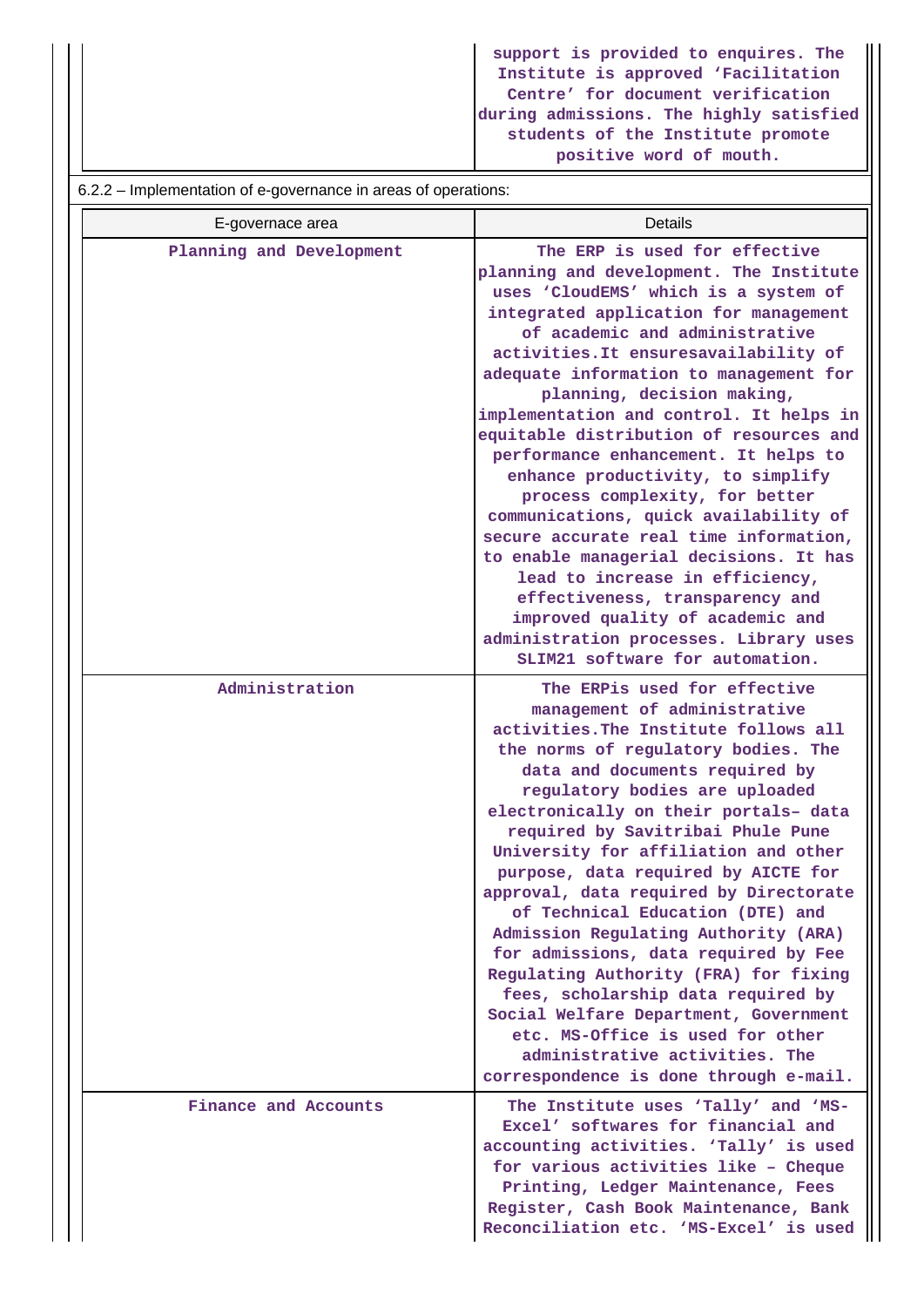|                                                     | for activities like -Preparation of<br>Budget, Preparation of Salary Bills,<br>PF, Gratuity, Calculations of taxes and<br>other statutory dues, Maintaining Fees<br>Record, Preparation of Comparative<br>Statements of Quotations etc.<br>Generally, students are encouraged to<br>make online payment of fees. The salary<br>is credited online in the account of<br>the staff members. The Institute<br>generally makes online payment to<br>vendors.                                                                                                                                                                                                                                                                                               |
|-----------------------------------------------------|--------------------------------------------------------------------------------------------------------------------------------------------------------------------------------------------------------------------------------------------------------------------------------------------------------------------------------------------------------------------------------------------------------------------------------------------------------------------------------------------------------------------------------------------------------------------------------------------------------------------------------------------------------------------------------------------------------------------------------------------------------|
| Student Admission and Support                       | The Institute uses digital media for<br>promotions for admissions. The<br>Institute is an approved 'Facilitation<br>Centre' for verification of documents<br>for admissions. The facilitation centre<br>verifies the documents and generates<br>receipts reports through portal. The<br>data and documents of the students are<br>uploaded on admission portal. The data<br>of admitted students is maintained in<br>ERP software for further support. The<br>students apply for scholarship through<br>portal of social welfare department of<br>government. The Institute verifies<br>details and sends application forward<br>through portal. In this way, e-<br>governance is used for admissions and<br>support.                                  |
| Examination<br>6.3 - Faculty Emnowerment Strategies | The students fill examination form<br>online through portal of university and<br>pay the fees online. The Institute<br>checks examination form and accordingly<br>approves it online. The hall tickets<br>and examination summary of students is<br>issued through portal by university.<br>The Institute uses Ms-Office tools for<br>smooth conduct of CIE. The CIE marks<br>are entered online in university<br>portal. The online examination is one<br>component for university evaluation.<br>The university sends theory exam paper<br>electronically at the time of<br>examination. The result is declared<br>online through portal of the<br>university. The students apply for<br>revaluation and class improvement<br>online through portal. |

**6.3 – Faculty Empowerment Strategies**

 6.3.1 – Teachers provided with financial support to attend conferences / workshops and towards membership fee of professional bodies during the year

| Year | Name of Teacher | Name of conference/ | Name of the           | Amount of support |
|------|-----------------|---------------------|-----------------------|-------------------|
|      |                 | workshop attended   | professional body for |                   |
|      |                 | for which financial | which membership      |                   |
|      |                 | support provided    | fee is provided       |                   |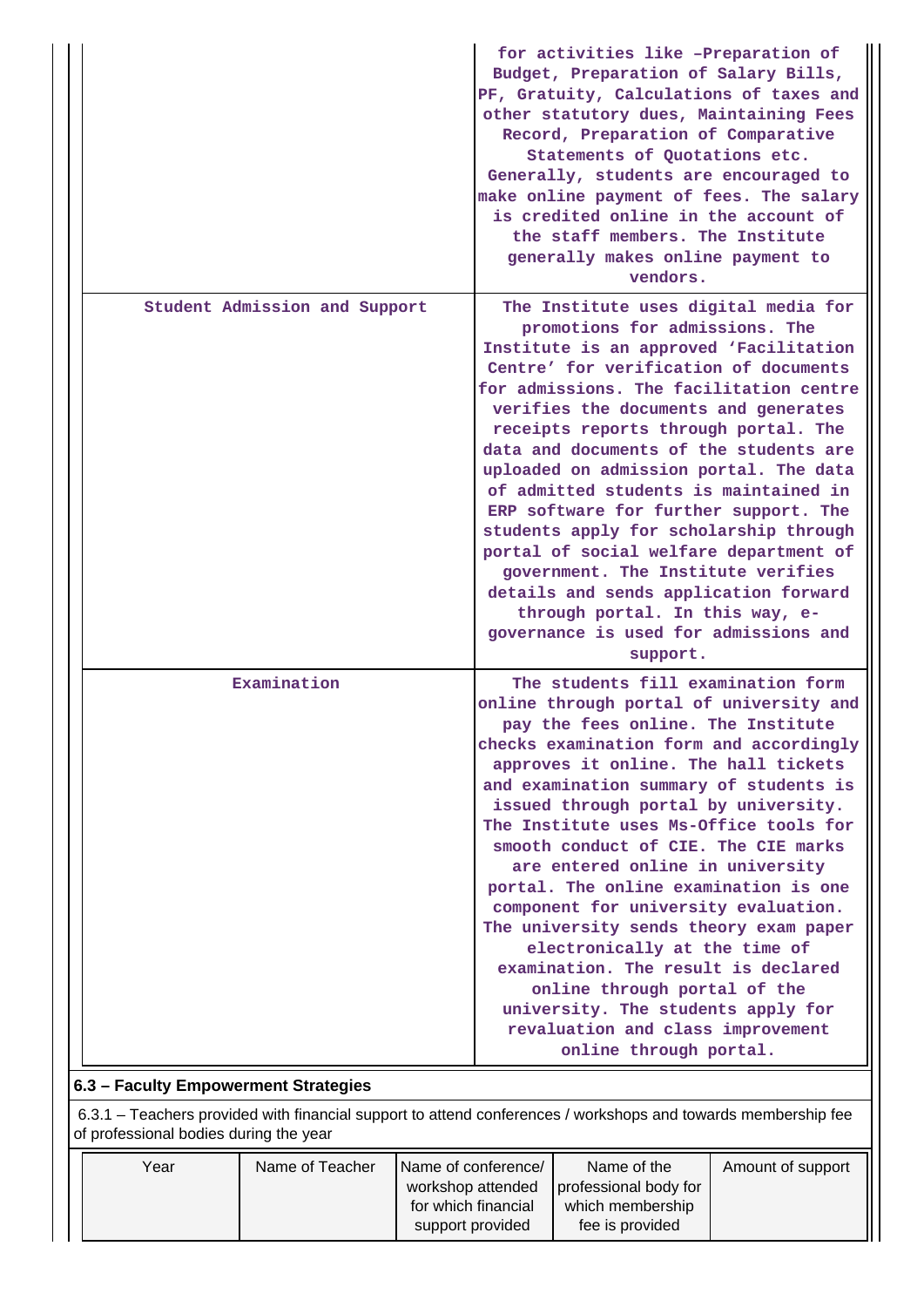| 2018 | Dr.Gauri<br>Prabhu                                                                                                                                                                 | Faculty<br>Development<br>Program on ICT<br>Education.                                                                                            | Nil                                                                               | 1000  |
|------|------------------------------------------------------------------------------------------------------------------------------------------------------------------------------------|---------------------------------------------------------------------------------------------------------------------------------------------------|-----------------------------------------------------------------------------------|-------|
| 2018 | Prof.Swapnil<br>Fuse                                                                                                                                                               | International<br>Conference on A<br>Study on Non<br>-performing<br>Assets of Bank<br>in India<br>Inrelation with<br>Indian<br>Corporate<br>sector | Nil                                                                               | 1000  |
| 2018 | International<br>Dr.Bhalchandra<br>Conference on A<br><b>Bite</b><br>Study on Non<br>-performing<br>Assets of Bank<br>in India<br>Inrelation with<br>Indian<br>Corporate<br>sector |                                                                                                                                                   | Nil                                                                               | 1000  |
| 2018 | All Faculties                                                                                                                                                                      | Nil                                                                                                                                               | Maharashtra<br>Chamber of<br>Commerce<br>Industries and<br>Agriculture<br>(MCCIA) | 2360  |
| 2018 | All Faculties                                                                                                                                                                      | Nil                                                                                                                                               | <b>British</b><br>Council Library                                                 | 8500  |
| 2018 | Nil<br>All Faculties<br>2019<br>Dr.Gauri<br>Conclave on<br>Prabhu<br>Innovation and<br>Startup SAHYOG<br>by Savitribai<br>Phule Pune<br>University                                 |                                                                                                                                                   | National<br>Institute of<br>Personal<br>Management (<br>NIMP)                     | 17700 |
|      |                                                                                                                                                                                    |                                                                                                                                                   | Nil                                                                               | 500   |
| 2019 | Prof.Charulata<br>Bhaisare                                                                                                                                                         | International<br>Conference on<br>Industry 4.0                                                                                                    | Nil                                                                               | 500   |
| 2019 | Prof.Pournima<br>Nagne                                                                                                                                                             | International<br>Conference on<br>Industry 4.0                                                                                                    | Nil                                                                               | 500   |
| 2019 | Prof.Ursulla<br>Sumant                                                                                                                                                             | International<br>Conference on<br>Industry 4.0                                                                                                    | Nil                                                                               | 500   |
|      |                                                                                                                                                                                    | View File                                                                                                                                         |                                                                                   |       |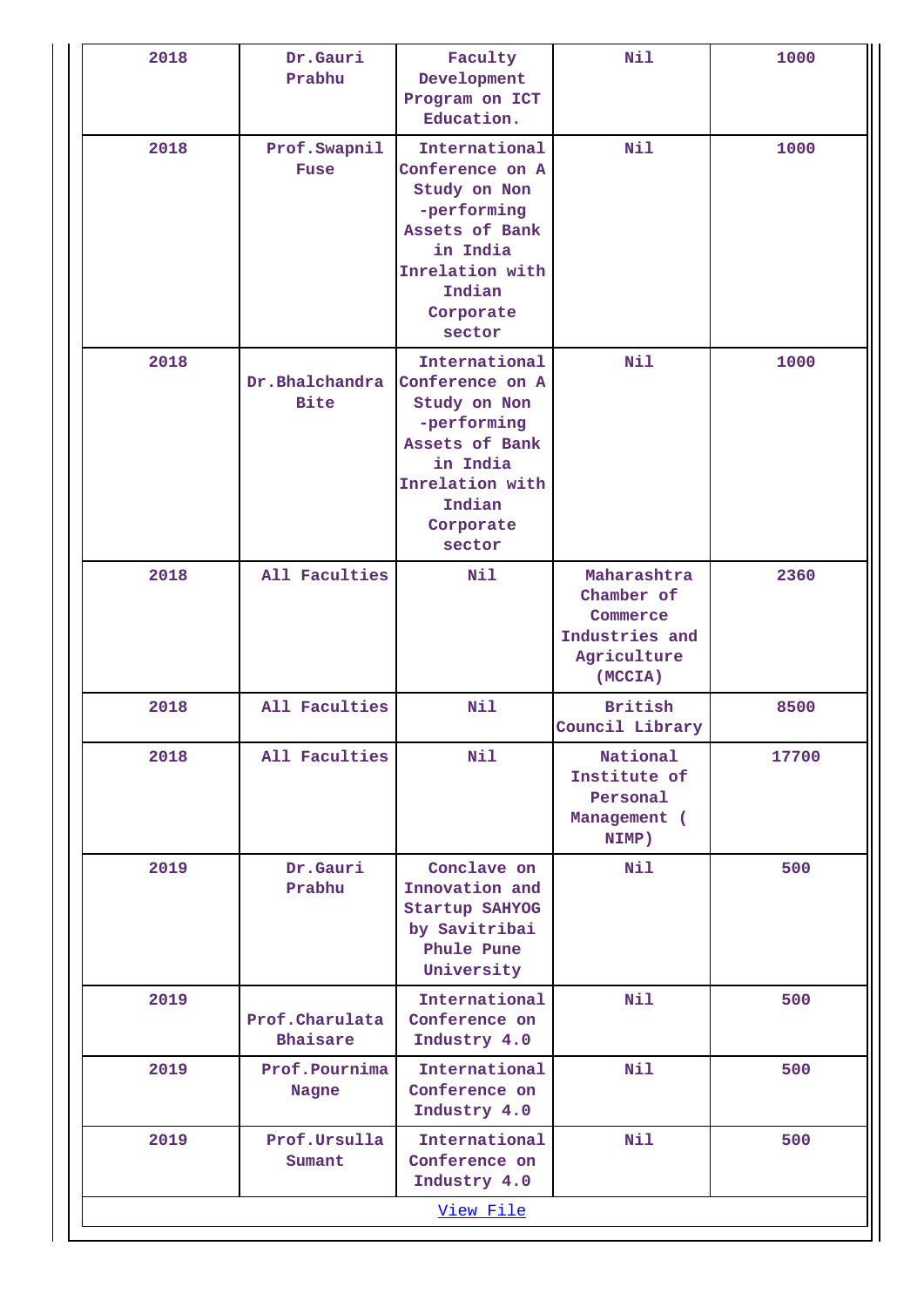6.3.2 – Number of professional development / administrative training programmes organized by the College for teaching and non teaching staff during the year

|      | teaching and non teaching staff during the year                                                                      |                                                                                                   |            |            |                                                  |                                                      |
|------|----------------------------------------------------------------------------------------------------------------------|---------------------------------------------------------------------------------------------------|------------|------------|--------------------------------------------------|------------------------------------------------------|
| Year | Title of the<br>professional<br>development<br>programme<br>organised for<br>teaching staff                          | Title of the<br>administrative<br>training<br>programme<br>organised for<br>non-teaching<br>staff | From date  | To Date    | Number of<br>participants<br>(Teaching<br>staff) | Number of<br>participants<br>(non-teaching<br>staff) |
| 2018 | Internal<br>Faculty De<br>velopment<br>Program                                                                       | Nil                                                                                               | 17/12/2018 | 21/12/2018 | 14                                               | <b>Nill</b>                                          |
| 2019 | Internal<br>Faculty De<br>velopment<br>Program                                                                       | Nil                                                                                               | 15/04/2019 | 19/04/2019 | 17                                               | Nill                                                 |
| 2019 | Nil                                                                                                                  | Staff De<br>velopment<br>Program On<br>Hospitalit<br>У                                            | 23/01/2019 | 23/01/2019 | <b>Nill</b>                                      | 11                                                   |
| 2019 | Nil                                                                                                                  | Internal<br><b>Staff Deve</b><br>lopment<br>Program on<br>MS EXCEL                                | 26/04/2019 | 26/04/2019 | Nill                                             | $6\overline{6}$                                      |
| 2018 | FDP on<br>Quality In<br>itiatives<br>by Dr.<br>Hatim<br>Kayumi,<br>IQAC Co-or<br>dinator,<br><b>IMSCDR</b>           | <b>Nil</b>                                                                                        | 25/08/2018 | 25/08/2018 | 17                                               | <b>Nill</b>                                          |
| 2019 | FDP on<br>Quality In<br>itiatives<br>by Dr.<br>Bhalke Dr.<br>Wankhade,<br>IQAC,<br><b>AISSMS COE</b>                 | Nil                                                                                               | 11/01/2019 | 11/01/2019 | 17                                               | Nill                                                 |
| 2019 | FDP on<br>Indo-Pak<br>War:<br>Management<br>Strategies<br>by Col.<br>Nag,<br>Retired<br>Army<br>Personnel,<br>Indian | Nil                                                                                               | 24/04/2019 | 24/04/2019 | 17                                               | <b>Nill</b>                                          |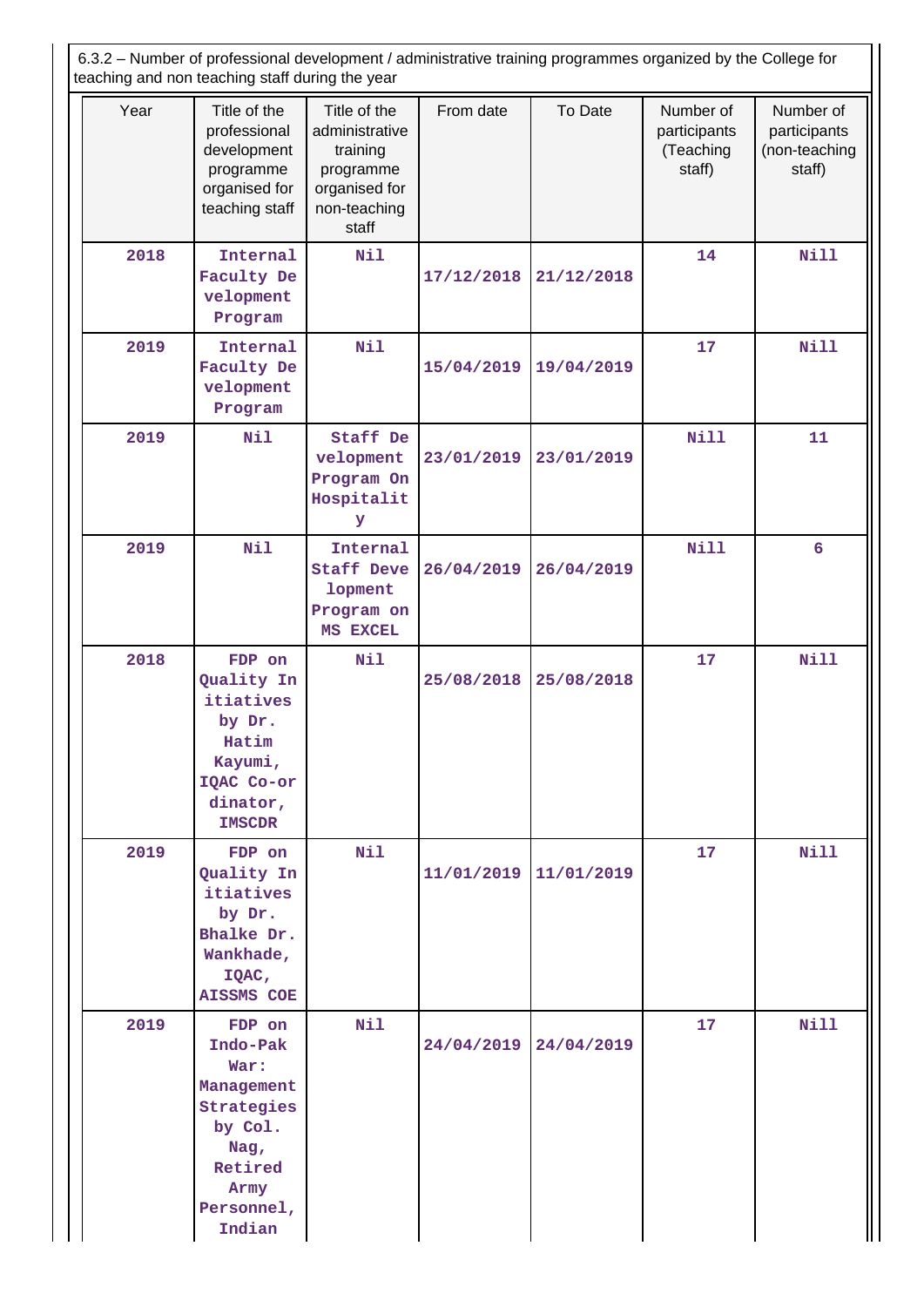| 6.3.3 - No. of teachers attending professional development programmes, viz., Orientation Programme, Refresher<br>Course, Short Term Course, Faculty Development Programmes during the year | Army Mr.<br>Gaurav<br>Ambedkar,<br>Director,<br>Marque HR<br>Consultant<br>s | View File  |            |                         |
|--------------------------------------------------------------------------------------------------------------------------------------------------------------------------------------------|------------------------------------------------------------------------------|------------|------------|-------------------------|
| Title of the<br>professional<br>development<br>programme                                                                                                                                   | Number of teachers<br>who attended                                           | From Date  | To date    | Duration                |
| International<br>Conference on<br>Industry 4.0<br>Innovations In<br>Management                                                                                                             | $\mathbf{1}$                                                                 | 27/02/2019 | 28/02/2019 | $\overline{\mathbf{2}}$ |
| National<br>Conference on<br>Impact of GST<br>on Small Medium<br>Enterprises                                                                                                               | 1                                                                            | 21/02/2019 | 22/02/2019 | $\overline{2}$          |
| International<br>Workshop on<br>Organizational<br>Transformation<br>through<br>Industry 4.0                                                                                                | 1                                                                            | 14/02/2019 | 15/02/2019 | $\overline{\mathbf{2}}$ |
| International<br>Conference on<br>The effect of<br>new approach to<br>Globalization<br>on Business<br>organized by<br>Neville Wadia<br>Institute of<br>Management<br>studies               | 2                                                                            | 28/01/2019 | 29/01/2019 | $\overline{2}$          |
| Internal FDP                                                                                                                                                                               | 17                                                                           | 17/12/2018 | 21/12/2018 | 5                       |
| Counselling<br>Session for<br>Staff by IHHI                                                                                                                                                | 17                                                                           | 18/03/2019 | 22/03/2019 | 5                       |
| FDP on<br>Foundation<br>Program in ICT<br>for Education<br>conducted by<br>IIT Bombay                                                                                                      | 1.                                                                           | 13/09/2018 | 18/10/2019 | 36                      |
| International<br>Conference on                                                                                                                                                             | 1                                                                            | 16/06/2018 | 17/06/2018 | $\overline{2}$          |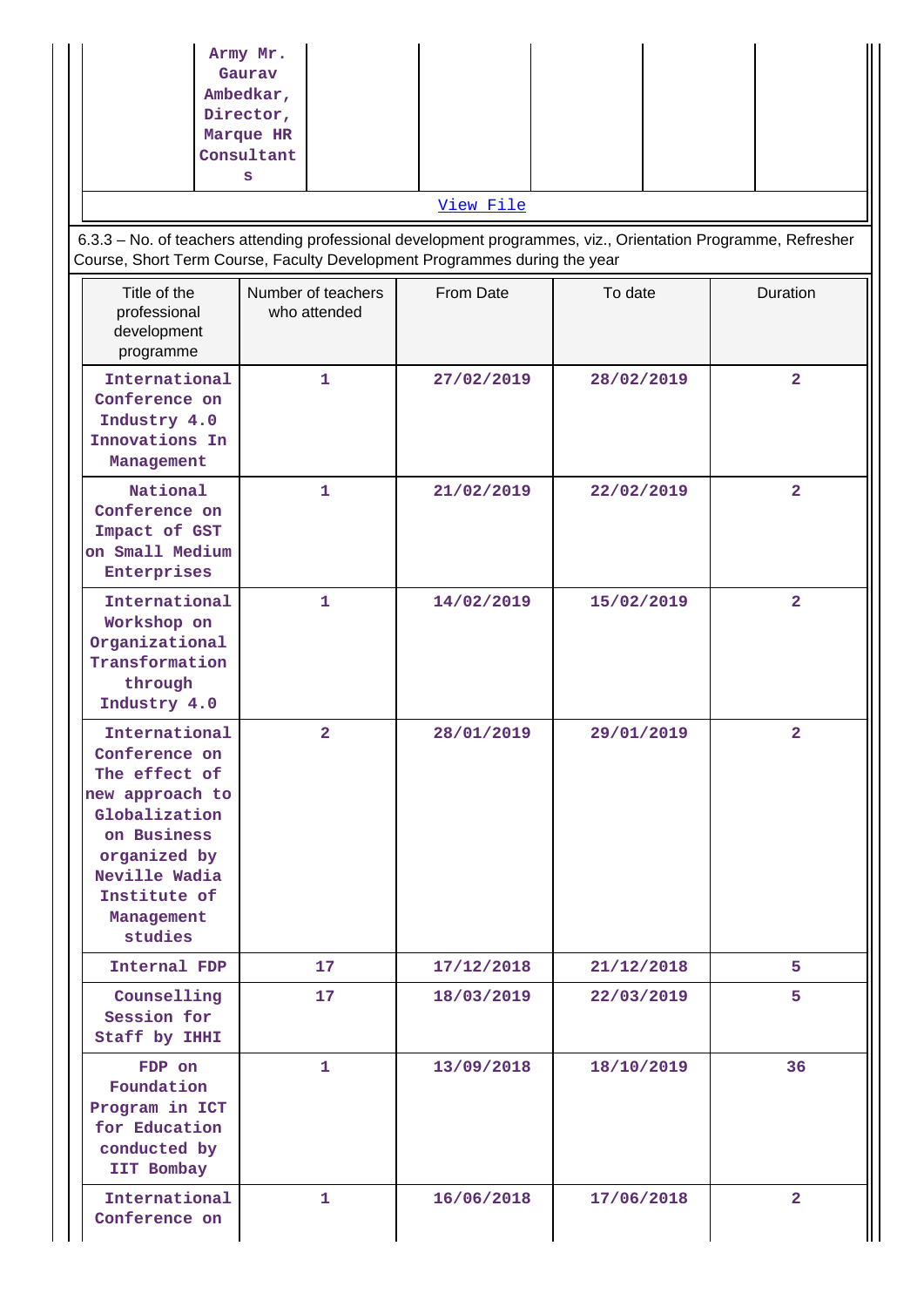| Research                                                               |                    |                                                  |                      |              |                                                       |
|------------------------------------------------------------------------|--------------------|--------------------------------------------------|----------------------|--------------|-------------------------------------------------------|
| Development in<br>Arts, Social                                         |                    |                                                  |                      |              |                                                       |
| Science,                                                               |                    |                                                  |                      |              |                                                       |
| Education and                                                          |                    |                                                  |                      |              |                                                       |
| Sports                                                                 |                    |                                                  |                      |              |                                                       |
| organized by<br>IEI Mumbai                                             |                    |                                                  |                      |              |                                                       |
|                                                                        |                    |                                                  |                      |              |                                                       |
| Faculty                                                                | 1.                 |                                                  | 11/02/2019           | 17/02/2019   | 7                                                     |
| Development<br>Programme on                                            |                    |                                                  |                      |              |                                                       |
| Cyber Security                                                         |                    |                                                  |                      |              |                                                       |
| organized by                                                           |                    |                                                  |                      |              |                                                       |
| Shivaji                                                                |                    |                                                  |                      |              |                                                       |
| University                                                             |                    |                                                  |                      |              |                                                       |
| Internal FDP                                                           | 17                 |                                                  | 15/04/2019           | 19/04/2019   | 5                                                     |
| View File                                                              |                    |                                                  |                      |              |                                                       |
| 6.3.4 – Faculty and Staff recruitment (no. for permanent recruitment): |                    |                                                  |                      |              |                                                       |
|                                                                        | Teaching           |                                                  |                      | Non-teaching |                                                       |
| Permanent                                                              |                    | <b>Full Time</b><br>Permanent                    |                      |              | <b>Full Time</b>                                      |
| 13                                                                     |                    | 17<br>11                                         |                      |              | 15                                                    |
| $6.3.5$ – Welfare schemes for                                          |                    |                                                  |                      |              |                                                       |
| Teaching                                                               |                    | Non-teaching                                     |                      |              | <b>Students</b>                                       |
|                                                                        | • Reimbursement of |                                                  |                      |              |                                                       |
| registration fees of                                                   |                    |                                                  | • Reimbursement of   |              | • Reimbursement of                                    |
|                                                                        |                    |                                                  | registration fees of |              | registration fees of                                  |
| professional development                                               |                    |                                                  | staff development    |              | participation in                                      |
| programs like FDP,                                                     |                    |                                                  | programs like Staff  |              | competitions, seminar,                                |
| Seminar, Conference etc .<br>Organise professional                     |                    | Development Program,<br>Seminar, Conference etc. |                      |              | conference etc.<br>Professional counseling            |
| development programs like                                              |                    |                                                  | Organise staff       |              | facility . Psychometric                               |
| FDP, Seminar, Conference                                               |                    | development programs like                        |                      |              | testing and counseling .                              |
| etc . Timely salary as                                                 |                    |                                                  | Staff Development    |              | Mentoring facility .                                  |
| per 6th pay commission .                                               |                    | Program, Seminar,                                |                      |              | Organise value addition                               |
| Provident fund . Gratuity<br>• Travel allowance •                      |                    | Conference etc. Timely                           |                      |              | courses, certification                                |
| Compensatory leaves,                                                   |                    | salary . Provident fund .                        | Gratuity . Travel    |              | courses • Organise<br>seminars, workshops,            |
| medical leaves, duty                                                   |                    |                                                  | allowance . Earned   |              | industrial visits .                                   |
| leaves, maternity leaves                                               |                    | leaves, medical leaves,                          |                      |              | Organise co-curricular,                               |
| . Loan facility through                                                |                    | duty leaves, maternity                           |                      |              | extra-curricular and                                  |
| AISSMS Co-operative                                                    |                    | leaves . Loan facility                           |                      |              | extension activities . Wi-                            |
| Credit Society . Laptops<br>• Wi-Fi facility •                         |                    | operative Credit Society                         | through AISSMS Co-   |              | Fi facility . Gymnasium .<br>Sports facility .        |
| Gymnasium . Sports                                                     |                    | . Uniforms for class IV                          |                      |              | Placement assistance .                                |
| facility . First Aid and<br>Sick Room for emergencies                  |                    | staff . Computer facility                        | • Wi-Fi facility •   |              | Entrepreneurial support .<br>Installment facility for |
|                                                                        |                    |                                                  |                      |              |                                                       |

**• Dispensary • Doctor on call facility • Driver is provided to Director • Organises programs related to health awareness, yoga etc. • Canteen facility •**

**Stationary store • ATM**

**programs related to health awareness, yoga etc. • Canteen facility •**

**facility • First Aid and**

**• Dispensary • Doctor on call facility • Organises**

**Sick Room for emergencies Sick Room for emergencies**

**insurance • First Aid and**

**• Dispensary • Doctor on call facility • Organises programs related to health awareness, yoga etc. • Hostel facility •**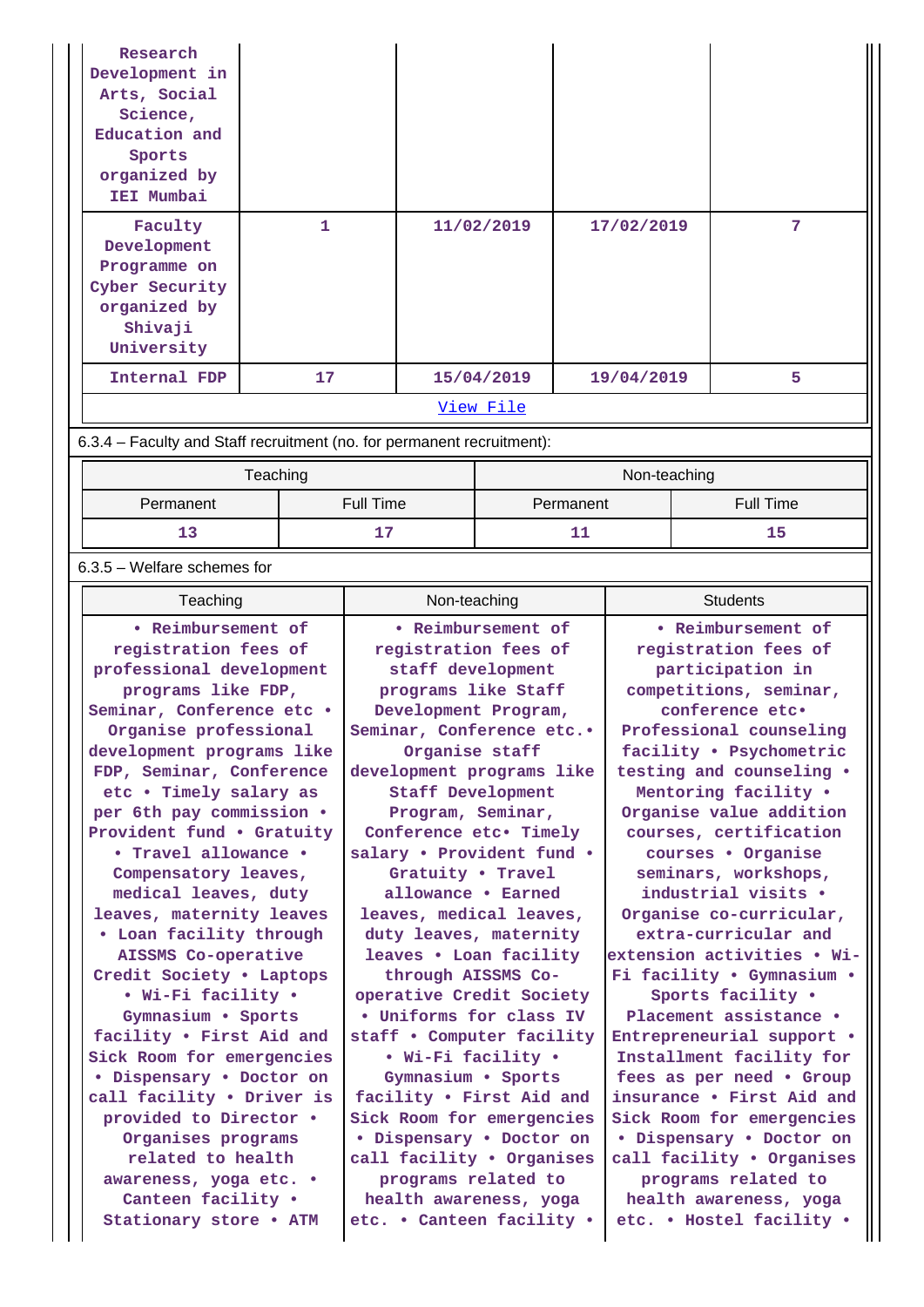| facility . CCTV facility<br>• Fire safety equipment •<br>Security facility .<br>Professional counseling<br>facility . Appreciation<br>award for achievements | Stationary store . ATM<br>facility . CCTV facility<br>• Fire safety equipment •<br>Security facility .<br>Appreciation award for<br>achievements | Transportation facility .<br>Free separate parking<br>facility . Canteen<br>facility . Stationary<br>store . ATM facility .<br>CCTV facility . Fire<br>safety equipment •<br>Security facility .<br>Appreciation award for<br>achievements |
|--------------------------------------------------------------------------------------------------------------------------------------------------------------|--------------------------------------------------------------------------------------------------------------------------------------------------|--------------------------------------------------------------------------------------------------------------------------------------------------------------------------------------------------------------------------------------------|
|--------------------------------------------------------------------------------------------------------------------------------------------------------------|--------------------------------------------------------------------------------------------------------------------------------------------------|--------------------------------------------------------------------------------------------------------------------------------------------------------------------------------------------------------------------------------------------|

## **6.4 – Financial Management and Resource Mobilization**

6.4.1 – Institution conducts internal and external financial audits regularly (with in 100 words each)

 **The Institute conducts internal and external financial audits regularly. a) Internal Audit: The Institute has a system of internal audit to ensure that all transactions are properly checked and recorded. The Institute prepares yearly budget and activities are conducted as per approved budget. The expenses are checked by office Superintendent, recommended by the Director and approved by management. For physical stock verification the AISSM Society appoints internal auditors. Tally software is used for record keeping. The receipt and payment, income and expenditure, balance sheet and bank reconciliation statements are submitted to the AISSM Society at regular intervals as a part of control system. b) External Audit: An external auditor appointed by the AISSM society, executes the statutory financial audit. Statutory financial audit is conducted in two sessions, one in the month of October/November for the period of April to September and second in the month of April /May for the period of October to March. Finalization of the account is completed in June/July and audited statements are prepared in June/July duly signed by the Director, and chartered accountant. Till date there has been no major external audit objection.**

 6.4.2 – Funds / Grants received from management, non-government bodies, individuals, philanthropies during the year(not covered in Criterion III)

| Name of the non government<br>funding agencies /individuals | Funds/ Grnats received in Rs. | Purpose |  |  |  |
|-------------------------------------------------------------|-------------------------------|---------|--|--|--|
| N.A.                                                        |                               | N.A.    |  |  |  |
| No file uploaded.                                           |                               |         |  |  |  |

6.4.3 – Total corpus fund generated

**0**

## **6.5 – Internal Quality Assurance System**

6.5.1 – Whether Academic and Administrative Audit (AAA) has been done?

| Audit Type | External   |                                                                                                                                                | Internal   |                            |  |  |
|------------|------------|------------------------------------------------------------------------------------------------------------------------------------------------|------------|----------------------------|--|--|
|            | Yes/No     | Agency                                                                                                                                         | Yes/No     | Authority                  |  |  |
| Academic   | <b>Yes</b> | 1. Dr. Chetan<br>Chaudhari,<br>Deputy<br>Director.<br>Academics,<br>Faculty of<br>Management, MIT<br>World Peace<br>University,<br>Pune 2. Dr. | <b>Yes</b> | IQAC, AISSMS<br><b>IOM</b> |  |  |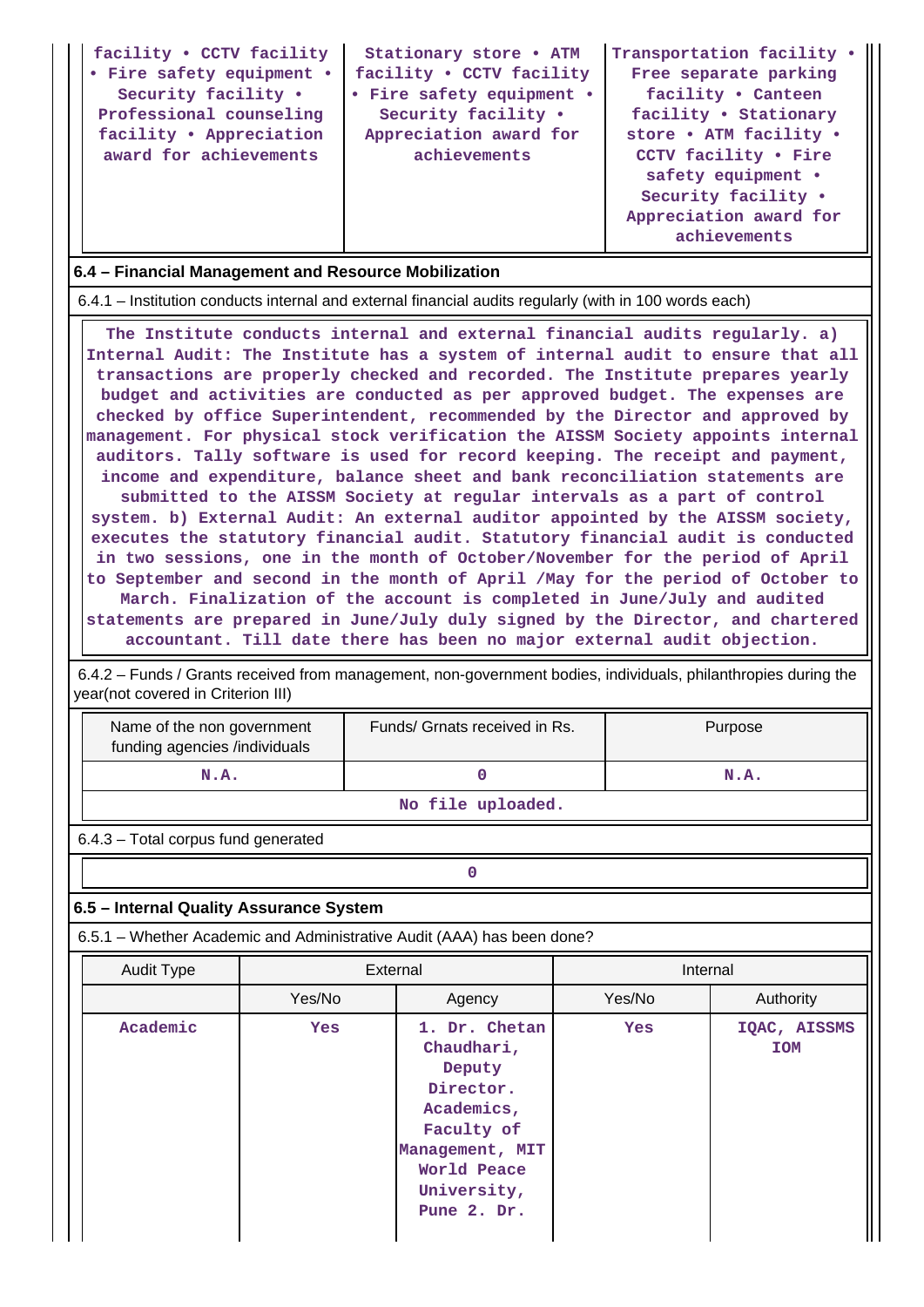|                                                                                                                                                                                                                                                                                                                                                                                                                                                                                                                                                                                                                                                                                                                                                                                                                                                                                             |     | Milind Marathe<br>, Director,<br>Yashaswi<br>Education<br>Societys<br>International<br>Institute of<br>Management<br>Science, Pune                                                                                                                                                   |     |                            |  |  |  |  |
|---------------------------------------------------------------------------------------------------------------------------------------------------------------------------------------------------------------------------------------------------------------------------------------------------------------------------------------------------------------------------------------------------------------------------------------------------------------------------------------------------------------------------------------------------------------------------------------------------------------------------------------------------------------------------------------------------------------------------------------------------------------------------------------------------------------------------------------------------------------------------------------------|-----|--------------------------------------------------------------------------------------------------------------------------------------------------------------------------------------------------------------------------------------------------------------------------------------|-----|----------------------------|--|--|--|--|
| Administrative                                                                                                                                                                                                                                                                                                                                                                                                                                                                                                                                                                                                                                                                                                                                                                                                                                                                              | Yes | 1. Dr. Chetan<br>Chaudhari,<br>Deputy<br>Director.<br>Academics,<br>Faculty of<br>Management, MIT<br>World Peace<br>University,<br>Pune 2. Dr.<br>Milind Marathe<br>, Director,<br>Yashaswi<br>Education<br>Societys<br>International<br>Institute of<br>Management<br>Science, Pune | Yes | IQAC, AISSMS<br><b>IOM</b> |  |  |  |  |
| 6.5.2 - Activities and support from the Parent - Teacher Association (at least three)                                                                                                                                                                                                                                                                                                                                                                                                                                                                                                                                                                                                                                                                                                                                                                                                       |     |                                                                                                                                                                                                                                                                                      |     |                            |  |  |  |  |
| 1) Participation of parents in 'Parents Meet' on 26th October 2018. 2)<br>Participation of parents in the interactive session with NAAC Peer Team on 5th<br>February 2019. 3) Participation of parents in the meeting of Reservation<br>Grievance Committee. 4) Participation of parents in the meeting of Students and<br>Parents Grievance Redressal Committee. 5) Feedback about curriculum was given<br>by parents. 6) Feedback and suggestions were given by parents for overall<br>development of the Institute.                                                                                                                                                                                                                                                                                                                                                                      |     |                                                                                                                                                                                                                                                                                      |     |                            |  |  |  |  |
| 6.5.3 – Development programmes for support staff (at least three)                                                                                                                                                                                                                                                                                                                                                                                                                                                                                                                                                                                                                                                                                                                                                                                                                           |     |                                                                                                                                                                                                                                                                                      |     |                            |  |  |  |  |
| 1) Staff Development Program on 'Hospitality' on 23rd January 2019 2) Internal<br>Staff Development Program on 'MS-Excel' from 22nd April to 26th April 2019 3)<br>Counseling for Staff by Professional Counsellors (IHHI) from 18th March to 22nd<br>March 2019. 4) Participation of Staff in 'International Yoga Day' on 21st June<br>2018.                                                                                                                                                                                                                                                                                                                                                                                                                                                                                                                                               |     |                                                                                                                                                                                                                                                                                      |     |                            |  |  |  |  |
| 6.5.4 – Post Accreditation initiative(s) (mention at least three)                                                                                                                                                                                                                                                                                                                                                                                                                                                                                                                                                                                                                                                                                                                                                                                                                           |     |                                                                                                                                                                                                                                                                                      |     |                            |  |  |  |  |
| 1) Establishment of 'Ph.D. Research Centre' - Approved by Savitribai Phule Pune<br>University on 10th April 2019. 2) Permanent Affiliation of Savitribai Phule<br>Pune University. 3) Mock PI Sessions for AISSMS Polytechnic Students on 13th<br>February 2019. 4) Workshop on Personality Development by Ms. Aishearya<br>Kapuskar, Sr. Manager, Hindustan Times Ltd. was organized on 15th February<br>2019. 5) Participation in Social Activity on Drug Free India - An Initiative<br>taken by Art of Living along with Savitribai Phule Pune University was<br>organized on 18th February 2019. 6) Guidance was provided on Quality<br>Initiatives and NAAC Accreditation Process to MKSSSs Smt. Hiraben Nanavati<br>Institute of Management and Research for Women, Pune on 18th February 2019. 7)<br>Seminar on Social Media Awareness and Activity by Ms. Sasha Shelke, Media-Head, |     |                                                                                                                                                                                                                                                                                      |     |                            |  |  |  |  |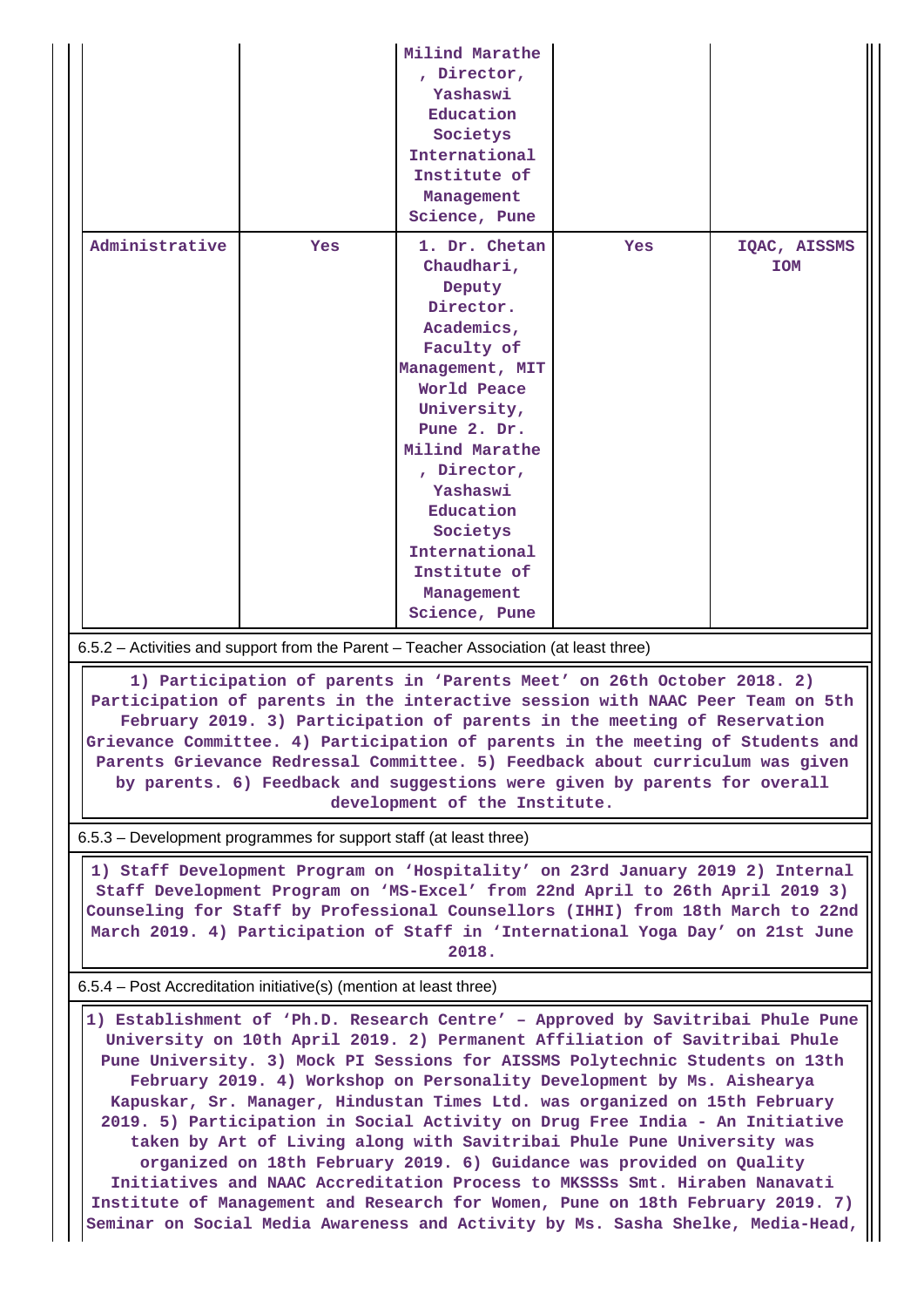**AISSMS and Mr. Pawan, Owner, Digiflame was organized on 26th February 2019. 8) Mahindra Pride Job Utsav was organised on 27th February 2019. 9) Workshop on Career Opportunities in Various Functional Areas of Management by Mr. Gaurav Ambedkar, Founder and Director, Merque HR Consultants was organized on 4th March 2019. 10) International Cross Cultural Interface was organized to give exposure to students about foreign cultures on 5th March 2019. 11) Workshop on Industry Expectations for Principals and TPOs of AISSMS Group of Institutes, by Mr. Ravindra Chaudhary, HR Consultants was organized on 5th March 2019. 12) Specialisation Club Competition – 'Walk of Fame and Poster Making Competition' for gender equality on the occasion of International Women's Day was organized**

**on 7th and 8th March 2019. 13) Blood Donation Camp on the occasion of International Women's Day was organized on 8th March 2019. 14) Certificate Course on 'Entrepreneurship' was organized from 11th March to 15th March 2019. 15) Seminar on IPR: Legal Aspects by Prof. Pournima Nagne, Member IPR Cell, AISSMS IOM was organized on 15th March 2019. 16) Workshop on Decision Science by Dr. Satish Ubale, Director, Matrix Business School was organized on 23rd March 2019. 17) Industrial Visit to Leadec was organized on 13th April 2019.**

**18) 'Youthopia' program for gender sensitization on the occasion of International Women's Day was organized in collaboration with Abhivyakti Group and AISSMS COE and IOIT on 8th March 2019. 19) Professional Counseling Session for Staff by IHHI from 18th March to 22nd March 2019. 20) Guidance was provided on Quality Initiatives and NAAC Accreditation Process to Yashaswi Education Societys Institute of Management Science, Pune on 19th March 2019. 21) Guidance was provided on Quality Initiatives and NAAC Accreditation Process to Rajgad Dnyanpeeths Rajgad Institute of Management, Pune on 26th March and 25th April 2019. 22) Guidance was provided on Quality Initiatives and NAAC Accreditation Process to Anekant Institute of Management Studies (AIMS), Baramati on 4th April 2019. 23) Internal FDP was organized from 15th April to 19th April 2019.**

| 6.5.5 – Internal Quality Assurance System Details |  |  |  |  |  |
|---------------------------------------------------|--|--|--|--|--|
| Yes                                               |  |  |  |  |  |
| Yes                                               |  |  |  |  |  |
| <b>No</b>                                         |  |  |  |  |  |
| Yes                                               |  |  |  |  |  |
|                                                   |  |  |  |  |  |

#### 6.5.6 – Number of Quality Initiatives undertaken during the year

| Year | Name of quality<br>initiative by IQAC                                                                        | Date of<br>conducting IQAC | <b>Duration From</b> | Duration To | Number of<br>participants |
|------|--------------------------------------------------------------------------------------------------------------|----------------------------|----------------------|-------------|---------------------------|
| 2018 | Applied<br>for NAAC Acc<br>reditation<br>and Received<br>Prestigious<br>A PLUS Grade<br>with CGPA of<br>3.27 | 25/07/2018                 | 25/07/2018           | 06/02/2019  | 32                        |
| 2018 | Permanent<br>Affiliation<br>of<br>Savitribai<br>Phule Pune<br>University                                     | 30/09/2018                 | 30/09/2018           | 10/04/2019  | 32                        |
| 2018 | Establishm<br>ent of Ph.D.<br>Research                                                                       | 30/09/2018                 | 30/09/2018           | 10/04/2019  | 52                        |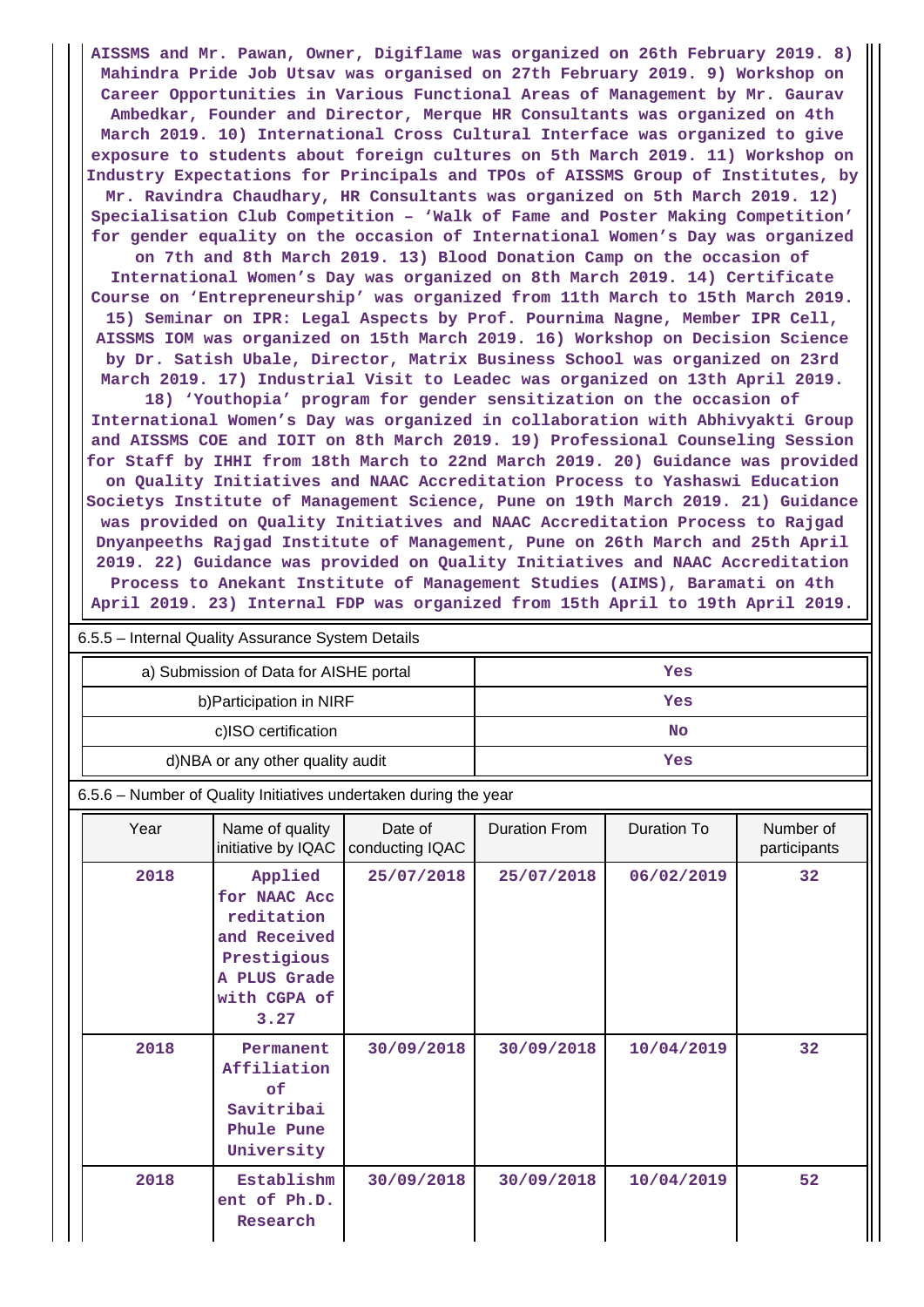|      | Centre -<br>Approved by<br>Savitribai<br>Phule Pune<br>University<br>(SPPU)                                                                                                                                        |            |            |            |       |
|------|--------------------------------------------------------------------------------------------------------------------------------------------------------------------------------------------------------------------|------------|------------|------------|-------|
| 2018 | Establishm<br>ent of NSS<br>Unit $-$<br>Approved by<br>Savitribai<br>Phule Pune<br>University                                                                                                                      | 29/06/2018 | 29/06/2018 | 21/09/2018 | 51    |
| 2018 | Mega Job<br>Fair in coll<br>aboration<br>with Skill<br>Development,<br>Employment<br>and Entrepre<br>neurship<br>Guidance<br>Centre, Pune<br>and Softzeal<br>Technology,<br>Pune, AISSMS<br>COE and<br>AISSMS IOIT | 20/06/2018 | 20/06/2018 | 20/06/2018 | 50351 |
| 2018 | Psychometric<br>Test by IHHI                                                                                                                                                                                       | 20/08/2018 | 20/08/2018 | 21/08/2018 | 180   |
| 2018 | Certificat<br>ion Course<br>on Soft<br>Skill as a<br>part of Empl<br>oyability<br>Enhancement<br>and Youth<br>Livelihood<br>Program by<br>Mahindra<br>Pride<br>Classroom<br>and Nandi<br>Foundation                | 01/10/2018 | 01/10/2018 | 25/10/2018 | 161   |
| 2019 | Certificate<br>Course on En<br>trepreneursh<br>ip                                                                                                                                                                  | 11/03/2019 | 11/03/2019 | 15/03/2019 | 341   |
| 2019 | Internatio<br>nal Cross-<br>Cultural                                                                                                                                                                               | 05/03/2019 | 05/03/2019 | 05/03/2019 | 186   |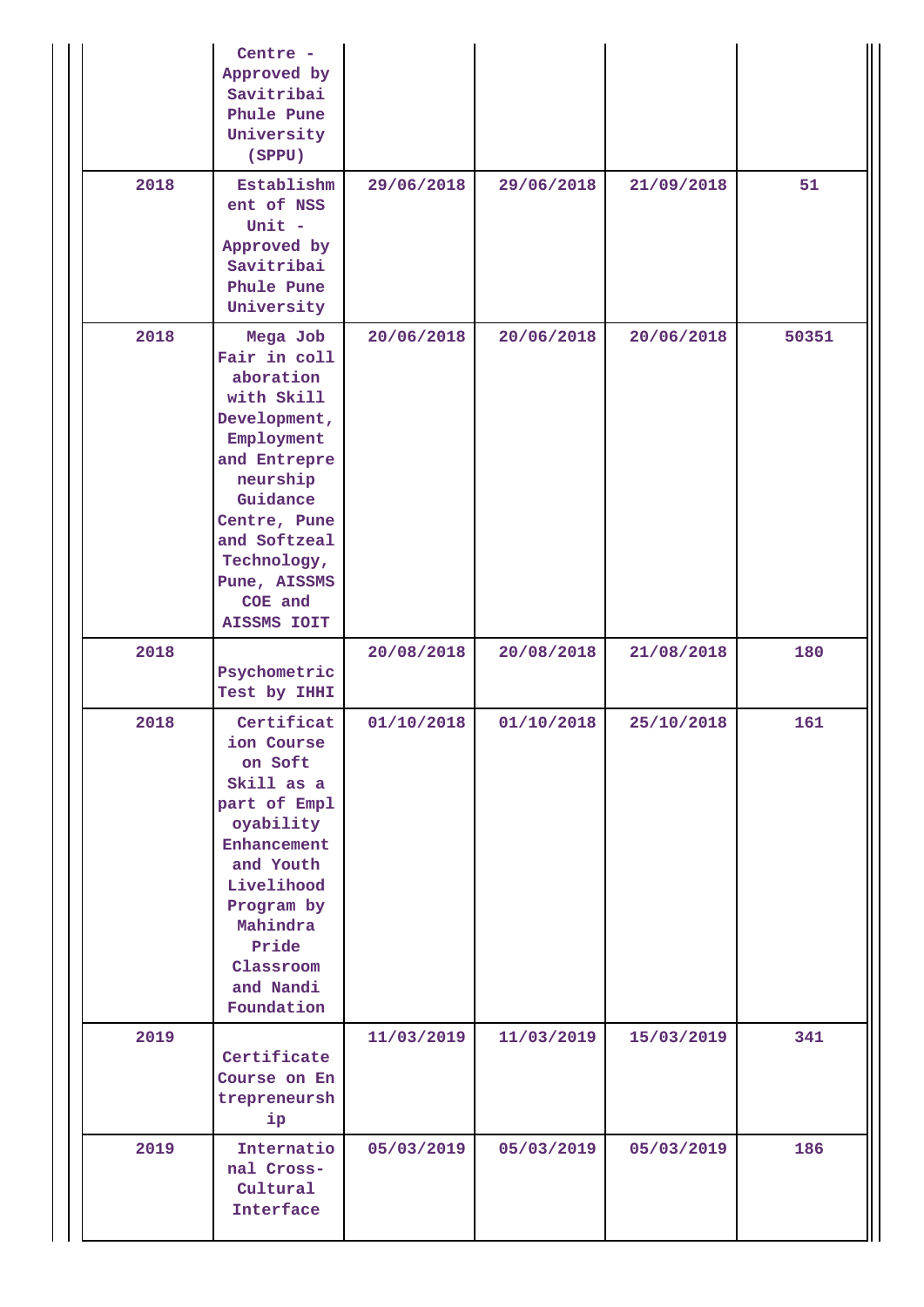|                                                                                 | 2018                                                                                                                 | FDP on<br>Quality<br>Initiatives |  | 25/08/2018 | 25/08/2018 |  | 25/08/2018 | 17          |  |
|---------------------------------------------------------------------------------|----------------------------------------------------------------------------------------------------------------------|----------------------------------|--|------------|------------|--|------------|-------------|--|
|                                                                                 |                                                                                                                      |                                  |  |            | View File  |  |            |             |  |
|                                                                                 | <b>CRITERION VII - INSTITUTIONAL VALUES AND BEST PRACTICES</b>                                                       |                                  |  |            |            |  |            |             |  |
|                                                                                 | 7.1 - Institutional Values and Social Responsibilities                                                               |                                  |  |            |            |  |            |             |  |
|                                                                                 | 7.1.1 – Gender Equity (Number of gender equity promotion programmes organized by the institution during the<br>year) |                                  |  |            |            |  |            |             |  |
| Title of the<br>Period from<br>Period To<br>Number of Participants<br>programme |                                                                                                                      |                                  |  |            |            |  |            |             |  |
|                                                                                 |                                                                                                                      |                                  |  |            |            |  | Female     | Male        |  |
|                                                                                 | Certificate<br>Course in Entre<br>preneurship                                                                        | 11/03/2019                       |  |            | 15/03/2019 |  | 161        | 180         |  |
|                                                                                 | International<br>Yoga Day-Mental<br>Physical Health                                                                  | 21/06/2018                       |  |            | 21/06/2018 |  | 67         | 59          |  |
|                                                                                 | Professional<br>Psychometric<br>Test                                                                                 | 20/08/2018                       |  |            | 21/08/2018 |  | 85         | 95          |  |
|                                                                                 | <b>Blood</b><br>Donation :<br>Health Check Up<br>& Guidance                                                          | 05/09/2018                       |  |            | 05/09/2018 |  | 70         | 115         |  |
|                                                                                 | Professional<br>Counselling for<br>Student                                                                           | 18/09/2018                       |  |            | 18/03/2019 |  | 161        | 180         |  |
|                                                                                 | Professional<br>Counselling for<br>Staff                                                                             | 18/03/2019                       |  |            | 22/03/2019 |  | 11         | 6           |  |
|                                                                                 | Professional<br>Psychometric<br>Counselling                                                                          | 15/01/2019                       |  |            | 11/04/2019 |  | 85         | 95          |  |
|                                                                                 | Seminar on<br>Introduction to<br>Human Rights                                                                        | 29/09/2018                       |  |            | 29/09/2018 |  | 47         | 41          |  |
|                                                                                 | NSS Camp-<br>Health Check-Up<br>Camp                                                                                 | 09/01/2019                       |  |            | 09/01/2019 |  | 43         | 57          |  |
|                                                                                 | NSS Camp-<br>Woman<br>Empowerment<br>Program                                                                         | 08/01/2019                       |  |            | 08/01/2019 |  | 113        | <b>Nill</b> |  |
|                                                                                 | <b>Business Idea</b><br>Presentation<br>Competition                                                                  | 21/01/2019                       |  |            | 21/01/2019 |  | 161        | 180         |  |
|                                                                                 | Seminar on<br>Personality<br>Development                                                                             | 15/02/2019                       |  |            | 15/02/2019 |  | 70         | 71          |  |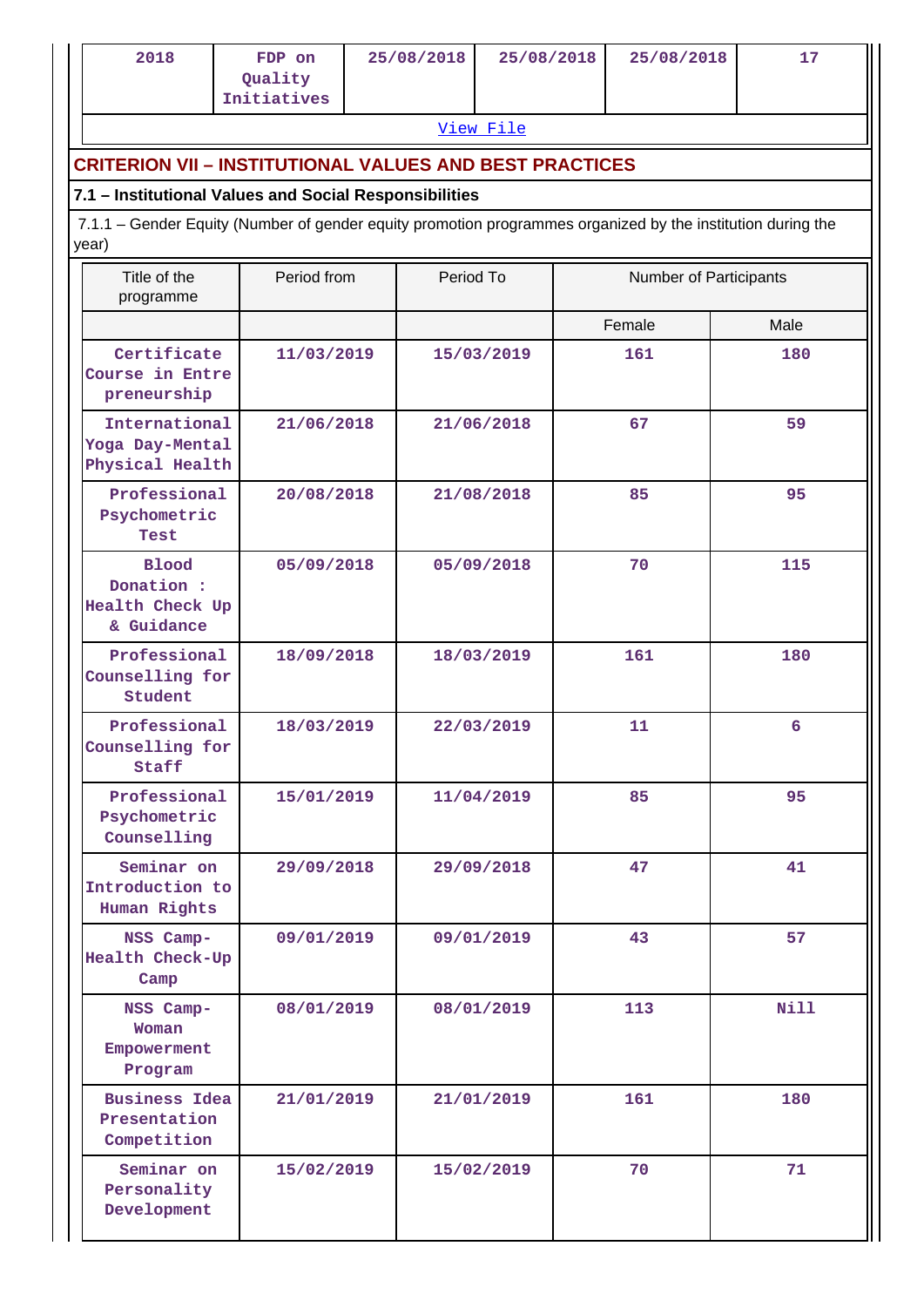| Workshop on<br>Career<br>Opportunities<br>in Various<br>Functional<br>Areas of<br>Management"                                            |                                                                                       | 04/03/2019 |            |          | 04/03/2019 |                       | 58                         |                                                     | 65 |
|------------------------------------------------------------------------------------------------------------------------------------------|---------------------------------------------------------------------------------------|------------|------------|----------|------------|-----------------------|----------------------------|-----------------------------------------------------|----|
| International<br>Women's Day                                                                                                             |                                                                                       | 08/03/2019 |            |          | 08/03/2019 |                       | 81                         |                                                     | 74 |
| Walk of Fame<br>and Poster<br>Making<br>Competition                                                                                      |                                                                                       | 08/03/2019 |            |          | 08/03/2019 | 56                    |                            |                                                     | 54 |
| Youthopia-<br>Activity on<br>Gender Equality                                                                                             |                                                                                       | 08/03/2019 |            |          | 08/03/2019 | 26                    |                            |                                                     | 30 |
| Workshop on "<br>Goal setting<br>and Stress<br>Handling"                                                                                 |                                                                                       | 22/09/2018 |            |          | 22/09/2018 | 43                    |                            |                                                     | 48 |
| <b>Blood</b><br>Donation on<br>International<br>Women's Day                                                                              |                                                                                       | 08/03/2019 |            |          | 08/03/2019 | 52                    |                            |                                                     | 71 |
| 7.1.2 - Environmental Consciousness and Sustainability/Alternate Energy initiatives such as:                                             |                                                                                       |            |            |          |            |                       |                            |                                                     |    |
|                                                                                                                                          | Percentage of power requirement of the University met by the renewable energy sources |            |            |          |            |                       |                            |                                                     |    |
|                                                                                                                                          |                                                                                       |            |            | 81.8     |            |                       |                            |                                                     |    |
| 7.1.3 - Differently abled (Divyangjan) friendliness                                                                                      |                                                                                       |            |            |          |            |                       |                            |                                                     |    |
|                                                                                                                                          | Item facilities                                                                       |            |            | Yes/No   |            |                       | Number of beneficiaries    |                                                     |    |
| Provision for lift                                                                                                                       |                                                                                       | Yes        |            |          | 392        |                       |                            |                                                     |    |
| Ramp/Rails                                                                                                                               |                                                                                       | Yes        |            |          | 392        |                       |                            |                                                     |    |
| <b>Braille</b><br>Software/facilities                                                                                                    |                                                                                       | Yes        |            |          | 392        |                       |                            |                                                     |    |
| Rest Rooms                                                                                                                               |                                                                                       |            | Yes        |          |            | 392                   |                            |                                                     |    |
|                                                                                                                                          | Scribes for examination                                                               |            |            | Yes      |            |                       | 360                        |                                                     |    |
| Special skill<br>development for<br>differently abled<br>students                                                                        |                                                                                       |            | Yes        |          |            | 360                   |                            |                                                     |    |
| Any other similar<br>facility                                                                                                            |                                                                                       |            | Yes        |          |            | 360                   |                            |                                                     |    |
| Physical facilities                                                                                                                      |                                                                                       |            | 392<br>Yes |          |            |                       |                            |                                                     |    |
| 7.1.4 - Inclusion and Situatedness                                                                                                       |                                                                                       |            |            |          |            |                       |                            |                                                     |    |
| Year<br>Number of<br>Number of<br>initiatives to<br>initiatives<br>address<br>taken to<br>locational<br>engage with<br>advantages<br>and |                                                                                       |            | Date       | Duration |            | Name of<br>initiative | <b>Issues</b><br>addressed | Number of<br>participating<br>students<br>and staff |    |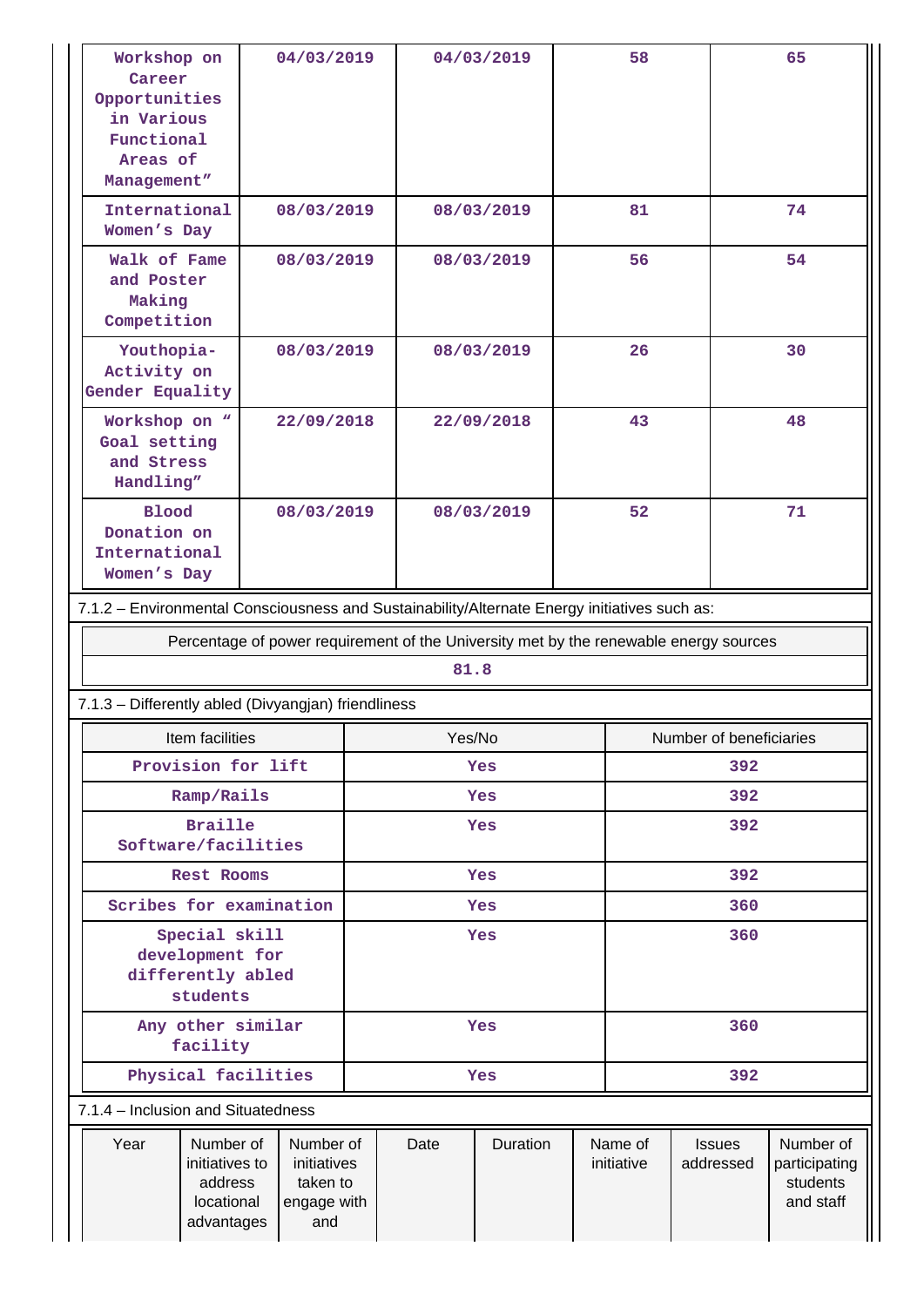|      | and disadva<br>ntages | contribute to<br>local<br>community |                |              |                                                                                                                                                                                                                                    |                                                                              |       |
|------|-----------------------|-------------------------------------|----------------|--------------|------------------------------------------------------------------------------------------------------------------------------------------------------------------------------------------------------------------------------------|------------------------------------------------------------------------------|-------|
| 2019 | $\mathbf{1}$          | <b>Nill</b>                         | 08/03/2<br>019 | $\mathbf{1}$ | Youthop<br>ia-<br>Activity<br>on Gender<br>Equality                                                                                                                                                                                | Society<br>Contribut<br>ion                                                  | 58    |
| 2019 | Nill                  | $\mathbf{1}$                        | 19/01/2<br>019 | $\mathbf{1}$ | Road<br>Safety<br><b>Awareness</b><br>Traffic<br>Control                                                                                                                                                                           | Ethical<br>Values-<br>Road<br>Traffic<br>And accid<br>ental<br><b>Issues</b> | 37    |
| 2019 | Nill                  | $\mathbf{1}$                        | 19/01/2<br>019 | $\mathbf{1}$ | Railway<br>Crossing<br>Safety<br><b>Awareness</b>                                                                                                                                                                                  | Ethical<br>Values-<br>Rail<br>Traffic<br>And accid<br>ental<br><b>Issues</b> | 28    |
| 2018 | <b>Nill</b>           | $\mathbf{1}$                        | 05/09/2<br>018 | $\mathbf{1}$ | <b>Blood</b><br>Donation<br>Camp                                                                                                                                                                                                   | Health<br>Hygiene                                                            | 425   |
| 2018 | Nill                  | $\mathbf{1}$                        | 02/10/2<br>018 | $\mathbf{1}$ | Swachh<br><b>Bharat</b><br>Abhiyan                                                                                                                                                                                                 | Contrib<br>ution<br>Towards<br>National<br>Movement                          | 131   |
| 2018 | $\mathbf{1}$          | <b>Nill</b>                         | 07/06/2<br>018 | 24           | Approved<br>Facilitat<br>ion<br>Center of<br>Directora MBA Admis<br>te of<br>Technical<br>Education<br>, Govt.<br>of Mahara<br>shtra for<br>Career Co<br>unseling<br>and<br>Document<br>Verificat<br>ion for<br>MBA Admis<br>sions | Counsel<br>ing and<br>Document<br>Verificat<br>ion for<br>sions              | 272   |
| 2018 | $\mathbf{1}$          | $\mathbf{1}$                        | 20/07/2<br>018 | $\mathbf{1}$ | Mega<br>Job Fair                                                                                                                                                                                                                   | Employa<br>bility                                                            | 50351 |
| 2019 | $\mathbf{1}$          | $\mathbf{1}$                        | 27/02/2<br>019 | $\mathbf{1}$ | Mahindra<br>Pride Job                                                                                                                                                                                                              | Employa<br>bility                                                            | 593   |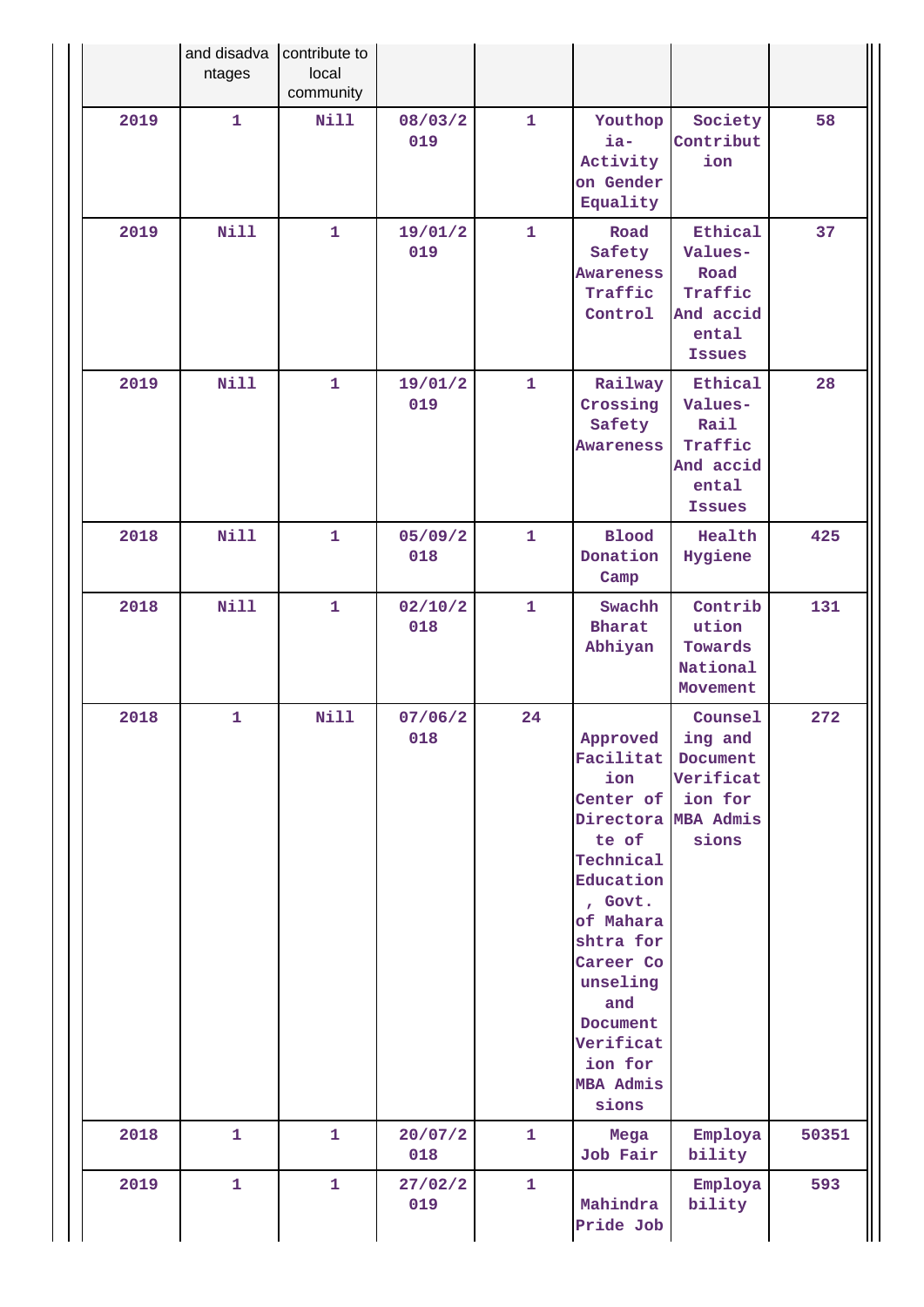|                             |              |              |                                                                                                   |                     | <b>Utsav</b>                                                                                                                                                                                                                                                                                                                                                                                                                                                                                                                                                             |                          |     |  |  |  |
|-----------------------------|--------------|--------------|---------------------------------------------------------------------------------------------------|---------------------|--------------------------------------------------------------------------------------------------------------------------------------------------------------------------------------------------------------------------------------------------------------------------------------------------------------------------------------------------------------------------------------------------------------------------------------------------------------------------------------------------------------------------------------------------------------------------|--------------------------|-----|--|--|--|
| 2018                        | Nill         | 1            | 07/08/2<br>018                                                                                    | 1                   | Mosquito<br>Vector<br>Public<br>Awareness<br>under<br>Swachh<br><b>Bharat</b><br>Abhiyan<br>by IPCA                                                                                                                                                                                                                                                                                                                                                                                                                                                                      | Health<br>and<br>Hygiene | 61  |  |  |  |
| 2018                        | Nill         | $\mathbf{1}$ | 17/08/2<br>018                                                                                    | $\mathbf{1}$        | Seminar<br>on $"$<br>Capital<br>Market Aw<br>areness,<br>Introduct<br>ion to<br>Mutual<br>fund And<br>Financial<br>Planning'<br>as a Part<br>of<br>Investor<br><b>Awareness</b><br>Program"                                                                                                                                                                                                                                                                                                                                                                              | Employa<br>bility        | 119 |  |  |  |
|                             |              |              | View File                                                                                         |                     |                                                                                                                                                                                                                                                                                                                                                                                                                                                                                                                                                                          |                          |     |  |  |  |
|                             |              |              | 7.1.5 - Human Values and Professional Ethics Code of conduct (handbooks) for various stakeholders |                     |                                                                                                                                                                                                                                                                                                                                                                                                                                                                                                                                                                          |                          |     |  |  |  |
|                             | <b>Title</b> |              |                                                                                                   | Date of publication |                                                                                                                                                                                                                                                                                                                                                                                                                                                                                                                                                                          | Follow up(max 100 words) |     |  |  |  |
| Code of Conduct<br>Handbook |              |              | 12/04/2018                                                                                        |                     | The 'Code of Conduct'<br>handbook for all<br>stakeholders of Institute<br>consists of - Code of<br>Conduct for Students,<br>Teaching Staff, Non-<br>Teaching Staff, Director<br>Social Media Guidelines,<br>Code of Professional<br>Ethics, Universal<br>Declaration of Human<br>Rights, Universal Moral<br>Values of Life etc. It is<br>communicated through<br>website, programs and<br>meetings. The Institute<br>organises plethora of co-<br>curricular, extra-<br>curricular and extension<br>activities to craft<br>valued corporate<br>professionals with strong |                          |     |  |  |  |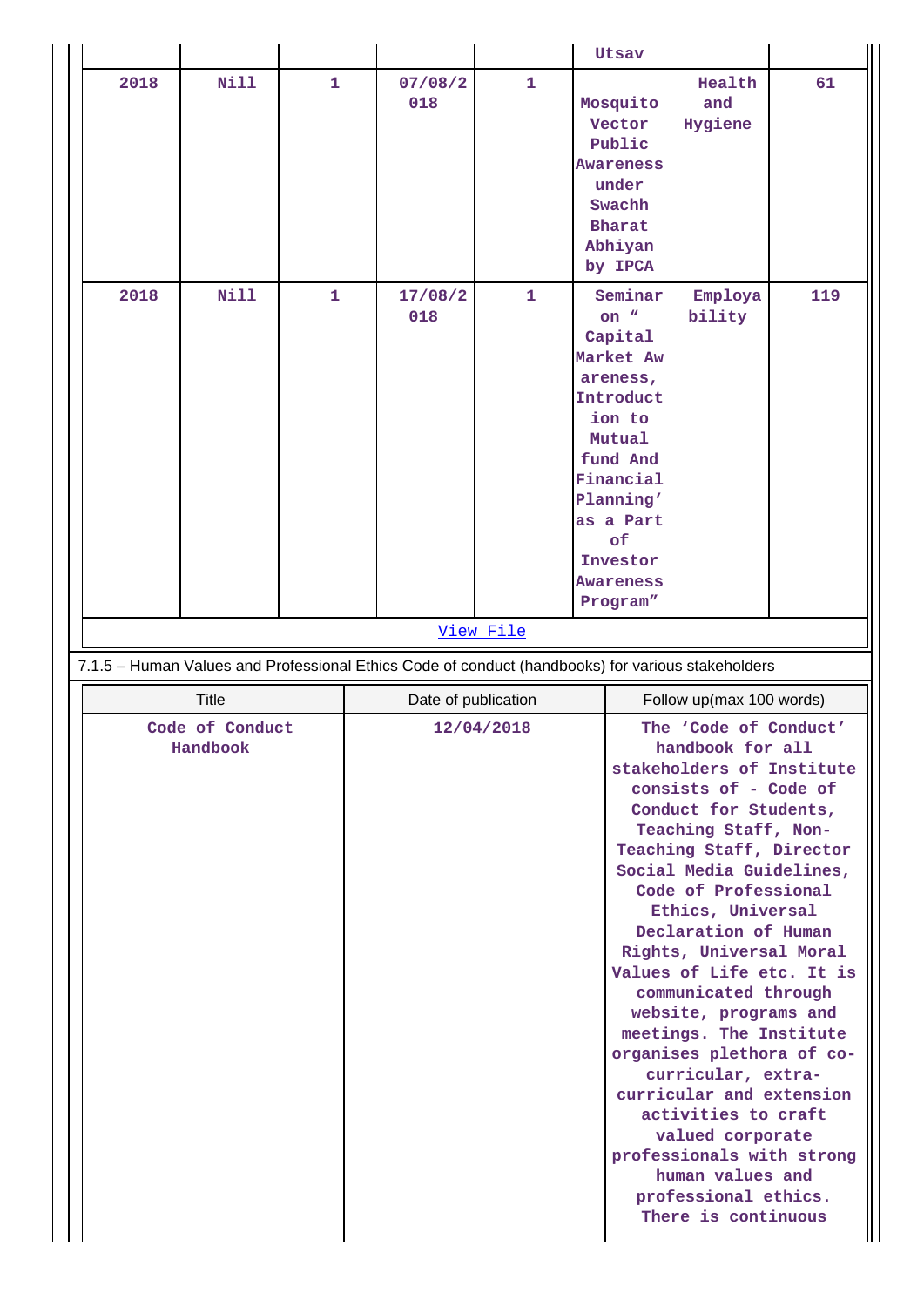**monitoring of behaviour of stakeholders to ensure that it is followed in letter and spirit.**

| 7.1.6 - Activities conducted for promotion of universal Values and Ethics     |                      |             |                        |  |  |  |  |
|-------------------------------------------------------------------------------|----------------------|-------------|------------------------|--|--|--|--|
| Activity                                                                      | <b>Duration From</b> | Duration To | Number of participants |  |  |  |  |
| Mosquito Vector<br>Public Awareness<br>under Swachh Bharat<br>Abhiyan by IPCA | 07/08/2018           | 07/08/2018  | 61                     |  |  |  |  |
| International<br>Yoga Day - Mental<br>and Physical Health                     | 21/06/2018           | 21/06/2018  | 151                    |  |  |  |  |
| <b>Blood Donation</b><br>Camp                                                 | 05/09/2018           | 05/09/2018  | 425                    |  |  |  |  |
| Swachh Bharat<br>Abhiyan                                                      | 02/10/2018           | 02/10/2018  | 131                    |  |  |  |  |
| Seminar on<br>Introduction to<br>Human Right                                  | 29/09/2018           | 29/09/2018  | 88                     |  |  |  |  |
| Seminar on "IPR:<br>An Introduction"                                          | 05/10/2018           | 05/10/2018  | 253                    |  |  |  |  |
| Women Empowerment<br>Program- NSS Camp                                        | 08/01/2019           | 08/01/2019  | 140                    |  |  |  |  |
| Seminar on "Cyber<br>Security"                                                | 10/01/2019           | 10/01/2019  | 135                    |  |  |  |  |
| Chhtrapati<br>Shivaji Maharaj<br>Jayanti                                      | 19/02/2019           | 19/02/2019  | 97                     |  |  |  |  |
| International<br>Cross Cultural<br><b>Interface</b>                           | 05/03/2019           | 05/03/2019  | 186                    |  |  |  |  |
| View File                                                                     |                      |             |                        |  |  |  |  |

7.1.7 – Initiatives taken by the institution to make the campus eco-friendly (at least five)

 **The Institute understands its social responsibility and maintains environment friendly campus. 1) Green Landscaping: The Institute has a lush-green and ecofriendly campus. The NSS Unit conducts community development activities like tree plantation in campus and nearby areas and spreads awareness among people about the importance of trees. A Gardner is appointed for protection, preservation and conservation of trees. 2) Solar Power Plant: The 'Solar Power Plant' is established by AISSM Society for the entire campus. For this purpose, solar panels are installed on the rooftop of the buildings. In this way the Institute encourages use of a renewable energy source. 3) Rain water Harvesting: The Institute has rainwater harvesting system. The water from rooftop of the Institute is collected through pipes. The rain water thus collected is diverted to common channel and conveyed for storage in an underground storage tank. This helps to recharge the bore-well dug in the campus. It increases the ground water table. The water stored in the underground tank is drawn through a pump and reused for gardening, maintaining of lawn etc. 4) Use of LED Lights: The Institute prefers use of LED lights over traditional lights in order to save electricity. 5) Plastic Free Campus: The**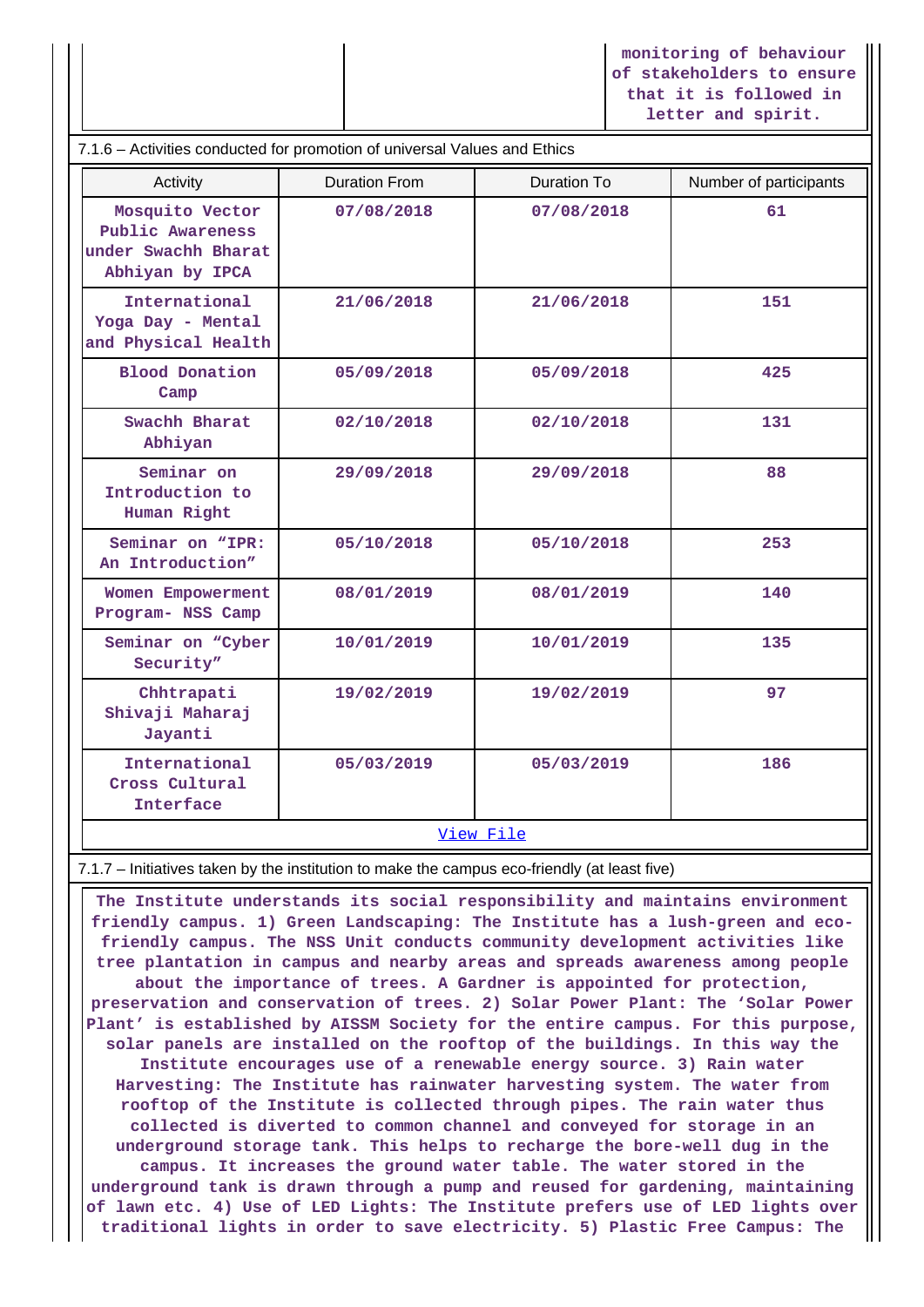**Institute encourages use of non-plastic items in canteen, store, office etc. The Institute creates awareness among students and staff members to keep 'Plastic Free Campus'. 6) Paperless Office: The Institute uses ICT tools to reduce use of papers. The Institute uses ERP software system for academic and administrative purpose to reduce the use of paper. 7) Solid Waste Management: Waste bins are placed in the campus at various places. There is a Bio-Gas Plant in the campus and the generated gas is used by canteen. Old newspapers, both sides used papers and files etc. are given for recycling to external agencies. 8) Liquid Waste Management: Since, the Institute is Management Institute, liquid waste like chemical waste etc. is not generated. Liquid Waste generated from washroom is conveyed to the municipal sewage line. There is a 'Waste Water Treatment Plant' in the campus. 9) e-Waste Management: The Institute being aware of e-Waste and its hazards takes initiative to dispose e-waste in proper way. 10) Use of Bicycles, Public Transport and Pedestrian friendly Roads: The state transport bus stand, railway station, transport, airport and city bus stand are located near to the Institute. The Institute encourages students and staff members to use public transport to reduce environment pollution. The Institute provides bus transport facility to students staying in hostel. Vehicle pooling system is followed by some staff members to save energy resources and reduce pollution. Many students use bicycles and pedestrian friendly roads to reach the Institute. 11) Green Audit: The green audit is conducted for the purpose of assessment and maintenance of green practices on regular basis.**

#### **7.2 – Best Practices**

7.2.1 – Describe at least two institutional best practices

 **BEST PRACTICE 1: 1) Title: Specialization Club Competition for Student Enrichment 2) Objectives of the Practice: a) To develop holistic personality of students to transform them into valued management professionals. b) To foster student learning and development by participating in activities. c) To enhance various qualities and skills like team spirit, creativity, innovativeness, planning, decision making, communication skills, presentation skills, leadership skills amongst the students. d) To provide platform for students to participate in competition, showcase talent and learn from each others. 3) The Context: a) The management professionals are required to work in teams and lead the organization towards achievement of goals. b) The management professionals are require ability to effectively communicate in cross-cultural settings, especially in the business context and with society at large. c) Effective Communication, Leadership and Teamwork are Program Outcomes for MBA Program. The Specialization Club Competition is an attempt to develop communication skill, leadership ability and teamwork among students. d) Business world is very competitive. The future management professionals need to learn how to have healthy and fair competition. It also gives them classic opportunity to learn from competitors by setting benchmarks. 4) The Practice: a) In Specialization Club Competition first year students are divided in various groups like Div A, Div B, Div C and second year students are divided in Marketing, HR, Finance specialization groups. In this activity students compete in groups. b) Under Specialization Club Activity students showcase their talent through various competitions throughout the year like Book Review, Movie Review, Poster Making, Magazine Cover Page Design, Street Play, Repositioning Brand India, Make in India, Best out of Waste, Project Presentations, Gender Equality etc. c) Two prizes are given for the Specialization Club Competitions- Winner and Runner up Teams and Rolling Trophy. 5) Evidence of Success: a) The Specialization Club Competition is remarkably successful because students learn to work in teams. They don't hesitate to work with anyone from any group. The students form a strong bond amongst themselves. b) Students become ready to work even for long hours as they enjoy each other's company while working in teams. c) The**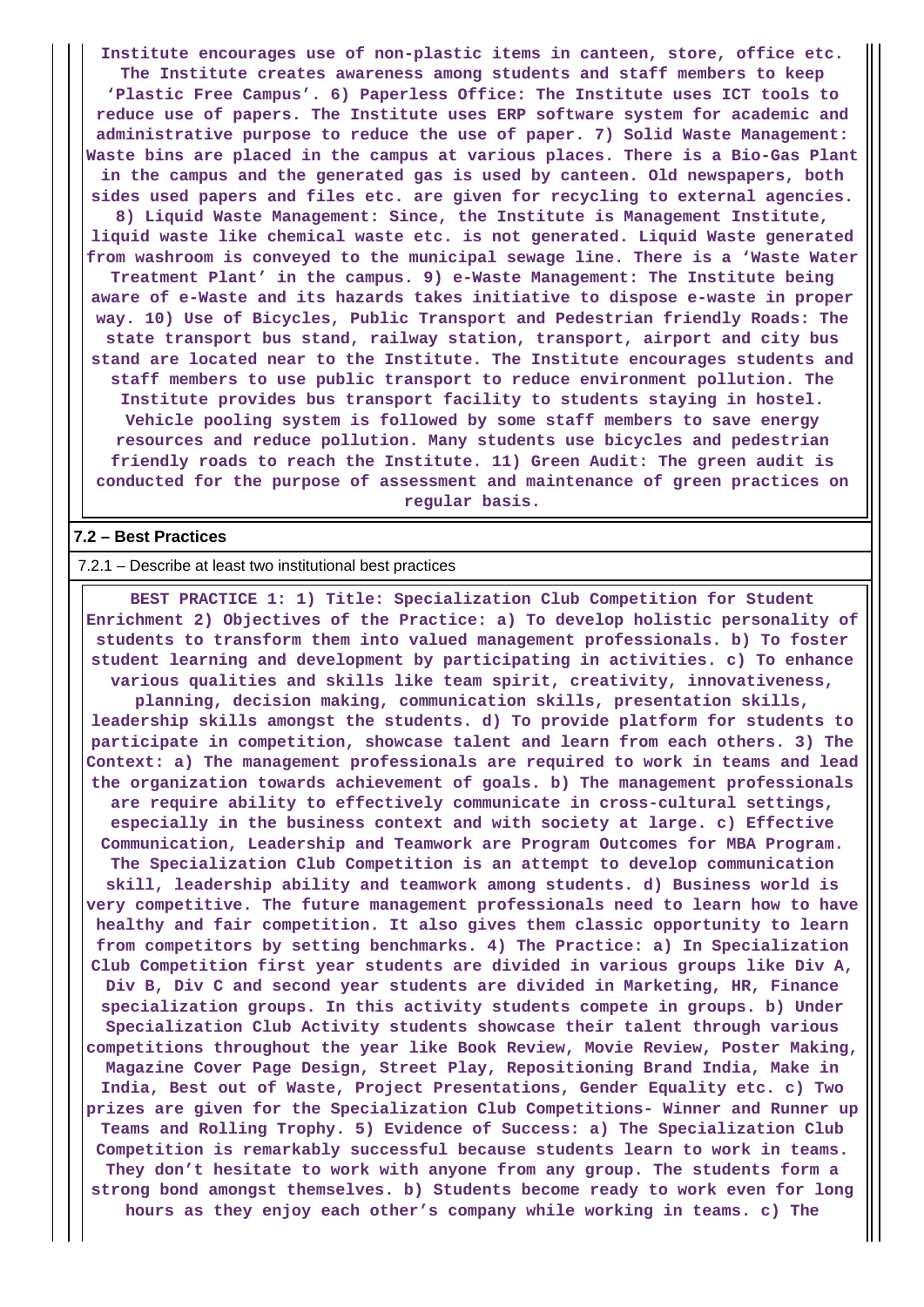**students have developed a healthy spirit of competition and fair play. 6) Problem Encountered and Resource Required: a) In case of Specialization Club Competition students wanted to work with their friends from other specialization according to their comfort zone. It is difficult to make the students come out of their comfort zone and work with peers. It takes some time but at the end all students become ready to work in teams and their performance improves over time. b) The resources required for the activity are less. 7) Other Information: The practice of Specialization Club Activity results in enriching holistic personality of students and transforming them into competent management professionals. BEST PRACTICE 2 1) Title: Internal Faculty Development Program 2) Objectives: a) To inculcate the culture of knowledge sharing in order to foster development of faculty members. b) To provide platform to faculty members for knowledge collaboration and learning from peers. c) It embarks a culture of continuous learning and up-gradation among faculty members to stay updated with emerging trends. d) It is a unique platform to develop faculty member's self confidence to take up higher assignments and corporate training. 3) The Context: a) The faculty members are required to go beyond the gamut of university prescribed syllabus and provide valuable inputs to students about contemporary trends in management. This is only possible if faculty members keep themselves aware and updated about current trends. b) The Institute has started the practice of Internal Faculty Development Program to provide platform to faculty members to explore and understand current trends and learn from peers. 4) The Practice: a) To encourage continuous learning, Internal Faculty Development Program is organized every year especially after completion of the academic term. b) Internal FDP is planned while preparing Academic Calendar. The faculty coordinator for Internal FDP is decided. c) All the faculty members conduct FDP for teaching staff either individually or in team. d) The faculty members select topic of FDP which is related to new concept or emerging trend in management. The faculty members communicate the topic to FDP co-ordinators in advance. e) Internal FDP timetable is circulated well in advance. f) The faculty members prepare rigorously and conduct FDP. The faculty member/s who conducts FDP arranges light refreshment for all at the end which encourages team spirit. g) The faculty members cover various topics related to teaching pedagogy like – Experiential Learning, Case Presentations, Parables – An Effective Teaching Tool, Management Games etc. h) Faculty members cover various topics like Team Building, Leadership rediscovered through Communication Skills, VUCA World, Turn Around Strategies, etc. i) To enhance the mental strength of the faculty members various topics are explored like Miracle of Yoga, How to Develop Positive Mental Attitude, Visualization: Taping the Hidden Power of Mind, Lets Connect the Soul, Six Thinking Hats, Critical Thinking, Neuro Linguistic Program and Creativity etc. j) To gain the knowledge about new trends in various fields of Management, variety of topics are covered like Current Trends in Finance: GST, Demonetization, Emotional Intelligence, CSR, Workforce Agility, Work Life Balance, Social Media Marketing, Guerilla Marketing, Talent Management, Cloud Computing, etc. 5) Evidence of Success: a) The Internal Faculty Development Program has resulted in learning new concepts and emerging trends in management and teaching pedagogy. b) The knowledge gained in Internal Faculty Development program in turn help the faculty members to improve quality of teaching. c) The Internal Faculty Development Program has helped faculty members to boost up their confidence, enhance knowledge and improve their presentation skills. d) The faculty development activities have helped to create the strong bond among all faculty members resulting in team building. 6) Problem Encountered and Resource required: a) Initial inertia among faculty members for knowledge sharing and cross functional collaboration. But over a period of time the faculty members realize the joy of sharing and learning from each other. b) There is time constraint due to the semester pattern. c) For Internal FDP very less resources are required. 7) Other**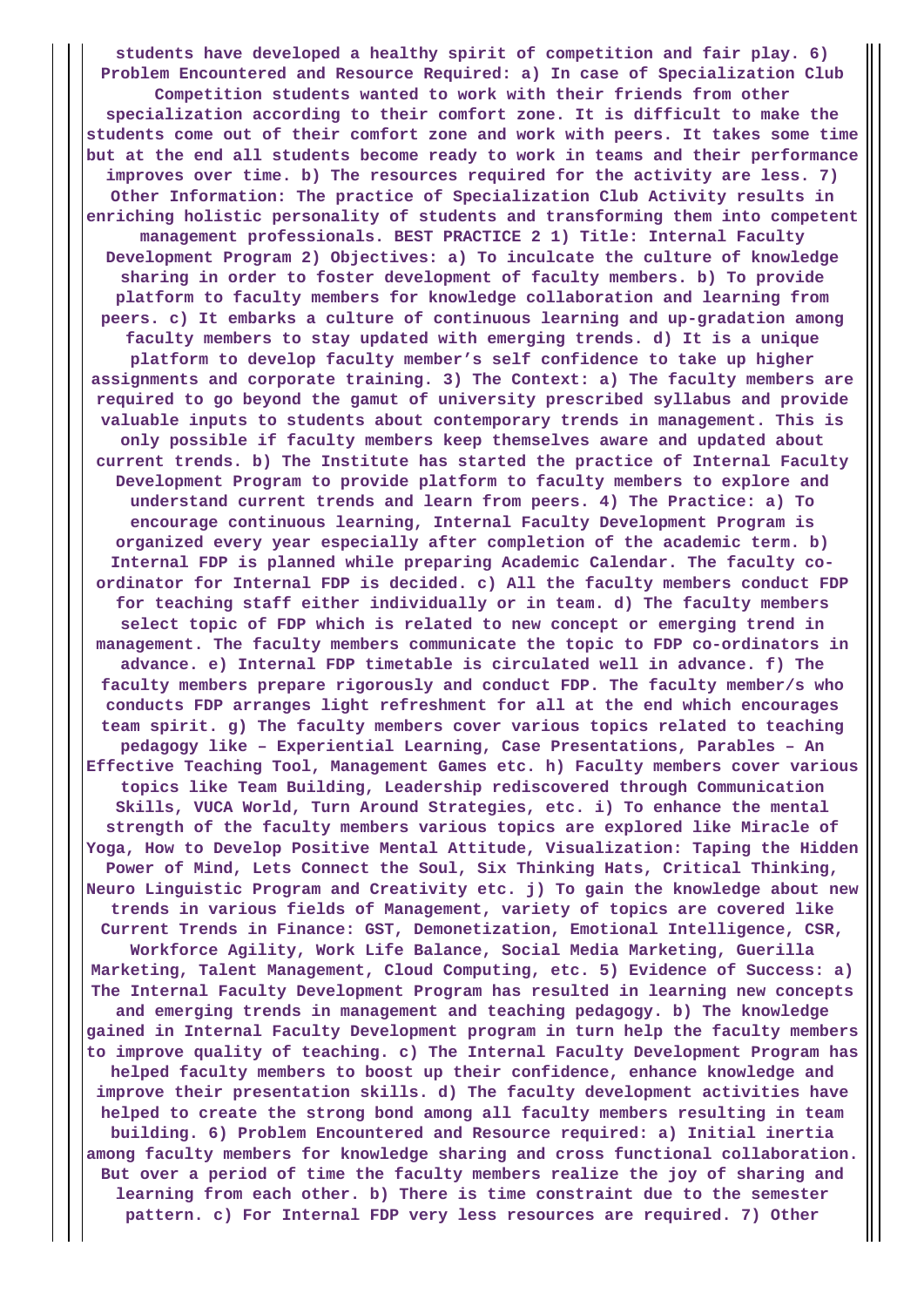**Information: The practice of Internal Faculty Development Program has lead to enrichment of faculty members to improve quality of education.**

 Upload details of two best practices successfully implemented by the institution as per NAAC format in your institution website, provide the link

<https://aissmsiom.org/wp-content/uploads/2021/12/2.-Best-Practices.pdf>

#### **7.3 – Institutional Distinctiveness**

 7.3.1 – Provide the details of the performance of the institution in one area distinctive to its vision, priority and thrust in not more than 500 words

 **Development of Holistic Personality of Students for Employability Enhancement and Entrepreneurial Development: In line with vision mission, objectives of MBA Program and national priorities the Institute gives priority and thrust on employability enhancement and entrepreneurship development. The Institute's distinctiveness is in developing holistic personality of students for employability enhancement and entrepreneurial development. • The Institute equips students with leading knowledge, right attitude, required skills and revered values to develop holistic personality of students. • The teachers use innovative, interactive and ICT enabled teaching-learning process to make education meaningful, understandable and interesting. • The teachers use student centric methods - experiential learning, participative learning, activity based learning, problem solving methodologies etc. so that students acquire lifelong learning. • The teachers use role plays, case discussions, presentations, group discussions, projects, situation analysis, news analysis, field work etc. to enhance learning experience. • The Institute inculcates research culture among students through internship project, dissertation, research projects, case analysis etc. • The library is knowledge repository and provides variety of enriched learning resources including e-resources to students. • 'Psychometric Test' is conducted for assessment of personality and aptitude of students. • Professional counselling is provided to students to understand personality of students and guide them towards holistic development. • The mentoring activity is conducted for students to understand their potential and channelize it in right direction towards achieving success in the career. • The co-curricular activities like - seminars, workshops, conferences, industrial visits, specialisation club activities, international cross-cultural sessions etc. are organised to make the students understand emerging global trends. • The institute offers certification courses on topics beyond curriculum like – Digital Marketing, Employee Engagement and Retention Strategies, GST etc. for enhancing corporate readiness of students. • The 'Soft Skill' course is conducted for students to develop skills required by corporate world. The Language Lab is used for improving English communication skills. • The extra-curricular activities like cultural and sports activities are organised to develop overall personality of students. • For physical, mental and spiritual well-being of students yoga and meditation sessions are organised. • The national festivals and days are celebrated to imbibe human values among students. • NSS unit organises extension activities like - Tree Plantation, Blood Donation, Swachh Bharat Abhiyan, Road Rail Safety Awareness, Drug Free India Campaign, Gender Equality, etc. for community development. Students are socially sensitised through these activities making them socially responsible citizen. • The tie-ups with reputed companies support in offering internship and employment opportunities to students. • Alumni are successful as corporate managers entrepreneurs and contribute in placements. • The job fairs are organised for providing employment opportunities to students. • The prestigious business organizations are recruiters of students. • The 'Start-up and Innovation Centre' inculcates entrepreneurial culture among students and encourages them to become entrepreneurs. • The entrepreneurship development activities like – Certificate Course on 'Entrepreneurship', Business Idea**